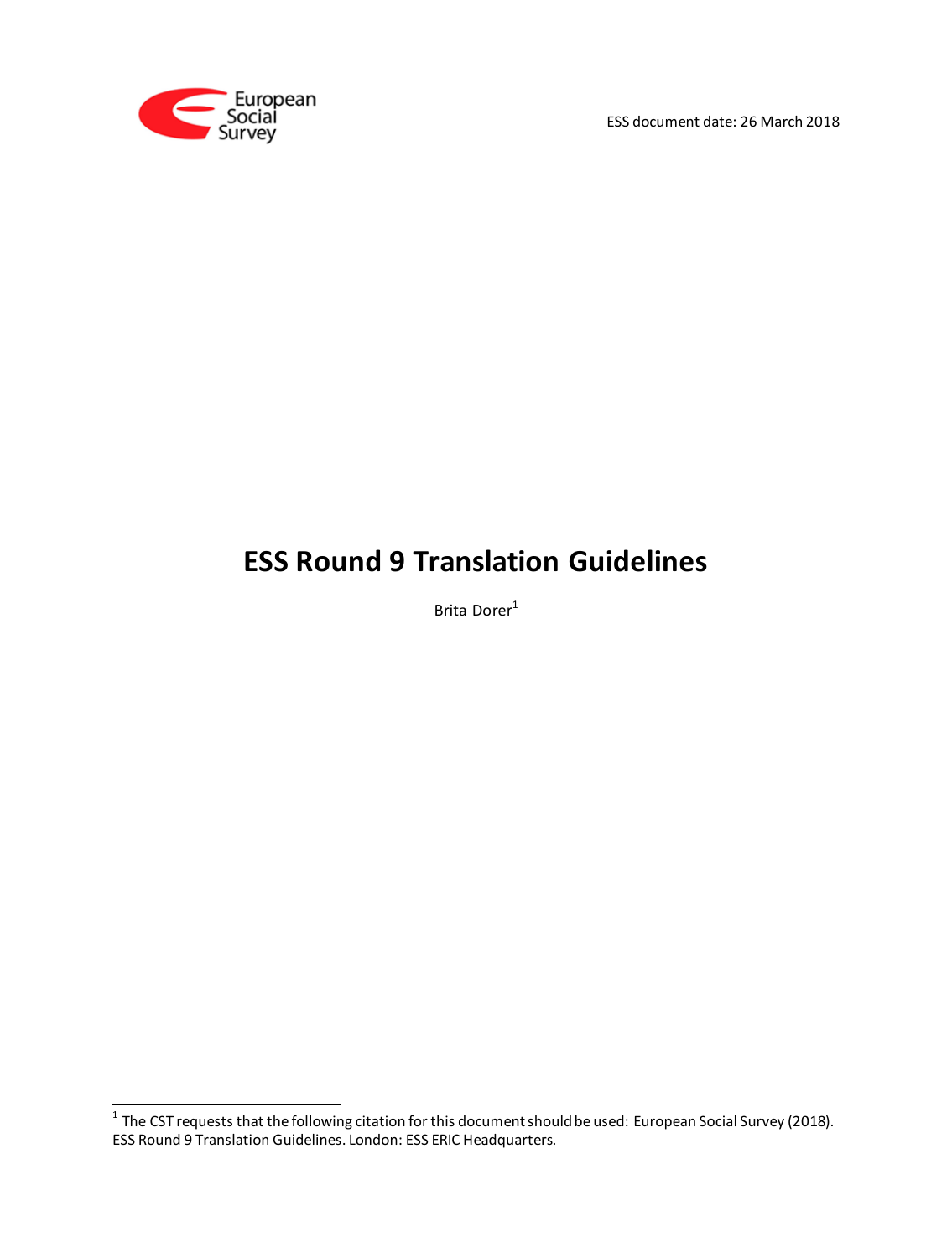## **TABLE OF CONTENTS**

| 1   |      |                                                                                  |  |
|-----|------|----------------------------------------------------------------------------------|--|
| 2   |      |                                                                                  |  |
| 3   |      |                                                                                  |  |
| 4   |      |                                                                                  |  |
| 4.1 |      | Recommended approaches for dealing with 'shared languages' 10                    |  |
| 4.2 |      | Shared languages: Specific steps for sharing and comparing questionnaire         |  |
|     |      |                                                                                  |  |
| 5   |      |                                                                                  |  |
| 6   |      |                                                                                  |  |
| 6.1 |      |                                                                                  |  |
| 6.2 |      | Survey Quality Prediction (SQP) Coding for Checking of Form Differences in the   |  |
|     |      |                                                                                  |  |
| 7   |      | Changes of Existing Translations in the Core and in Repeated Rotating Modules 21 |  |
| 8   |      |                                                                                  |  |
|     | 8.1  |                                                                                  |  |
| 9   |      |                                                                                  |  |
| 10  |      | Using the Translation Annotations - from a process-oriented point of view 23     |  |
| 11  |      |                                                                                  |  |
| 12  |      |                                                                                  |  |
| 13  |      |                                                                                  |  |
| 14  |      |                                                                                  |  |
| 15  |      |                                                                                  |  |
| 16  |      |                                                                                  |  |
| 17  |      |                                                                                  |  |
| 18  |      |                                                                                  |  |
| 19  |      |                                                                                  |  |
| 20  |      |                                                                                  |  |
| 21  |      |                                                                                  |  |
| 22  |      |                                                                                  |  |
| 23  |      |                                                                                  |  |
|     | 23.1 | Consistency within the questionnaire                                             |  |
|     | 23.2 |                                                                                  |  |
| 24  |      |                                                                                  |  |
|     | 24.1 |                                                                                  |  |
|     | 24.2 |                                                                                  |  |
|     | 24.3 |                                                                                  |  |
| 25  |      |                                                                                  |  |
|     | 25.1 |                                                                                  |  |
|     | 25.2 |                                                                                  |  |
|     | 25.3 |                                                                                  |  |
|     | 25.4 |                                                                                  |  |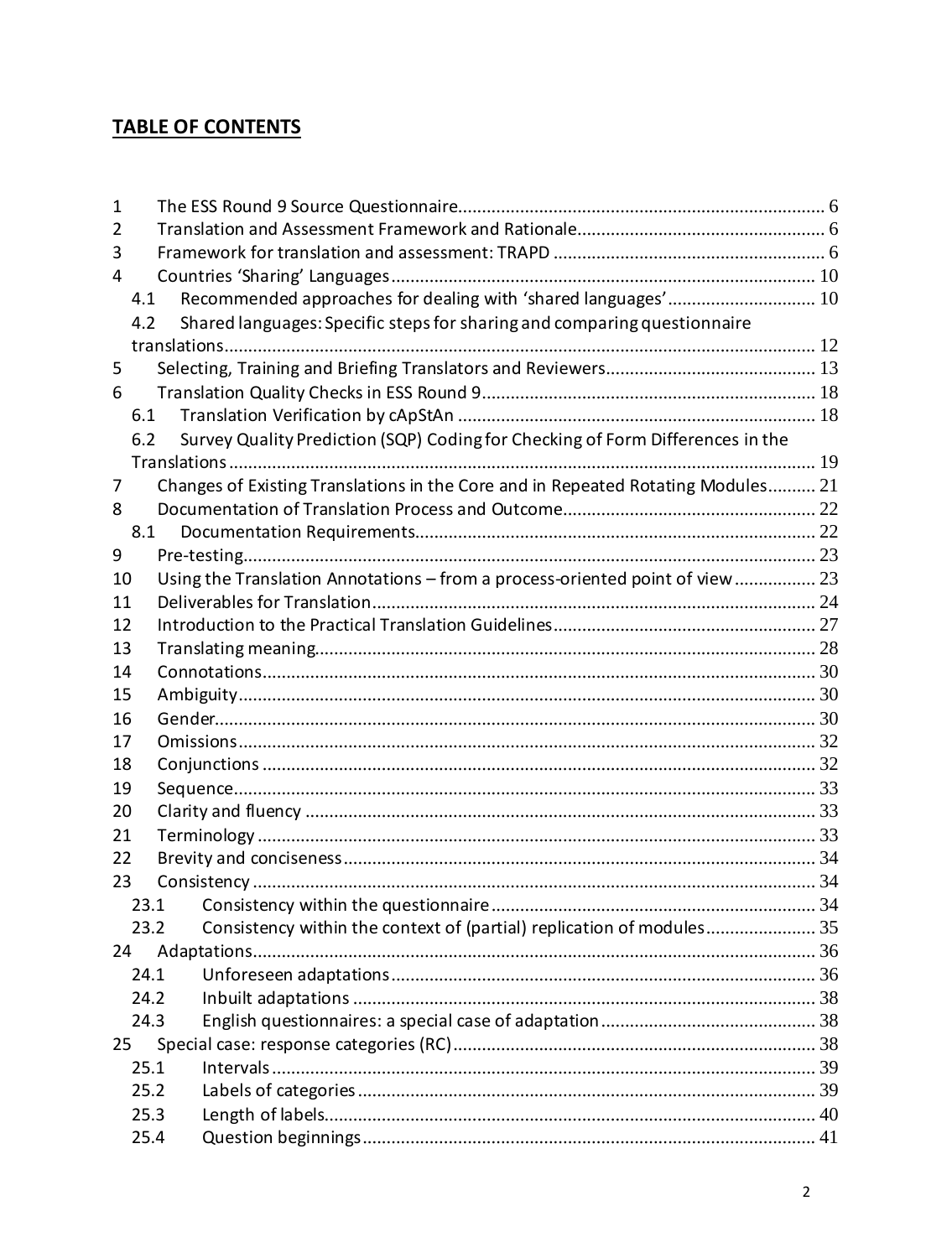| 25.5 |  |  |
|------|--|--|
| 25.6 |  |  |
| 25.7 |  |  |
| 26   |  |  |
| 27   |  |  |
| 28   |  |  |
| 28.1 |  |  |
| 28.2 |  |  |
| 28.3 |  |  |
| 28.4 |  |  |
| 28.5 |  |  |
| 29   |  |  |
| 30   |  |  |
|      |  |  |
|      |  |  |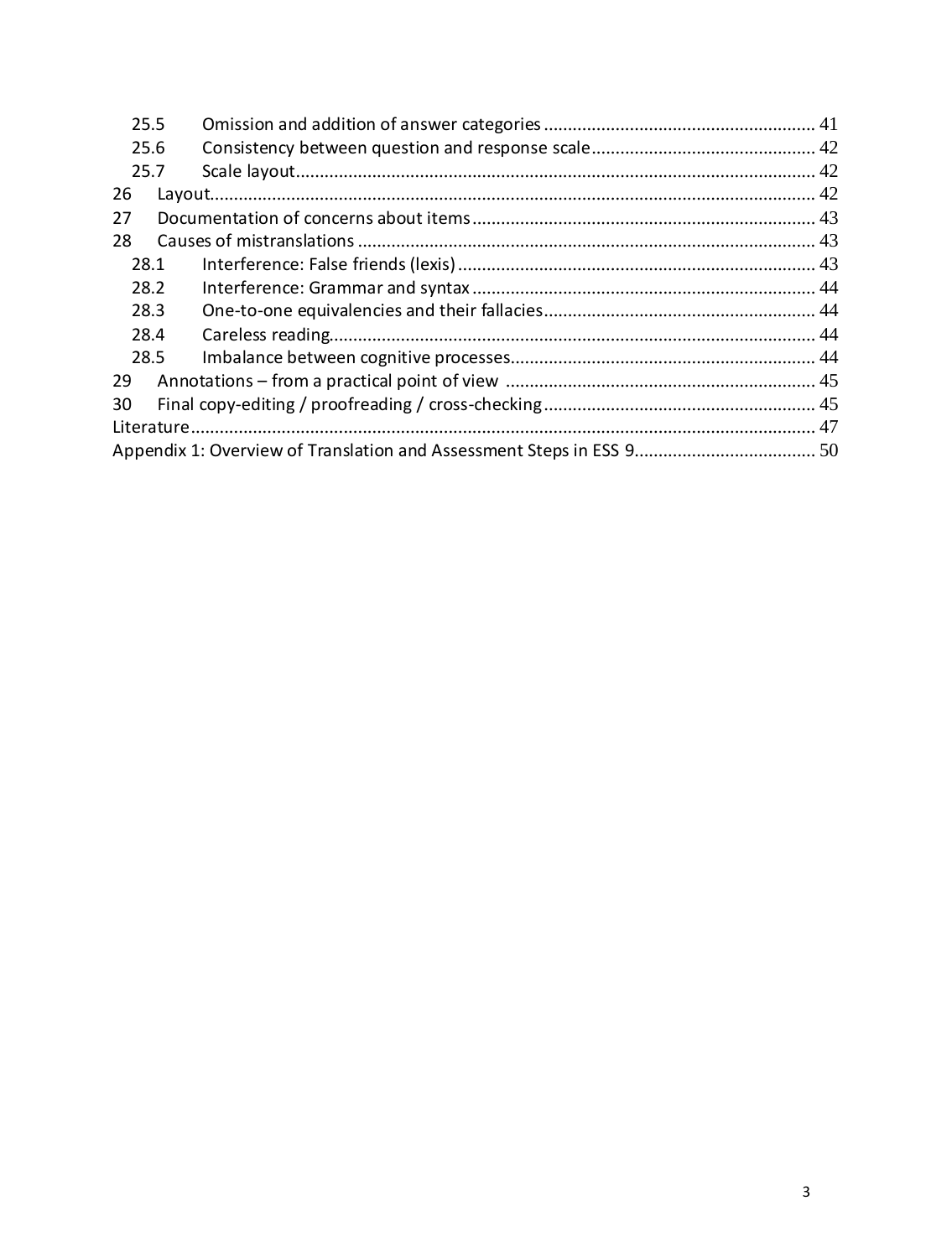## **General remark on the ESS Round 9 Translation Guidelines**

The ESS Round 9 Translation Guidelines consist of two parts:

- 1. *Part A – ESS Round 9 Translation Strategies and Procedures*, which deals mainly with processoriented and strategic issues relevant for translating the European Social Survey questionnaire. The goal of this part is to describe the processes that the ESS Translation Team recommends all participating countries to carry out in order to produce their national survey instruments.
- 2. *Part B – ESS Round 9 Practical Translation Guidelines* deals above all with practical aspects of translating the ESS Round 9 questionnaire. The goal here is to list and discuss the most important points to consider from a linguistic and translation-scientific point of view.

Both parts are equally important and are to be read carefully and followed in their entirety.

It is essential that all participating countries adhere to the **ESS Specifications** when translating the ESS source questionnaire into one or more language. Please refer to section 7 of the *"Round 9 Survey Specification for ESS ERIC Member, Observer and Guest Countries"* and read these requirements carefully.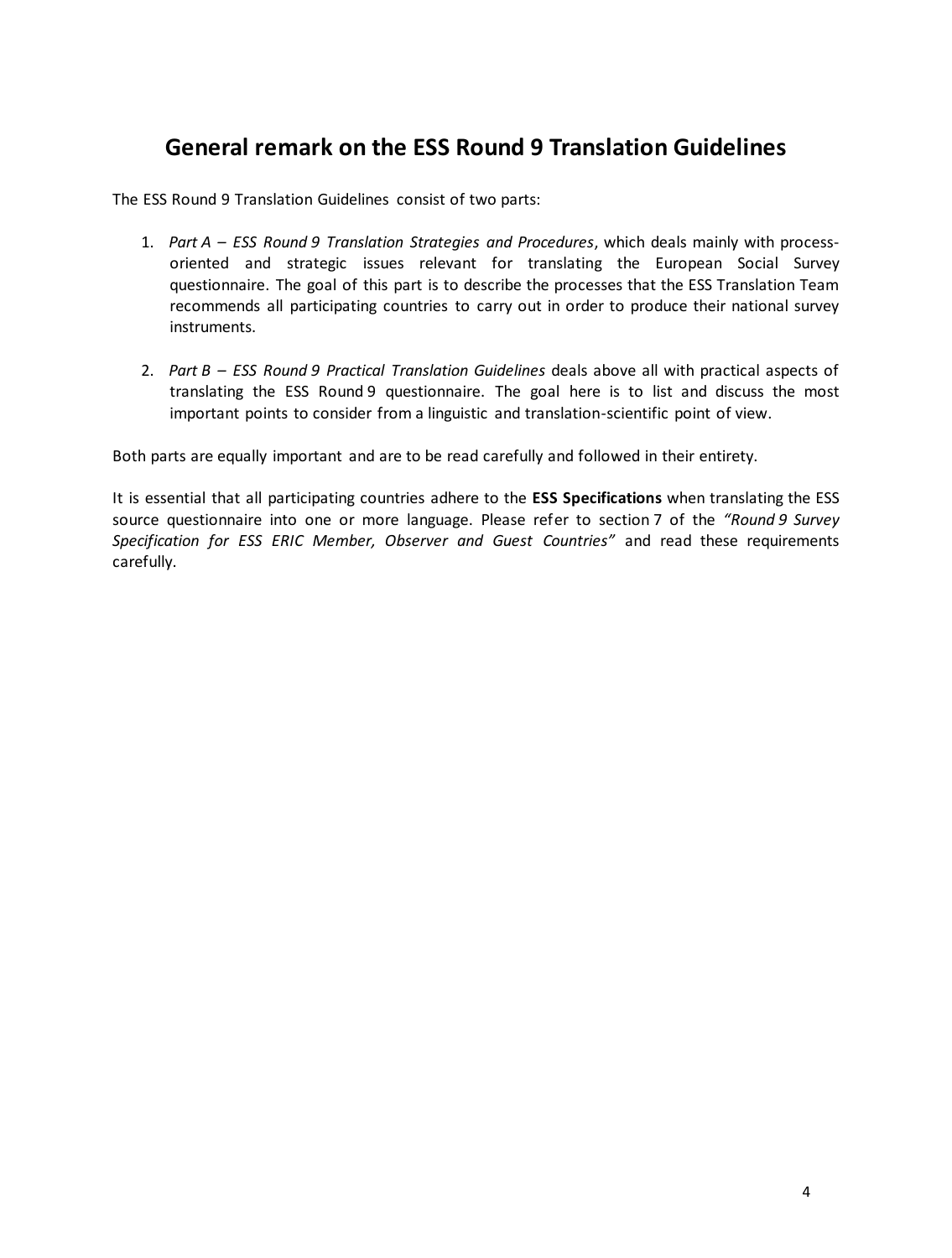**Part A ESS Round 9 Translation Strategies and Procedures<sup>2</sup>**

 2 Part A is largely based on earlier versions (up to ESS Round 4) that had been authored by Janet A. Harkness.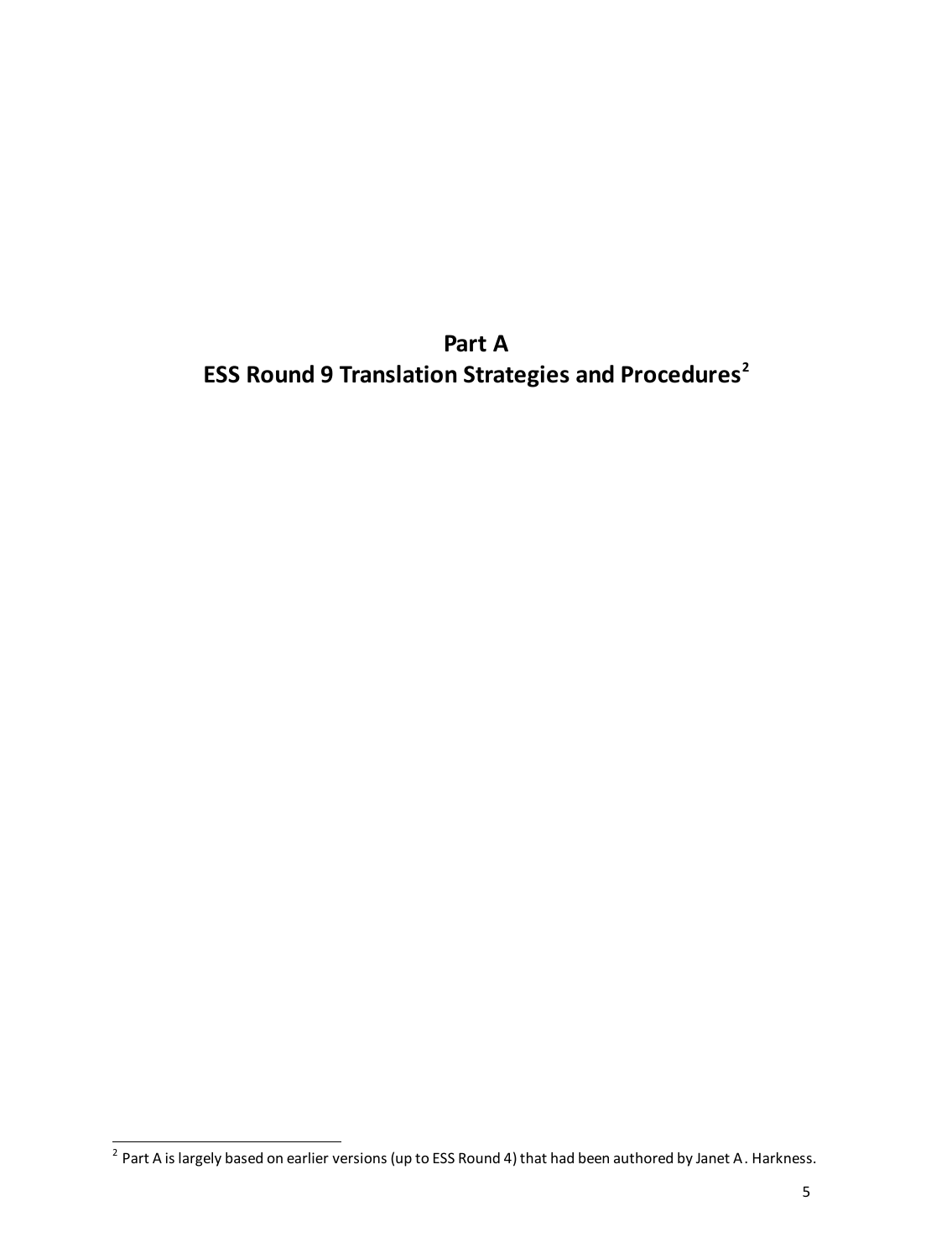## <span id="page-5-0"></span>**1 The ESS Round 9 Source Questionnaire**

The ESS source questionnaire design is sequential, that is, a source questionnaire is developed and finalised before translation begins and is based primarily on an Ask-the-Same-Question (ASQ) model. This model allows for the most extensive forms of analysis, but makes it both essential that the source questionnaire 'gets the questions right' and that the translations maintain the intended measurement properties (Harkness, van de Vijver, Johnson, 2003).

The Round 9 questionnaire design process has been informed by the following stages:

- cross-national cognitive interviewing: Belgium (French), Germany (German), Hungary (Hungarian), Poland (Polish) and UK (English);
- administration in the ESS online follow-up panel CRONOS in Estonia (Estonian and Russian), Slovenia (Slovene) and UK (English);
- two-nation pilot study: Slovakia (Slovak) and UK (English);
- advance translation<sup>3</sup> (parallel to or just before pilot study): France (French), Germany (German), Slovakia (Slovak), Sweden (Swedish).

In addition, input has been gathered from the National Coordinators and Scientific Advisory Board at different stages of the questionnaire design process.

#### <span id="page-5-1"></span>**2 Translation and Assessment Framework and Rationale**

Survey translation and survey translation problems are among the most frequently discussed topics in comparative survey research. Nonetheless, it is appropriate question *development* rather than question *translation* that is the real key to comparative measurement. Questions properly developed for the comparative context give us the chance to measure what we intend to measure and to ask respondents what we intend to ask. At the same time, poorly translated questions (or response categories, instructions, showcards, or explanations) can mean that respondents are not, in fact, asked what they should be asked.

The ESS translation team has detailed a structured approach for the project which calls on participating countries to expend effort and funds. Seen against the costs and effort involved in developing and implementing a study such as the ESS, translation costs are relatively low. On the other hand, the cost of inappropriate versions or mistakes in questionnaire translations can be very high. The need to ensure sufficient funding in order to hire good translators is also explained in section 5.

The ESS framework sets out to take the best of available procedures, as proven through extensive experience and research and as documented in the literature. The aim is to combine these into an approach which figures among the most effective and best-tested available.

#### <span id="page-5-2"></span>**3 Framework for translation and assessment: TRAPD**

-

TRAPD is an acronym for **T**ranslation, **R**eview, **A**djudication, **P**re-testing and **D**ocumentation, the five interrelated procedures which form the framework for ESS translation and assessment (Harkness,

 $3$  Further detail on the advance translation method can be found in Dorer (2015).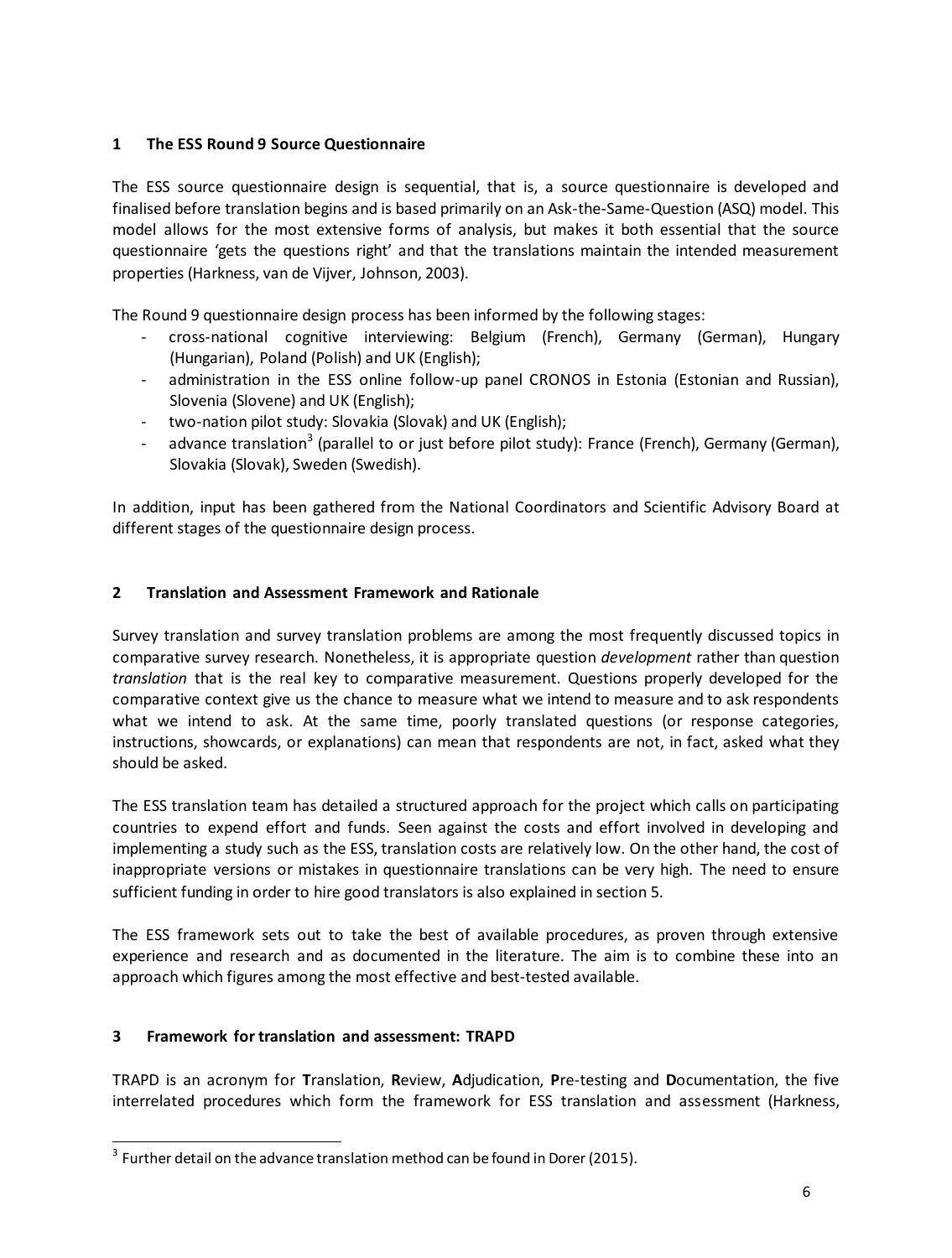2003). These cover the basic procedures involved in producing a final translated version of a questionnaire (for a more detailed description of the TRAPD model see, for instance, Harkness, 2003):



A **committee-based approach** (also known as 'team approach' or 'committee approach') using TRAPD has been chosen for the ESS as a deliberate strategy to:

- a) counteract the subjective nature of translation and text-based translation assessment procedures.
- b) provide participating countries with a combined approach which is qualitatively better than others (such as the much-cited 'back translation' approach) but is not more expensive or more complicated.
- c) include documentation steps which make adjudication decisions easier, provide information needed for secondary analysis and can be used to inform versions for later fieldings.
- d) allow considered but parsimonious production of translations which share a language with another country.

All or some of these procedures may need to be repeated at different stages. For example, pre-testing and debriefing sessions with interviewers and respondents will lead to revisions; these may then call for further testing of the revised translations (see also Appendix 1).

#### The 'committee approach' and the roles involved

The systematic integration of the TRAPD procedures and a 'committee approach' (or 'team approach') reflect cutting edge developments in survey questionnaire translation and assessment practice (cf. the dedicated section 'Team translation' of the Cross-Cultural Survey Guidelines at [http://ccsg.isr.umich.edu/index.php/chapters/translation-chapter/translation-overview\).](http://ccsg.isr.umich.edu/index.php/chapters/translation-chapter/translation-overview) At the same time, comparative researchers will be familiar with many of the principles and procedures employed. There is, for example, nothing new or surprising neither about the need to assess translations, nor (at least in some survey fields) about the need to document translations. Several decades of literature on survey translation, moreover, attest the need to pre-test questionnaires extensively (see for example de Jong et at, 2018; Harkness, Pennell and Schoua-Glusberg, 2004; Hambleton, 2005; Harkness and Schoua-Glusberg, 1998; Levin et al., 2009; Willis et al., 2008).

#### Why a team and not just a translator?

Using one translator may appear to be cheaper and faster than using several translators, a reviewer and an adjudicator and would also seem to eliminate the need to coordinate teamwork. However, relying on one person to provide a questionnaire translation is problematic, in particular if no teambased assessment is undertaken. A translator working alone and simply 'handing over' the finished assignment has no opportunity to discuss and develop alternatives. Regional variance, idiosyncratic interpretations, and inevitable translator blind spots are better handled if several translators are involved and an exchange of versions and views is part of the review process. In addition, survey translations often call for words people say rather than words people write. Group discussion (including input from people with experience in survey implementation) is likely to highlight such problems. Team-based approaches include the translators in the *review* process. Thus the cost of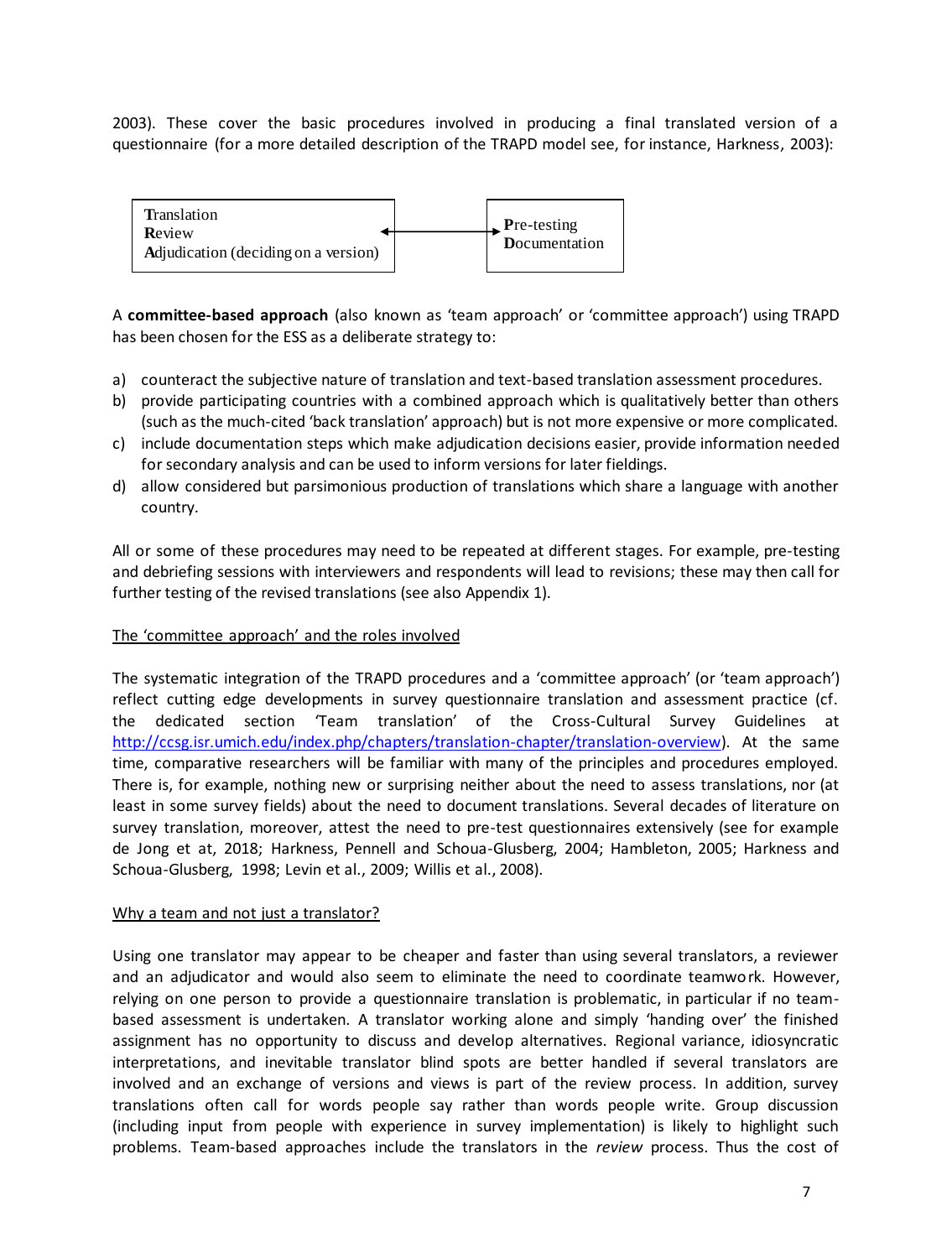using two translators to *translate* is offset by their participation in this internal assessment step. Since they are familiar with translation problems in the texts, the review is more effective.<sup>4</sup>

Team approaches to survey translation and assessment have been found to provide the richest output in terms of (a) options to choose from for translation and (b) a balanced critique of versions (Guillemin et al., 1993; Acquadro et al., 1996; McKay et al., 1996; Harkness and Schoua-Glusberg, 1998; Behr, 2009). The team should bring together the mix of skills and disciplinary expertise needed to decide on optimal versions. Collectively, members of this team must supply knowledge of the study, of questionnaire design and of fielding processes (Van de Vijver, Hambleton, 1996; Warnecke et al., 1997). The team is also required to have the cultural and linguistic knowledge needed to translate appropriately in the required varieties of the target language (e.g., Acquadro et al., 1996; McKay et al., 1996).

In what Schoua-Glusberg (1992) calls the *committee approach,* a good part of the work, apart from first translations, is done actually working in a group or team. The translators translate the work assigned and meet with a reviewer-cum-adjudicator (a person that fulfils both the roles of adjudicator and reviewer) to discuss the draft versions and arrive at a final version of the translated questionnaire.

The ESS procedures follow a team approach in which translators and people with survey knowledge work together to produce the translated versions. In the ESS team model, three different sets of people (or actually roles) are involved in producing the final version of a translated questionnaire: *translators, reviewer, and adjudicator*.

- *Translators* should be skilled practitioners who have received some training or briefing on translating questionnaires. The ESS calls for at least two translators per questionnaire. Translators are to translate *out* of English *into* their strongest language. (In most cases this is a person's 'first' language or mother tongue.)
- *Reviewers* need to have very good translation skills and must be familiar with questionnaire design principles, as well as the study design and topic. One reviewing person with linguistic expertise, experience in translating, and survey knowledge is sufficient. If one person cannot be found with these skills, two could cover the different aspects.
- The *adjudicator* is responsible for the final decisions about which translation options to adopt, preferably in co-operation with the reviewer(s) *and* translators, but at least after discussion with a reviewer.

Adjudicators must

- a) understand the research subject;
- b) know about the survey design, and
- c) be proficient in the languages involved.

In the ESS context, the adjudicator may often be the National Coordinator or someone of senior standing who works closely with the National Coordinator. The roles of adjudicator and reviewer may also be fulfilled by the same person ("reviewer-cum-adjudicator").

#### Team Application of TRAPD

 $\overline{a}$ 

There are two main ways to organise the translation work in a team translation model. Either the

 $^4$  The team approach is also in line with the so-called 'four eyes principle' requiring that every translation is double-checked by a second equally qualified translator in order to minimise idiosyncrasies in the final translation.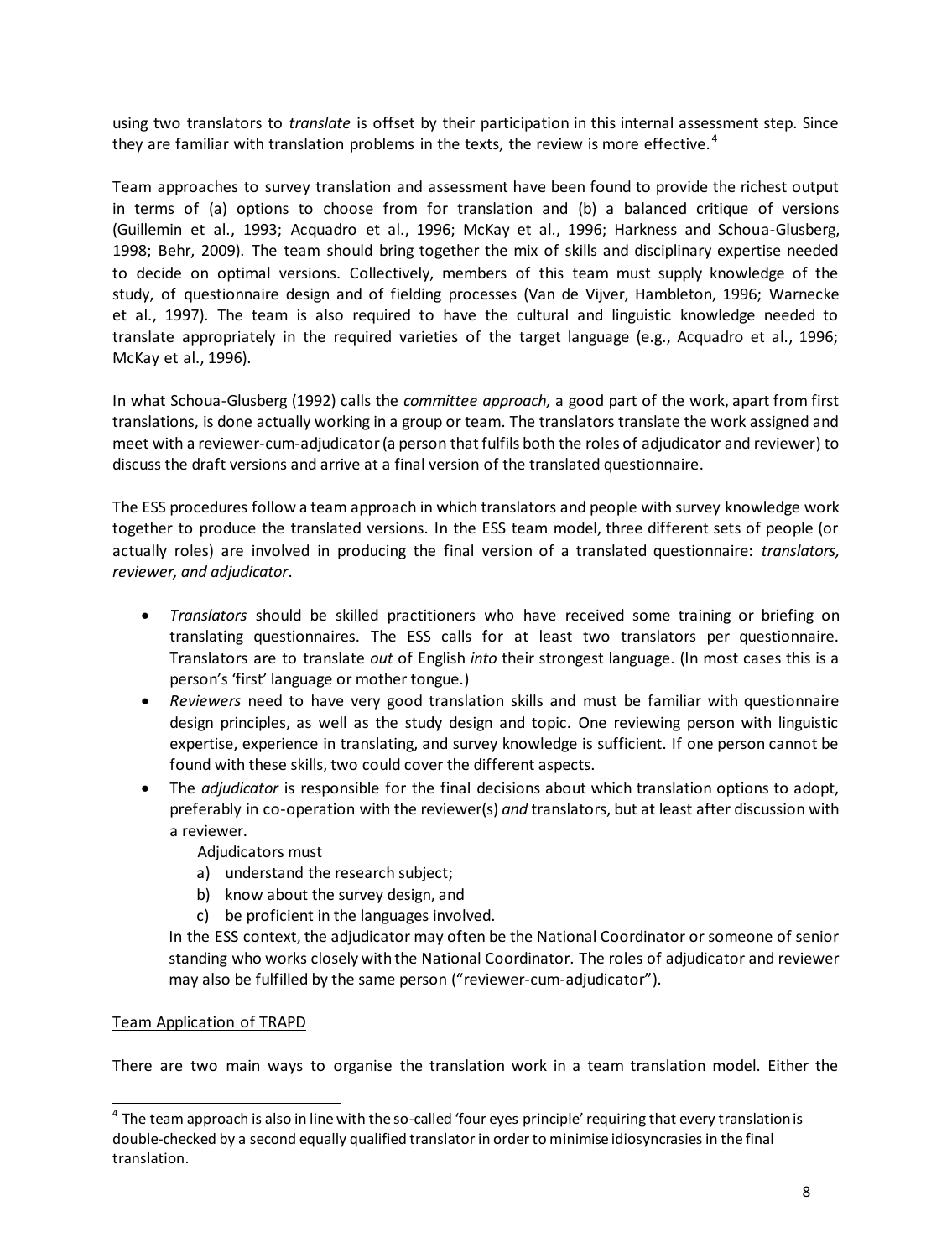translators each produce a complete version ('parallel translation') or the source text is divided up among the translators ('split translation'). We describe each of these below (for more discussion, see Harkness and Schoua-Glusberg, 1998, or Martinez, Marín and Schoua-Glusberg, 2006).

*Parallel translations*: Several translators make independent translations of the same questionnaire. At a review meeting, translators and a reviewer go through the entire questionnaire discussing versions and agreeing on a final review version. The adjudicator may attend the review process or already act as a reviewer ("reviewer-cum-adjudicator"). Otherwise the version produced through discussion ('review') moves on to adjudication.

Parallel translation is the recommended procedure in the ESS. However, the split approach described below is offered as an option to those countries participating in the ESS that 'share' a language or languages with other participants, since these countries will have the benefit of input from other countries' translations.

*Split translations*: Countries sharing languages may opt for split translations. Information on this can be found under section 4.1.

#### Review and adjudication

The committee approach sometimes merges review and adjudication wholly or in part, depending on the expertise of the team and practical considerations such as time schedules and locations. However, some countries participating in the ESS produce questionnaires in several languages ('multilingual countries'). Thus the person officially responsible for 'signing off' a certain translated version is in some cases not personally proficient in that particular language. In such cases, this person may wish to consult in depth with a senior reviewer before deciding on which version to adopt. In this situation, two committee rounds could be useful, one to review, and one to decide whether the reviewed version will be accepted (adjudication). Translation verification or SQP Coding may require additional committee rounds (see section 6 below). If several committee rounds *are* used, each round needs to include documentation from the previous rounds or from the verification / SQP Coding in order to benefit fully from insights already gained. (Please refer to the diagram in Appendix 1).

#### The Review meeting:

We recommend the *following persons to participate in the Review meeting*: all translators carrying out parallel translations, the reviewer, possibly the adjudicator. Other participants may be: English native speaker, experts in cognitive pretesting, staff members of the national survey agencies that are experienced with running surveys in the target country, topical experts.

Our preference and strongest recommendation is to carry out *in-person Review meetings* because personal interaction is invaluable for achieving the best-possible results. Only if this is not at all possible, for instance for budgetary and/or geographic reasons, we recommend remote meetings.

**In sum, the ESS relies on a** *multi-disciplinary* **and** *multi-step* **translation approach: the idea is to enhance the quality of the final translations by (a) involving players with different qualifications and skills, mainly in linguistics/translation, questionnaire design, survey research and social sciences, and (b) enabling different translation options to be developed, discussed and assessed in a series of several steps. This way it can be avoided that careless translations are fielded without performing different quality checks and being carefully considered by different people involved.**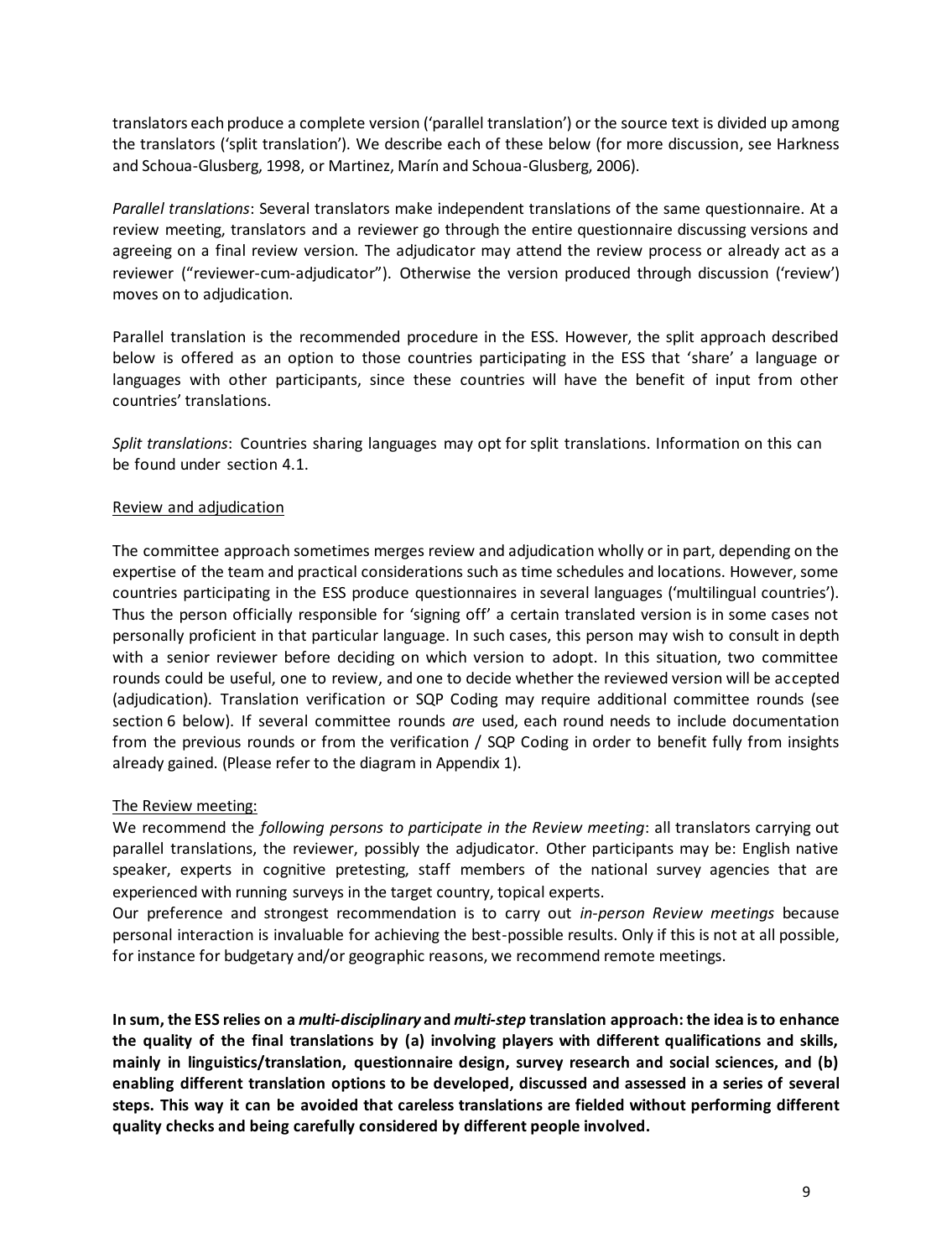## <span id="page-9-0"></span>**4 Countries 'Sharing' Languages**

A number of ESS countries produce questionnaires in the same language, i.e., they 'share' languages.

## **Shared Languages in ESS Round 9 5 :**

| Dutch/Flemish: | Belgium, the Netherlands                                           |
|----------------|--------------------------------------------------------------------|
| English:       | Ireland, UK                                                        |
| French:        | Belgium, France, Switzerland                                       |
| German:        | Austria, Germany, Switzerland                                      |
| Hungarian:     | Hungary, Slovakia (and possibly Serbia)                            |
| Italian:       | Italy, Switzerland                                                 |
| Russian:       | Estonia, Israel, Latvia, Lithuania, (and possibly Russia, Ukraine) |
| Swedish:       | Finland, Sweden                                                    |

The ESS does not follow a deliberate policy to insist countries or ethnic groups sharing a language to use the same wordings *throughout* (harmonisation). However, it makes very good sense that countries that share languages consult with one another. The UK and Ireland may also wish to consult on countryspecific differences and the UK team may need to consider any differences required across the different countries in the UK.

Each country sharing a language with another is asked to produce and discuss its own draft version and then consult with other countries fielding in this language. Consultation may provide a fresh perspective on questions a given country may have 'struggled' with. In addition, it provides the opportunity for country A to benefit from a neater or better translation made by country B but also suitable for country A. Most importantly, *unnecessary<sup>6</sup> and potentially harmful* differences in wording can be avoided. Comparing versions may sometimes lead both country A and country B to modify what they have and arrive at a better (perhaps) common version.

It is also possible that countries decide they need *different* versions. However, countries should try and follow the 'as close as possible to each other, but as different as necessary' principle. In each case countries will be asked to document changes made as a result of consultation as well as any differences across sharing countries which it is necessary to keep. This should be documented in the (Translation and) Verification Follow-Up Form - (T)VFF or in the Translation Management Tool – TMT (see below).

## <span id="page-9-1"></span>**4.1 Recommended approaches for dealing with 'shared languages'**

 $\overline{a}$ 

The ESS translation team recommends that the following methods should be applied for reconciling translations between countries sharing the same language:

1. *In-person reconciliation meetings*: This is the preferred approach, to be applied whenever possible in the case of two or more countries sharing one language. Representatives from all countries involved meet in person in order to discuss all newly translated or modified questions. At least one person per country must participate in this meeting – ideally this

<sup>&</sup>lt;sup>5</sup> Note that the list of countries sharing languages will be finalised once Round 9 participation has been confirmed.

<sup>6</sup> An example of an unnecessary difference in wording would be if one country translates "What job do you have?" and the other one as "What is the title of your job?".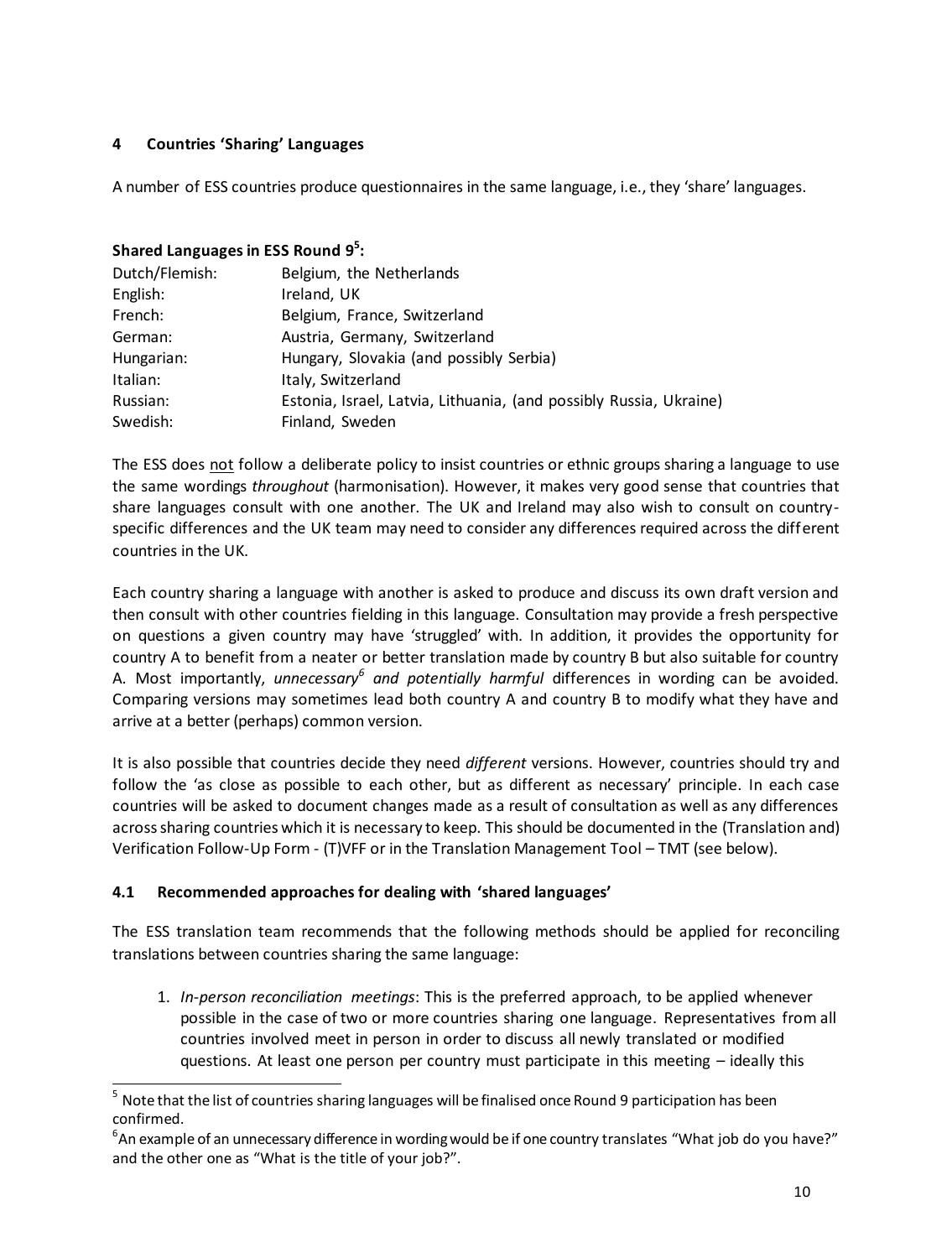would be the NC and/or the person acting as reviewer/adjudicator from each country. We recommend that at least one translation expert participates in the meeting (e.g. from the host country of the meeting so that there are no further travel expenses). Of course, additional people can participate, such as translators or topical experts (see above). The outcomes of these reconciliation meetings must also be documented in the appropriate column in the (T)VFF called 'Shared Languages Discussion' or in the TMT.

- 2. *Exchange of translated questionnaires via email and/or telephone*. In this case, it is important that the countries involved have a thorough discussion on all critical issues and also document the outcomes of their deliberations in the (T)VFF. In the TMT, exchanging versions is no longer required because all translated versions are saved in the tool.
- 3. Similarly, the reconciliation discussions can be held in the form of a *web- or telephone-based conference,* but, of course, this requires higher organisational efforts.
- 4. *Splitting* a questionnaire between translators can save time and effort, particularly if a questionnaire is long (Schoua-Glusberg, 1992; Martinez, Marín, Schoua-Glusberg, 2006). At least two translators plus a reviewer and adjudicator (or reviewer-cum-adjudicator) are needed. The translation is divided up between translators in the form of alternating questions. The questionnaire should *not*, for example, be divided into a first half and a second half, nor divided by thematic module. By giving each translator material from the same sections, possible translator bias is avoided and translator input is maximised evenly across the material. Each translator translates his/her own questions. At a reconciliation meeting, translators and the translation reviewer go through the questionnaire question by question discussing versions and agreeing on a common version. The adjudicator may attend the review process or already be involved as a reviewer. Alternatively, the reviewed version moves on to adjudication. The split approach for 'shared languages' applies to the first step of producing the translation in one's own county (see section 4.2)

Care needs to be taken to ensure that consistency is maintained across the translation (for 'Consistency', see section 23 below). This is true for any translation, whether produced in parallel fashion, using a split approach, or even when a translation is produced by just one translator. However, the modified 'split' committee approach may require particular care. For example, it is conceivable that two translators translate the same expression in different questions and come up with suitable but different translations. Because they are not problematic, they might then not be discussed during review.

5. Especially in the Russian<sup>7 8</sup>case, but in theory also in the case of the other shared languages where there are more than two countries involved and in-person meetings between representatives from *all* countries sharing one languages are often difficult to implement, the following approach may be an alternative: two countries (in the case of Russian, this

<u>.</u>

 $^7$  So far, it has been difficult to organise in-person meetings between the Russian speaking countries for the following reasons: (a) the large geographical distances between the Russian-speaking countries, (b) the relatively high number of countries involved (depending on the participating countries in each round), and (c) the different translation schedules.

<sup>&</sup>lt;sup>8</sup> Please note that at the time of finalising these Guidelines, the participation of ESS countries using Russian for their fieldwork has not yet been confirmed in all cases.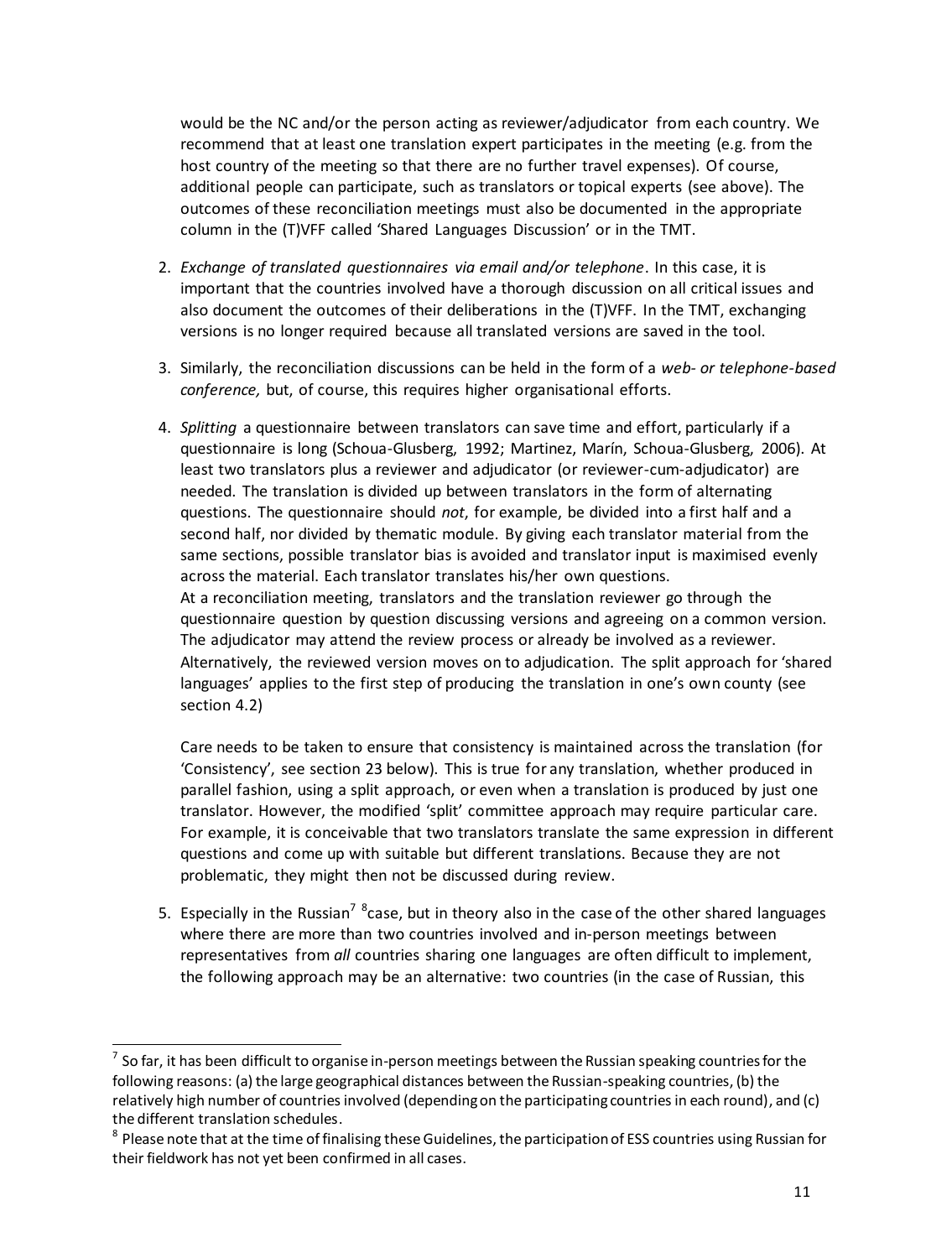would preferably be Russia and/or Ukraine<sup>9</sup>) agree together on a common, **de-centred (that is, not locale-specific) 'master' translation**. This master version would then be used by all countries sharing this language as the  $2<sup>nd</sup>$  translation in their 'national' TRAPD process, i.e. it should be used as one of the two translations in the review session. Also with this option, care must be taken to keep up communication between all countries involved in order to discuss any criticisms or questions arising during the different review meetings and reconciliation efforts. There must be a thorough review meeting when using the de-centred master translation as the second translation in the TRAPD process in every country. Like in all review meetings, the participation of both people with linguistic and/or translation expertise and people with survey knowledge is crucial. In addition, it would be useful if a representative from one of the countries producing the master version could participate in the review meetings.

6. A 'lighter' approach along the lines of a 'de-centred master translation' (see option 5 above) is acceptable in case it is not possible to create a 'de-centred master translation'. The reason for this may be that schedules of the translation processes in the countries sharing one language vary so much that it is not possible to organise any reconciliation efforts between two or more countries. In this exceptional case, countries would be allowed to use the **final translation from another country using the same 'shared language' as the 2nd translation in the national TRAPD process** even if this translation has not been agreed upon with a second country.

However, some points need to be considered: (a) this option should only be applied in exceptional cases, that is, if the translation schedules are so different from each other, that no other reconciliation methods (options 1-5) are possible; in any case, reconciliation methods where all participating countries make a more active contribution to the final translation(s) will be more rewarding for all those participating; (b) there must be a thorough review meeting when using the final translation from another country as the second translation in the TRAPD process in every country; if possible, there should be a communication with the country producing this first translation, giving feedback and also asking questions or providing comments in cases of criticism of this translation; like in all review meetings, the participation of both people with linguistic and/or translation expertise and people with survey knowledge is crucial; (c) the disadvantage of this option is that the country finalising their translation first is unable to benefit from the opportunity of discussing their translation with experienced native speakers from other countries.

#### <span id="page-11-0"></span>**4.2 Shared languages: Specific steps for sharing and comparing questionnaire translations**

The classical approach for translating the ESS source questionnaire into a 'shared language' is as follows:

-

 $^9$  Russia and Ukraine are those ESS countries fielding in Russian which have the highest proportion of native Russian-speakers.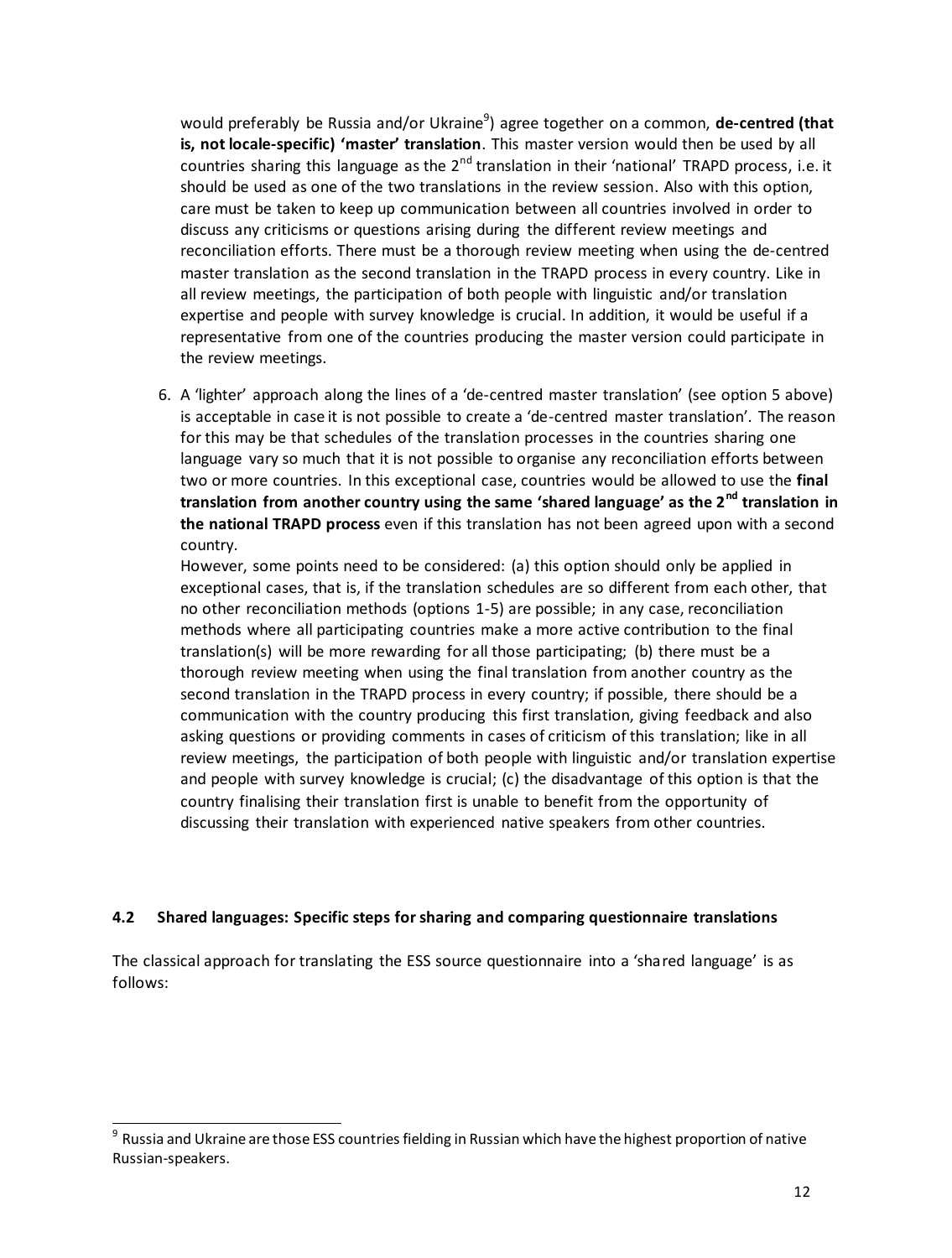- a) Each country uses 2 translators<sup>10</sup>. Each translator translates either the full questionnaires or, if using the "split approach", one half of the questionnaires, following procedures on how to divide the translation between translators outlined above;
- b) Each country does a *first review* and revision of these translations (= first reviewed version);
- c) Countries then exchange translations with the other country or countries sharing a given language; the arrangements between these countries will be decided on by the countries themselves; the ESS translation team should be informed of the procedure chosen and the different steps should be documented accordingly;
- d) Countries consult together on the final version for each country. They "harmonise" and remove differences across countries as appropriate and comment on any differences retained. This should be documented in the (T)VFF (in the column called 'Shared Languages Discussion') or in the TMT. As noted, the ESS does not have a deliberate policy of harmonisation.
- e) Demographic questions which are country-specific anyway do not need commentary on differences between national versions (e.g. the country-specific education variables).
- f) The group that comes together for the in-person meetings to discuss 'harmonisation' will usually consist of one representative from each country. This person should be proficient in the language to be harmonised and understand questionnaires. Time will be saved if the points are already listed before the discussion in the (T)VFF or TMT.
- g) Once the reconciliation steps within the 'shared languages' process are completed, the countries document the co-operation process (differences kept and changes made) in the (T)VFF or TMT.
- h) The translation is then sent to cApStAn for verification (see below). cApStAn will be informed of the different arrangements agreed upon between the countries sharing languages and will pay particular attention to this aspect during the verification process.
- i) During or after the verification and SQP Coding process it may be that countries sharing languages will need to communicate with each other again in order to discuss their respective verification or SQP coding results, before finalising their national questionnaires for the pre-test (see Appendix 1).

An important premise in this procedure is that countries have finished their own versions and their first review leaving enough time to exchange versions with other countries and then review and decide on a version before sending this to the ESS translation team at GESIS and to cApStAn. Good and timely communication between countries sharing languages is crucial. The translation team (contact ess translate@gesis.org) will be glad to assist wherever possible.

In any case, the method applied for the 'shared language' harmonization must be documented – as should be the outcomes of the respective reconciliation approach chosen.

#### <span id="page-12-0"></span>**5 Selecting, Training and Briefing Translators and Reviewers**

-

NB: Countries fielding the ESS questionnaire in more than one language will need to follow the TRAPD, verification, and SQP coding processes (and shared language harmonisation, if applicable) for *all* of their languages. They will, therefore, need to find suitable personnel for *all* of their languages. Depending on the degree of multilingualism of the National Coordinator, this person may act as reviewer or adjudicator for more than one language in order to ensure consistency between the

 $10$  With the exception of countries that share a language and adopt recommendation 5 or 6 as described in Section 4.1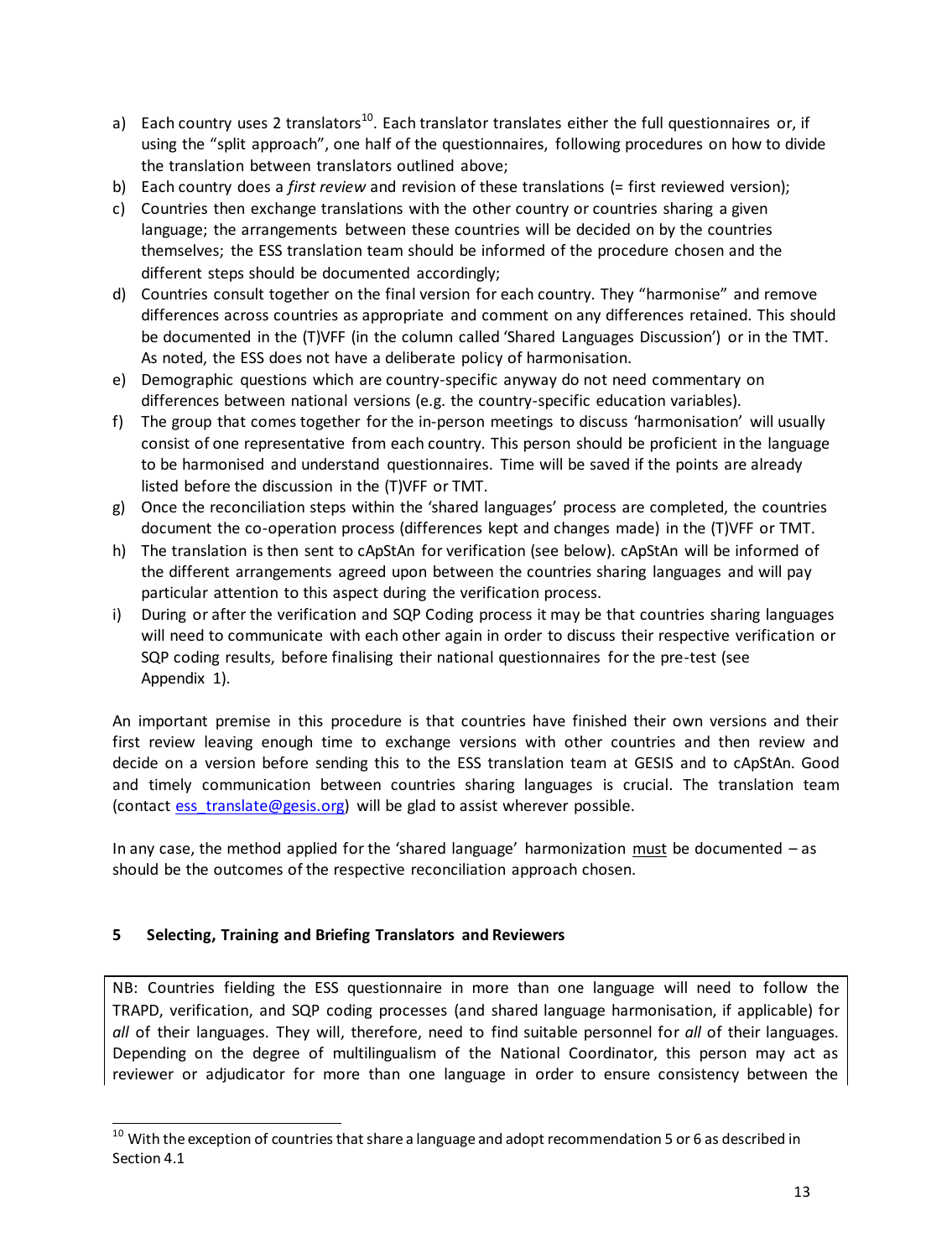different national languages. However, it is crucial that *all* translation teams include people with proficient linguistic knowledge in the target language as well as in English.

Your individual needs determine whether you require translators, translators and reviewers, or also an adjudicator.

If a National Coordinator is not to be the adjudicator for a given translation, a person of senior standing with the appropriate qualities is required.

In looking for translators, you may also find someone suitable to act as reviewer. The reviewer's language skills and understanding of translation issues should be comparable to those of the translators.

The ESS translation team recommends that at least one of the translators has a background as **a trained and/or professional translator or is a linguist.** Because of their training and professional experience, these people will not only contribute to the team work with their linguistic skills and knowledge on how to carry out translations at a professional level, but they will typically also help avoid errors caused by lack of diligence, for instance, as they will be used to delivering copy-editing or proofreading services (see also section 30).

Depending on the national or regional habits and on the language combinations, professional translators or linguists may be quite expensive. Therefore we recommend **earmarking a sufficiently large budget for the translation process** right from the beginning, to make sure you will be able to hire good translators, reviewers or adjudicators as required.

#### Finding Translators and Reviewers

The first step is to find likely people, the next is to select from among them. Potential places to look are official channels (translation associations and the like); places of instruction, e.g., translating colleges; your own network channels; the ESS translation team network channel; possibly also for people within your institution and through other institutions likely to use translators. The quality expected of ESS translations may mean extra effort is needed on your part to find and brief translators but the outcome should reward your effort.

If working with a translation bureau, it is important to ensure you to have direct contact with the translators, that you can work with the same translators if possible over rounds (if that is what you wish) and that other requirements for your translation effort can be met. Using translation bureaux will in some cases not be a viable option, since, for example, translators may work long distance and will be unable to attend review meetings. They may also not be allowed by their employers to interact directly with ESS members as 'clients' or, indeed, with each other. It is not common for translation bureaux to accommodate the selection procedures outlined below and they may be more expensive than individual translators. Many fielding agencies may not be able to provide you with translators to fit the ESS model either.

It is useful to have a number of applicants or possible translators*.* Even if some ESS members feel they have suitable people already, we suggest these people be 'put to the test' along with new recruits. In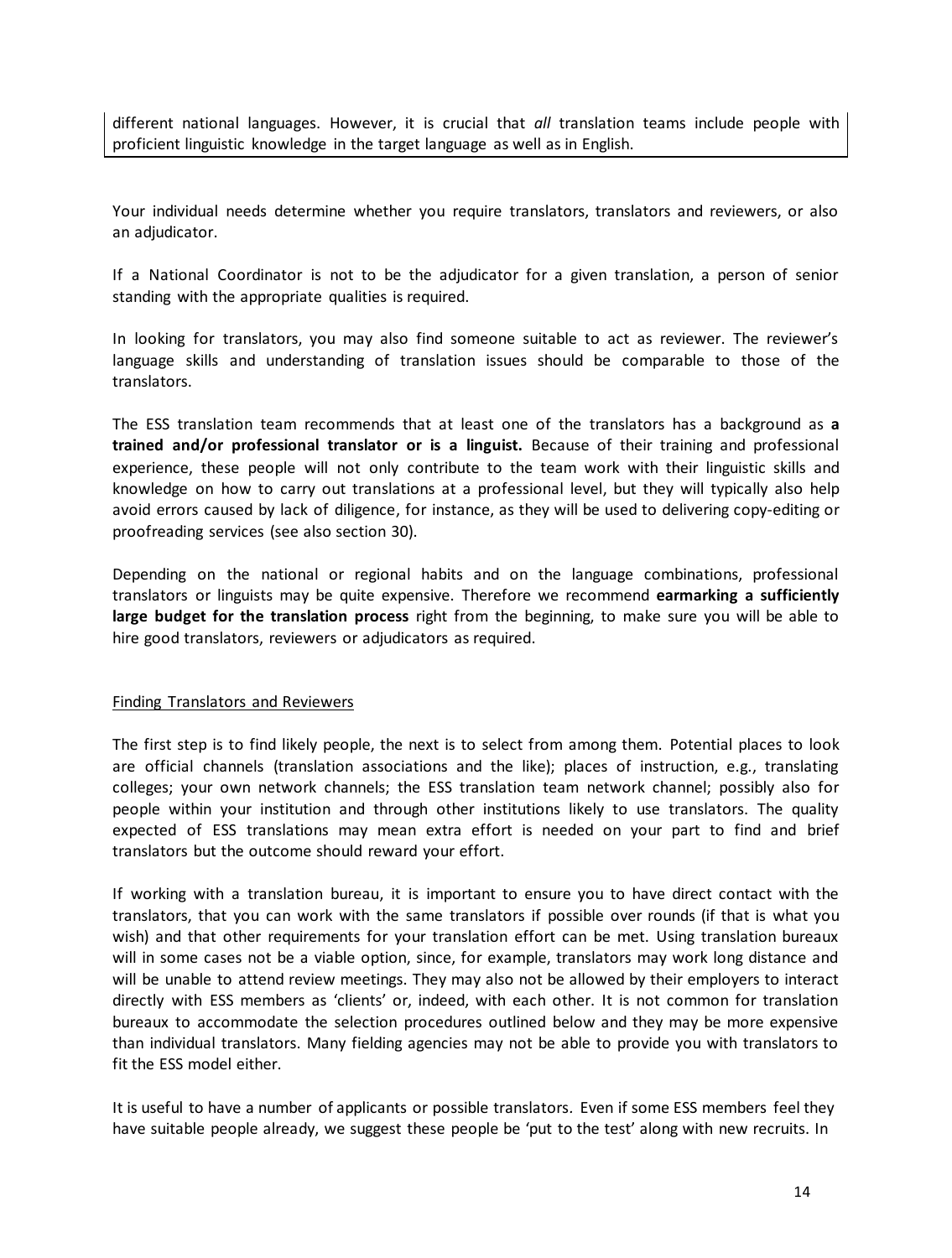this way, for example, it is easier to decide who might be better suited as reviewer and who as translator or which of two translators is stronger for the task at hand.

**In all cases – also where, e.g., translations into more than one language are to be produced by one country – translation begins from the English source questionnaire, not from a translated questionnaire (e.g. Catalan from English, not Catalan from Spanish). Thus in every case translators are needed who habitually work** *from* **English** *into* **another language (this being their 'strongest' language or mother tongue).**

#### Selecting and Training Translators

People who are already good translators and who learn/are trained to become questionnaire translators have a high chance of becoming good questionnaire translators. The procedures suggested for training translators include procedures which can be used to assess the suitability of applicants. Training materials can readily be developed from available questionnaire translations; old questionnaires can be used for training and practice.

Someone with appropriate language skills and survey know-how should be in charge of selection and training procedures. Training and briefing can be on a one-to-one basis or in a group.

Inform translators at the application stage about the way the work will be organised and make the team discussion component clear. It is not uncommon that translators might be a little wary at first about the idea of discussing/critiquing versions. Take the time to explain that teamwork benefits the end product and that people involved in such teams actually enjoy sharing responsibility and can learn from one another.

Applicants and translators being trained can be asked to identify problems in question formulations in English or the target language, to provide translations, to comment on translations already available (old, prepared questionnaires), to correct translations, to compare their versions with other versions, to make questions more suitable for a specified target population, to explain what questions are actually asking, and so forth.

These tasks will raise some issues that relate to the source language and source text and others that relate more to translation. In this way you should gain a sense of their English proficiency and their skill in translation. You will also gain some impression of their ability to work with the specific materials as well as their 'ear' for suitable language for different modes and target audiences. By asking them to translate items and then engaging with them in comparison and discussion of their version against one already available, you can gain a general sense of their ability, an indication of how well they can operate impromptu, and a good first impression of how they react when their translations are discussed – as will happen in the review process. Their flexibility in impromptu generation of versions (alongside the quality of these versions) is a good indicator of likely suitability. Ideally, team members should both show initiative and be able to recognise and follow good suggestions made by others. Good translators, aware of the constraints, tend to recognise good translation solutions when they see them. The ESS training will equally require familiarisation with the annotated source questionnaire and with the documentation required for the translation–review process.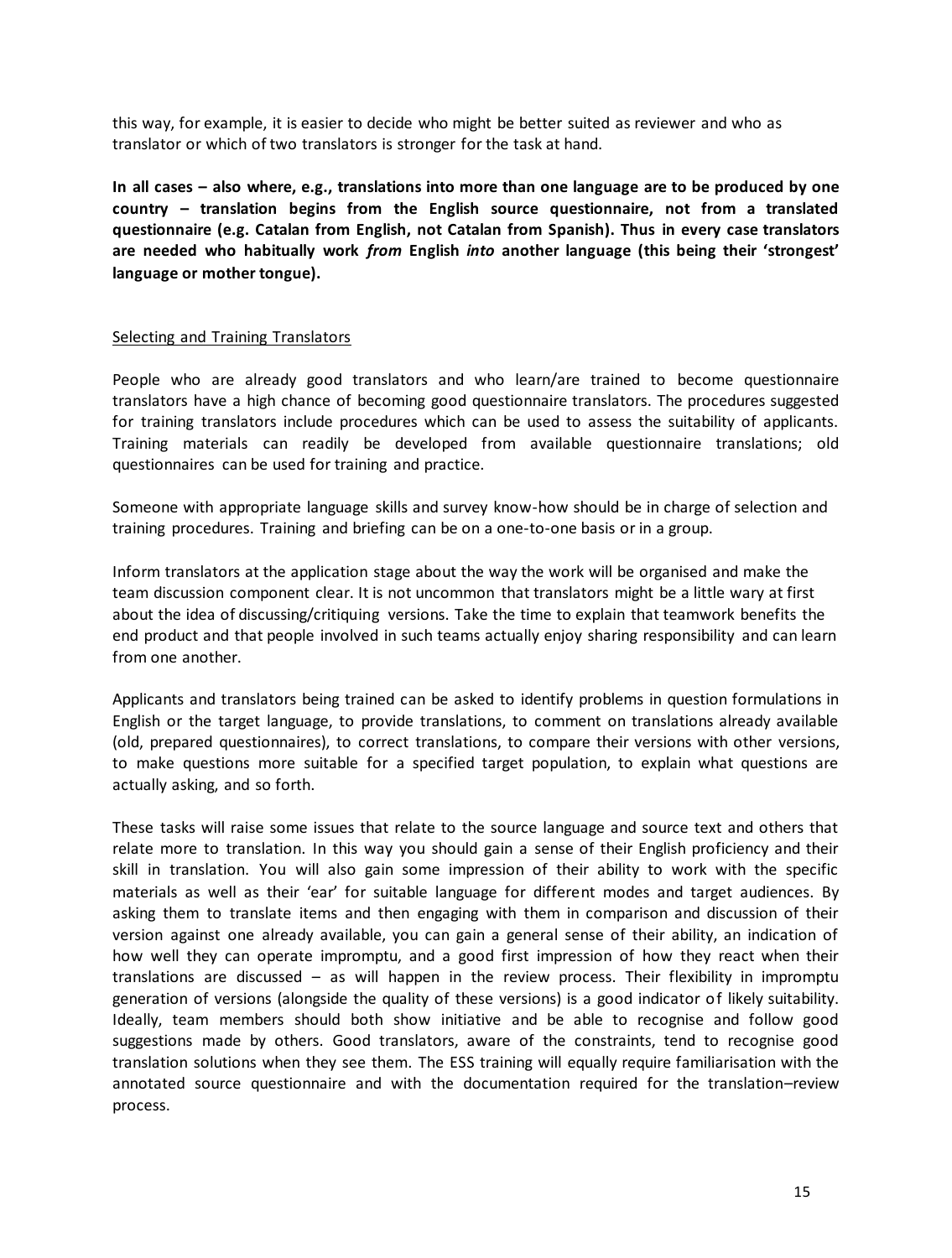Given the scarcity of training opportunities for survey translation, it is common for translators not to have been trained to translate questionnaires adequately. Thus, in many cases, proven translating skills will be more important than survey translation experience. Translators who have had experience in translating questionnaires but were never actually trained to handle this kind of text may, indeed, prove difficult to (re-)train. At all events translators with experience in translating survey questions should also be interviewed and assessed carefully.

#### Briefing Translators: Task Specifications and Support Materials

Equipping translators properly for the task helps them perform better. Translators need to understand the function of target and source text to see the best possible translation options. What they produce as a translation depends not only on their ability and training but on the quality of the material they are asked to translate and on the task specifications they receive.

If not given job specifications, translators mentally decide their own, since they cannot translate in a vacuum. Task specifications must indicate the intended audience, level of literacy and tone of text (e.g., official or more casual tone), the function of the text (e.g., a questionnaire for fielding or an explanatory translation to describe the content of a questionnaire), and the degree of freedom permitted in translation. Translators need to be informed of how close or free the translation is required to be. **Since the ESS follows an Ask-the-Same-Question model, translators are not expected to adapt content. If at any point functionally equivalent but adapted components seem necessary, these must be discussed with the ESS translation team and with ESS ERIC HQ** (for 'Adaptations' see also Part B – section 24)**.** Translators should be encouraged to produce questions that do not sound like translations and to use vocabulary that can be understood by less well-educated respondents as well as the better educated.

Translators informed about the measurement components of questions and trained to be sensitive to design requirements as well as target audience requirements are in an optimal position to produce good versions. They are also more likely to be able to point out when a requirement cannot be met and to recognise problems. It is thus strongly recommended that translators are given support materials, example texts, and the information relevant for their part in producing instruments. The format of the ESS annotated questionnaire and the documentation required are likely to be new to many translators and this should be covered in the briefing session.

You should identify and explain each of the various components in the questionnaires (e.g., question introductions, bridging texts, survey questions, instructions, filters, answer categories and open writeins, and interviewer (standardised) explanations, where applicable). Clarify with them which segments of the text are for interviewers and which for respondents and indicate the mode intended for different materials.

Any translated components (e.g., instructions, answer scales, replicated questions) used in earlier ESS rounds that are to be repeated in an upcoming round should be clearly marked in what is given to the translators. Giving translators the entire document provides context, and is preferable to deleting parts of the questionnaire that do not require translation. If appropriate, translators can also harmonise new translations with existing translations, that is, keep new translations consistent with existing translations covering related material. In Round 9 this will be particularly relevant for the rotating module on Timing of Life, many questions from which were already translated and fielded in Round 3 in those countries that participated in Round 3.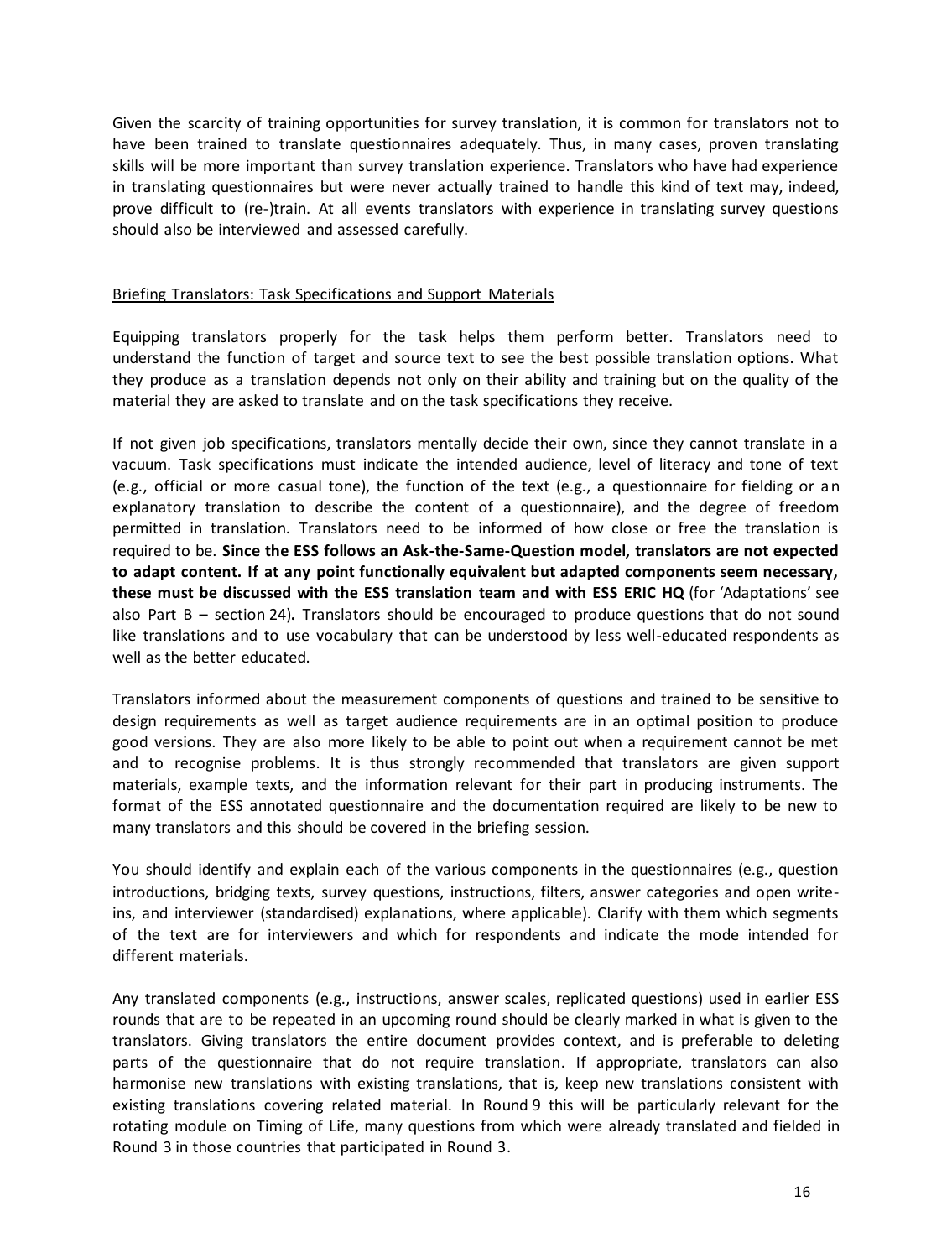#### Training and Testing Materials

The procedures suggested for training are also procedures which can be used to assess the suitability of applicants.

If you already have a translating team, one possibility of training new translators is to include new translators as a third translator producing a parallel translation alongside two experienced translators; participating in the Review session with experienced translators and reviewers is a good way of teaching novices about the specific requirements of questionnaire translation.

Training and informational materials can readily be developed from available questionnaire translations. Old questionnaires can be used for training and briefing and assessment.

English training and testing materials would ideally include:

- Ambiguous English questions;
- English questions with challenges for your language;
- English questions with cultural rather than language problems for your context (These can come from any field. The ESS translation team can suggest some that might work. We would be delighted to collect any if you have to make them available for others.)
- A symmetrical English scale that is not easy to match in your language;
- A skewed or difficult English scale.

Materials in your language would include:

- Some well-translated questions and their English counterparts;
- Some badly translated questions and their English counterparts;
- Ambiguous questions;
- Questions that are culturally inappropriate or end up biased in translation.

If you are lucky enough NOT to know of any bad or ambiguous translations, you can alter translations to make them bad. Remember not to make them so bad that spotting the problems becomes too easy.

#### Check your Choice

Even once translators have been appointed, decisions sometimes need to be reversed. In case you work with a new translator, we recommend that the first 10 percent of the first assignment should be delivered for monitoring *as soon as it is completed*. It is unlikely that *serious deficiencies* can be remedied by pointing out or discussing problems. If the translation quality is not already reasonable, it is probably better to start again with a new translator. Reviewing output early also allows you to tell translators about aspects you wish them to treat differently.

Remember that an individual translation is only the first step in a team approach. You can expect to have many of the draft translations improved in the review discussion. This is why the team also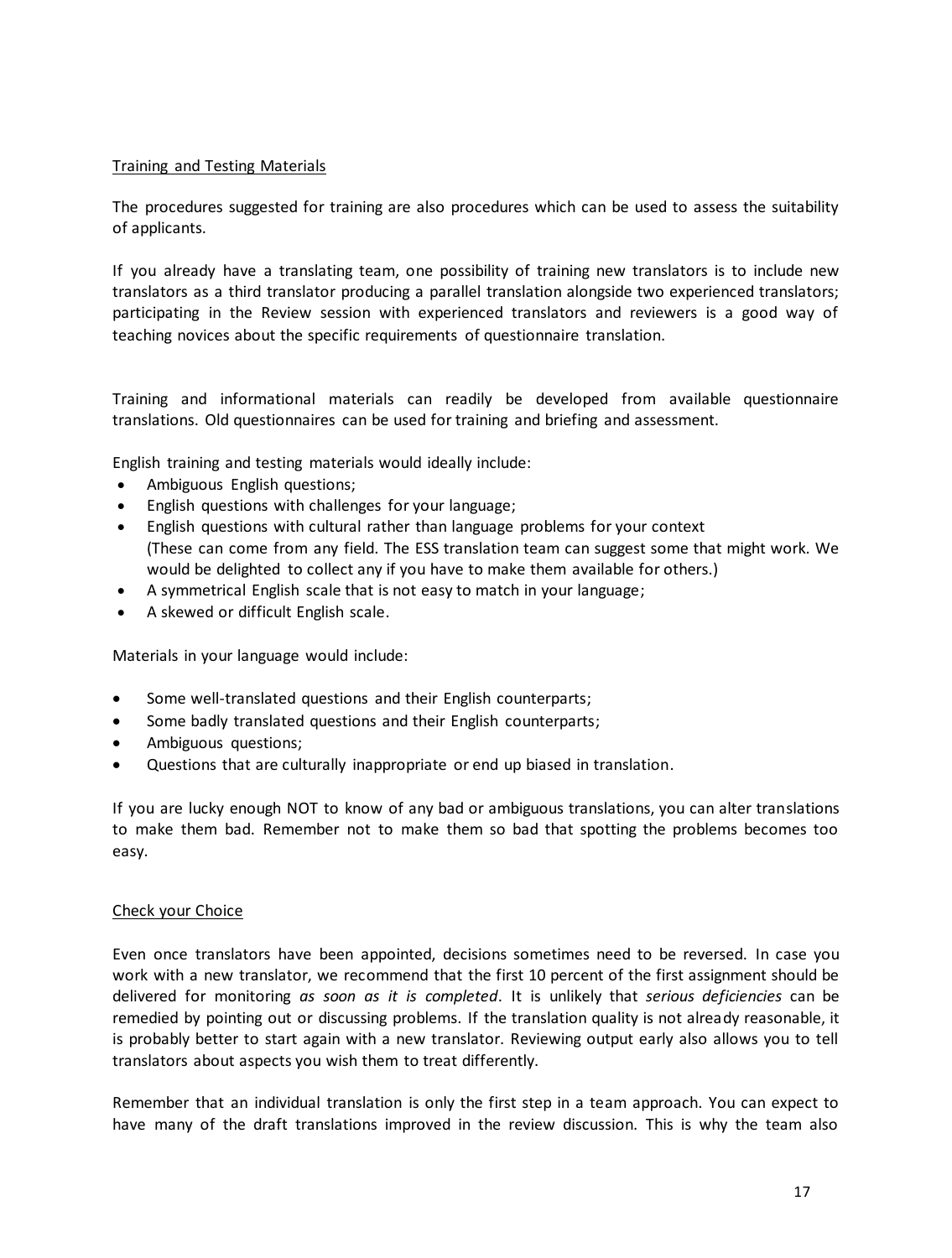needs to consist of good team players. Someone who does not function well in the team context weakens the outcome of the review session(s).

## <span id="page-17-0"></span>**6 Translation Quality Checks in ESS Round 9**

Since ESS Round 5, two features have been implemented in order to check the quality of the questionnaire translations produced by the national teams. These two elements will be applied once the national teams have finalised their translations (and, in the case of shared languages, after completion of the entire reconciliation process) and before pre-testing the survey instruments (cf. Appendix 1).

*First*, the final versions produced by the national teams (after having completed the 'TRA' steps and, in the case of shared languages, after completion of the entire reconciliation process) will be sent to cApStAn for translation verification (see below).

*Second*, once the entire translation verification by cApStAn has been completed, including any feedback loops and discussion between the national team, cApStAn and the CST, the NCs will use this version to carry out SQP Coding (see below). Pre-testing should then be conducted on the version that is produced following any changes made during SQP Coding.

NB: These additional quality checks are meant to improve on and help finalize translations. However, translation teams are still expected to deliver the highest possible quality right from the beginning, that is, in the T-R-A steps.

## <span id="page-17-1"></span>**6.1 Translation Verification by cApStAn**

In ESS Round 9, the translations of all participating language versions will undergo a linguistic quality control by an external provider – cApStAn<sup>11</sup>, with a sample of new or modified items from Round 9 to be verified.

The role of the verifiers will be to:

(a) ensure linguistic correctness and cross-country equivalence of the different language versions of the ESS instruments;

(b) check compliance with the translation annotations provided in the source questionnaire;

(c) achieve the best possible balance between faithfulness and fluency; and

(d) document interventions in a useful way for both the countries and the Core Scientific Team.

The verification process will be documented in the "(Translation and) Verification Follow-Up Form – (T)VFF" or in the TMT<sup>12</sup>. The verifier's interventions will be defined by (a) Verifier Intervention Categories (verifiers will use cApStAn's predetermined set of Verifier Intervention Categories, amended for the ESS's purposes), and (b) be supported by a Verifier's Rationale (the Verifier's Rationale will provide brief explanation of the reasons behind the suggestion for change).

 $\overline{a}$  $11$  cApStAn is an external provider, specialising in developing linguistic quality assurance and linguistic quality control systems for use in multilingual, multinational and multicultural surveys. It has been involved in many other important international surveys since 2000, amongst others PIRLS, TIMSS, PISA, PIAAC and SHARE. The first verification of translations of the ESS source questionnaire by cApStAn was carried out in ESS 5.

 $12$  A small number of national teams will carry out their questionnaire translation process in the newly developed online platform Translation Management Tool (TMT) rather than in the (T)VFF. For these teams, separate instructions on the use of the TMT will be provided.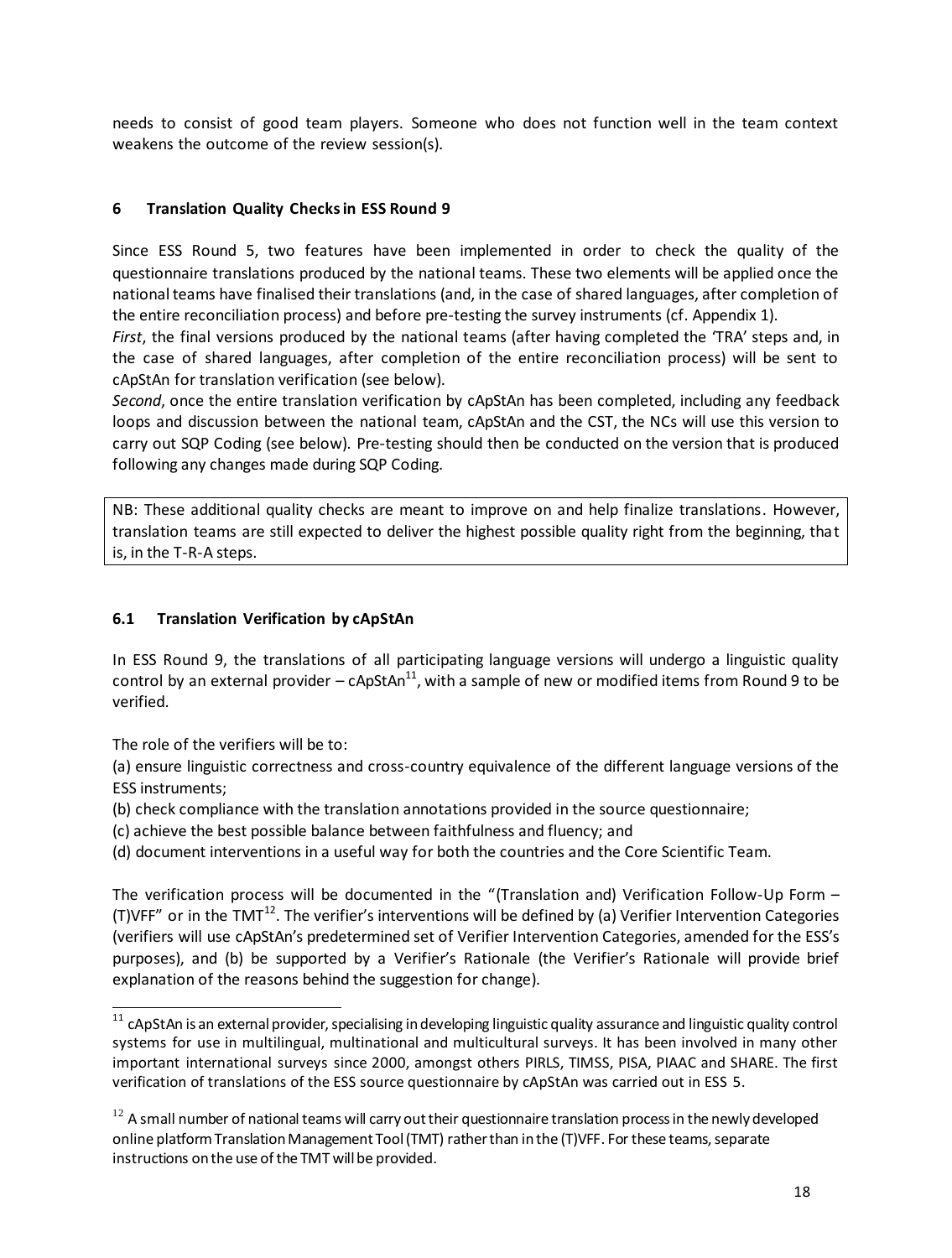The ESS translation team at GESIS and ESS ERIC HQ will provide, in cooperation with cApStAn, a document containing verification instructions, detailing exactly the role of the National Coordinators in the verification process and providing guidance on how to use the "(Translation and) Verification Follow-Up Form – (T)VFF".

This (T)VFF can be used as a translation template for the entire ESS Round 9 questionnaire. As in the previous ESS rounds, it is not mandatory to submit translations in this excel file; instead, NCs can simply submit their translations in MS word. However, for countries that wish to work with translation templates, the excel file will contain specific worksheets, covering the entire ESS 9 questionnaire, just for translation purposes. We strongly recommend to use the (T)VFF for the whole translation process, including the TRA steps, because this facilitates documentation of the entire translation-verification-SQP history.

The National Coordinators will need to set aside about 3-4 weeks for the **verification** work between submitting their translations for verification and the start of the SQP Coding (see below). This should be about 4-6 weeks in the case of shared languages (having finalised all steps, including any shared language steps and the final review-adjudication process). This includes any communication which will take place between cApStAn, the CST and the national teams, i.e. in most cases with the National Coordinators, directly.

Please inform the ESS translation team and cApStAn as early as possible of the date you plan to submit your national translation(s) for verification. **cApStAn needs to be alerted at least three weeks in advance of this date in order to guarantee the required preparations.**

Please ensure that all emails between national teams and cApStAn are copied to the ESS Translation Team at GESIS [\(ess\\_translate@gesis.org\).](mailto:ess_translate@gesis.org)

**The final decision on the implementation of cApStAn's comments lies with the national teams. cApStAn's comments are not binding but should be considered as an additional means of improving the individual translations and the overall comparability of data throughout the ESS.**

**The Verification Instructions document will be made available via the Round 9 NC intranet in April 2018.**

#### <span id="page-18-0"></span>**6.2 Survey Quality Prediction (SQP) Coding for Checking of Form Differences in the Translations**

In ESS Round 9, the National Coordinators (or one of their co-workers) will be asked to perform a check of form differences in their national translation using the SQP coding system (Saris et al. 2011). Based on experiences from Rounds 5-8, national teams should set aside one and a half working days for the SQP coding process, this time includes any discussions needed with the SQP Coding team at Universitat Pompeu Fabra (member of the CST). SQP Coding should take place *after* the completion of translation verification by cApStAn and *before* the national pre-test.

The objective of SQP coding is to prevent unnecessary deviations between the source questionnaire and the translated versions by checking the formal characteristics (formal properties) of the items. SQP coding is meant to improve translations by making National Coordinators more aware of the choices that are made in creating a translation, and the impact these choices have on comparability and reliability of the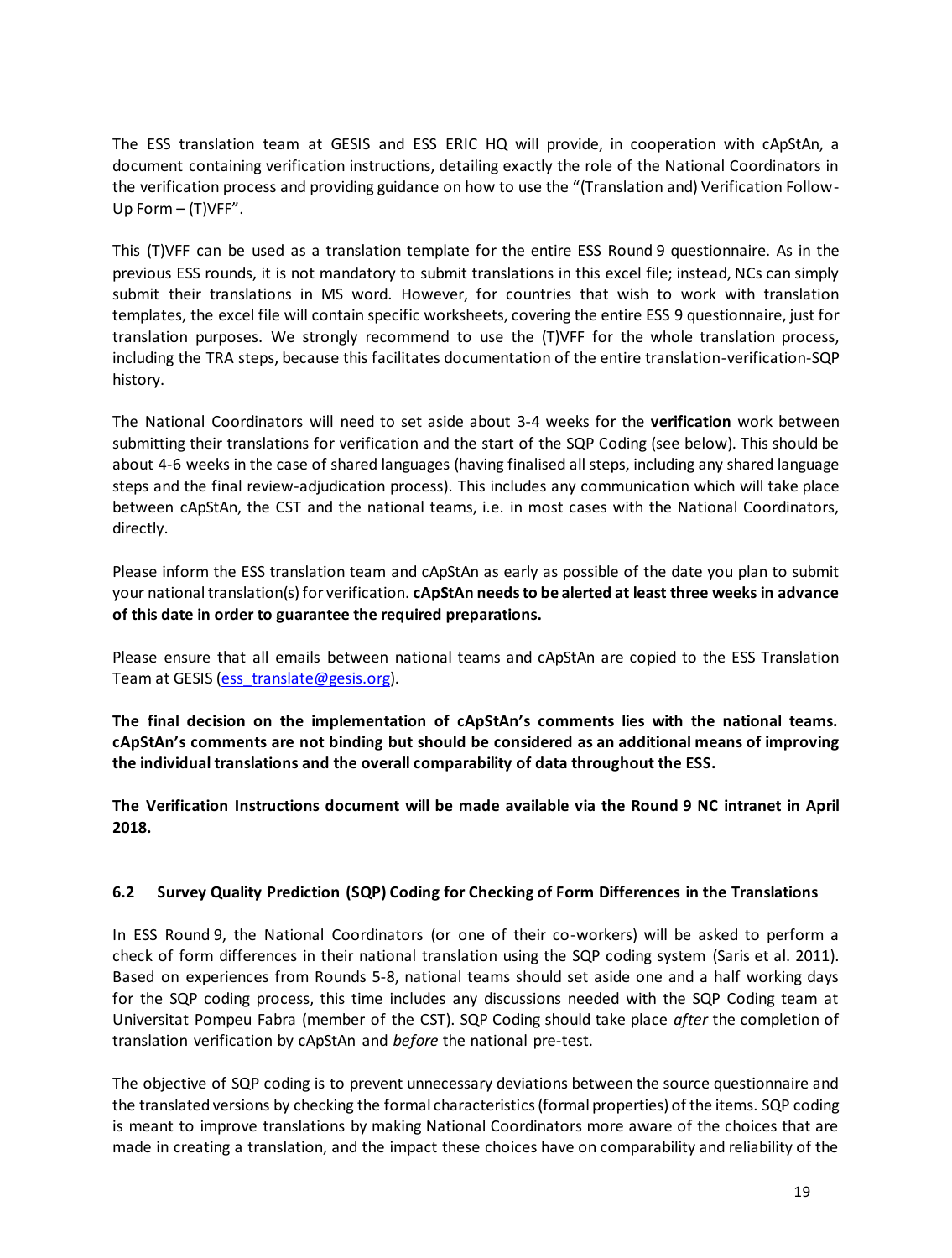questions.

The communication about the result of the coding, which includes a comparison with the codes made for the source English version, will be between the team at UPF [\(sqp.ess@upf.edu\)](https://webmail.gesis.org/owa/redir.aspx?C=E0GyQcGEV76N4KaCluijd4xc2QKzBndFyWRNXd18Jr_EyYg6XJPVCA..&URL=mailto%3asqp.ess%40upf.edu) and the National Coordinators. The reports given by UPF to the National Coordinators provide information that is meant to help them improve the comparability of their translations, both the present and future ones.

The procedure will be as follows:

- 1. The National Coordinator (or one of their co-workers) sends the final version of the selected questions to the CST team at UPF [\(sqp.ess@upf.edu\)](https://webmail.gesis.org/owa/redir.aspx?C=E0GyQcGEV76N4KaCluijd4xc2QKzBndFyWRNXd18Jr_EyYg6XJPVCA..&URL=mailto%3asqp.ess%40upf.edu). Final versions are those where the entire verification process has been completed (and of course all the preceding steps: translation, review, adjudication and shared languages harmonisation), that is, all decisions regarding verification interventions have been taken.
- 2. The National Coordinator (or one of their co-workers) enters the SQP Coding system [\(sqp.ess@upf.edu\)](https://webmail.gesis.org/owa/redir.aspx?C=E0GyQcGEV76N4KaCluijd4xc2QKzBndFyWRNXd18Jr_EyYg6XJPVCA..&URL=mailto%3asqp.ess%40upf.edu) with the username and password provided by the team at UPF.
- 3. The coder then codes a small number of questions that have been pre-assigned. (This should take a maximum of 4.5 hours.)
- 4. The team at UPF compare the codes made with those made by UPF for the English source version. The codes for the English source version have been coded separately by two different expert coders at UPF, after which a consensus was reached for each code.
- 5. The NC or co-worker then receives a report from UPF of the form differences between the translation and the source. These may fall into one of four categories:

| Type of deviations found (source vs. translation)      | <b>Action taken</b>                                     |
|--------------------------------------------------------|---------------------------------------------------------|
| A) A difference that cannot be warranted, for          | The translation should be amended <sup>13</sup> .       |
| different<br>number of<br>instance<br>a<br>response    |                                                         |
| categories, leaving out a "don't know" option          |                                                         |
| and/or an instruction for the respondent.              |                                                         |
| B) A difference that may or may not be warranted       | Amendments in the translation are recommended           |
| e.g. use of complete sentences in the scales           | to keep the principle of functional equivalence in      |
| instead of short texts. In some languages it is        | translation if the language structure allows keeping    |
| necessary, in some others this may be a matter of      | the item characteristic the same <sup>14</sup> .        |
| stylistic choice                                       |                                                         |
| C) A difference in the linguistic characteristics that | Amendments in the translation are recommended           |
| may be warranted e.g. different number of words,       | to keep the principle of functional equivalence in      |
| syllables. Also, a difference in the codes of          | translation if the language structure allows it. If the |

**Table 1:** Categories for differences in the SQP codes for two languages

 $\overline{a}$ 

<sup>&</sup>lt;sup>13</sup> In the unlikely event that the item concerned was also verified by cApStAn and that both quality checks end up with diverging results, the translation team at GESIS and the ESS ERIC HQ need to be informed of the intended change prompted by SQP.

<sup>&</sup>lt;sup>14</sup> Same case as in previous footnote.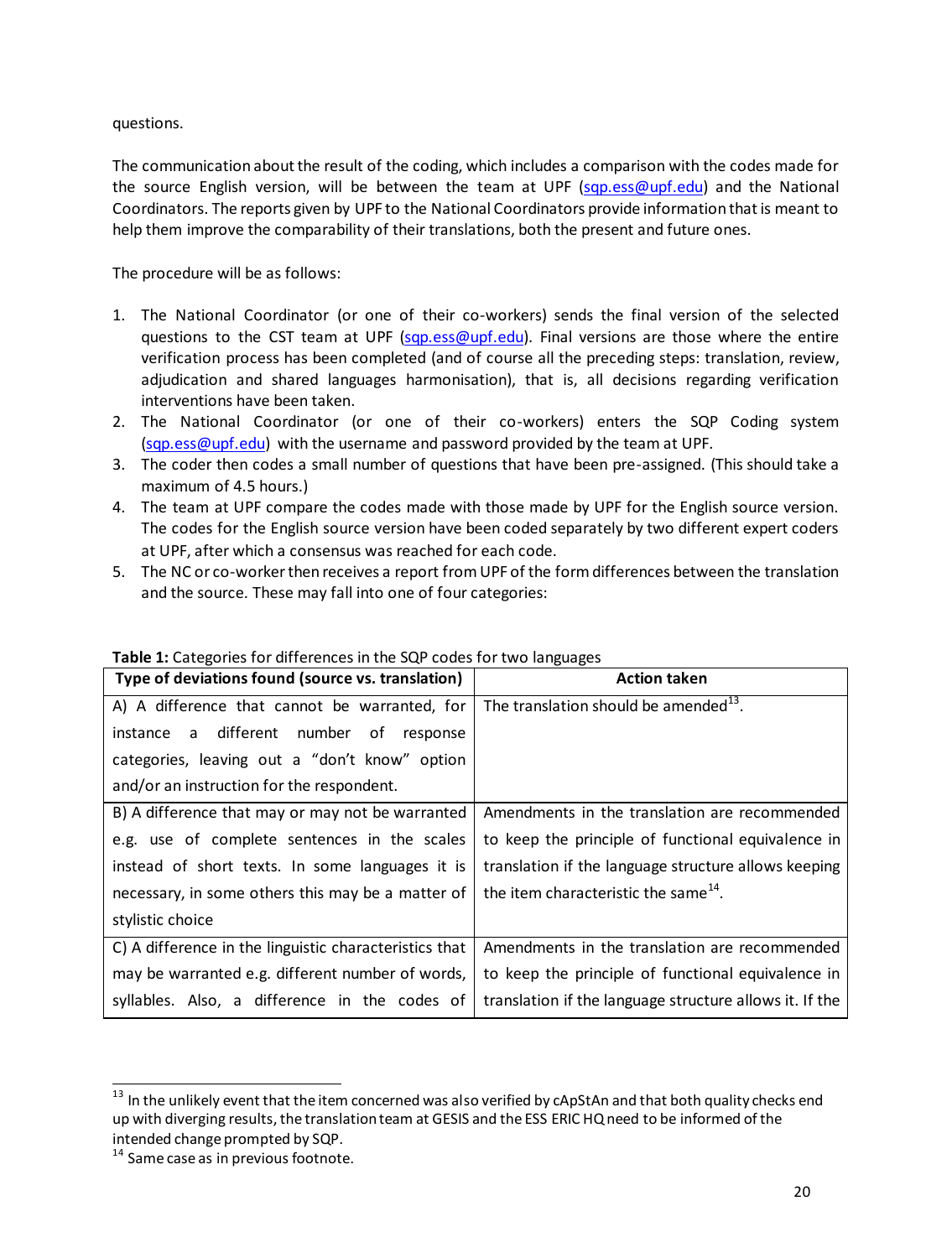|                                                                                                              | linguistic characteristics that may not be warranted $\vert$ differences are unavoidable due to linguistic |
|--------------------------------------------------------------------------------------------------------------|------------------------------------------------------------------------------------------------------------|
| e.g. different number of sentences, nouns, $\vert$ characteristics, no change is recommended <sup>15</sup> . |                                                                                                            |
| extreme deviations in the number of words.                                                                   |                                                                                                            |
| D. Mistake in coding by NC team.                                                                             | The mistake is corrected in the coding.                                                                    |

The full explanation of each characteristic is given in the SQP Codebook, available [at sqp.upf.edu](http://sqp.upf.edu/).

More detailed information on the SQP Coding will be provided to the National Coordinators in a specific document called "ESS Round 9 SQP Coding Guidelines" and "SQP User Manual", which will be released via the Round 9 NC intranet in April 2018.

## <span id="page-20-0"></span>**7 Changes of Existing Translations in the Core and in Repeated Rotating Modules**

The following paragraphs deal with changes made by the national teams to existing translations where *no changes* have been made to English source items.

Countries which have participated in previous rounds of the ESS should note that changes to existing translations of core or repeated rotating module items should only be implemented *after approval* from the translation team at GESIS and the ESS ERIC HQ. Details of any changes must also be recorded in the "Changes to Translations of Core and Replicated Rotating Module Items" column in the (T)VFF or in the TMT.

For the sake of the time series and the unknown impact of changes, countries are explicitly advised against tinkering with their translation. Only real mistakes in previous translations should be corrected after CST approval and subsequently documented in the (T)VFF or TMT (see above). Countries must argue a case for any change they want to implement. If possible, countries that wish to change existing translations should provide some evidence of the benefit of this change. This evidence could take the form of a result from a pre-test or some other test result.<sup>16</sup> The evidence provided will facilitate the decision-making process for ESS ERIC HQ and GESIS on the acceptability of a change. We want to cite Weisberg here (2005, p. 112):

Sometimes a researcher realizes that a question has not been worded perfectly but it is still useful, such as when it is decided that it is better to maintain old question wording so that time trends can be analyzed, even if some alternations could lead to a better question.

#### Special case time-related changes

Words and their use may change over time. This change may, for instance, be triggered by altered social conditions or the introduction of politically correct language. Example from the German General Social Survey (ALLBUS) – "Gastarbeiter" (Porst, Jers, 2007): A word that in the past was used for "immigrants" can now not be used any more in Germany since the immigrant flow has changed in its composition, qualifications and countries of origins. Awareness of needed change over time should lead to regularly reviewing core translations and adapting them where necessary.

 $\overline{a}$ 

<sup>&</sup>lt;sup>15</sup> Same case as in previous footnote.

 $16$  This is not a strict requirement, but a recommendation for streamlining the decision process – especially in difficult cases.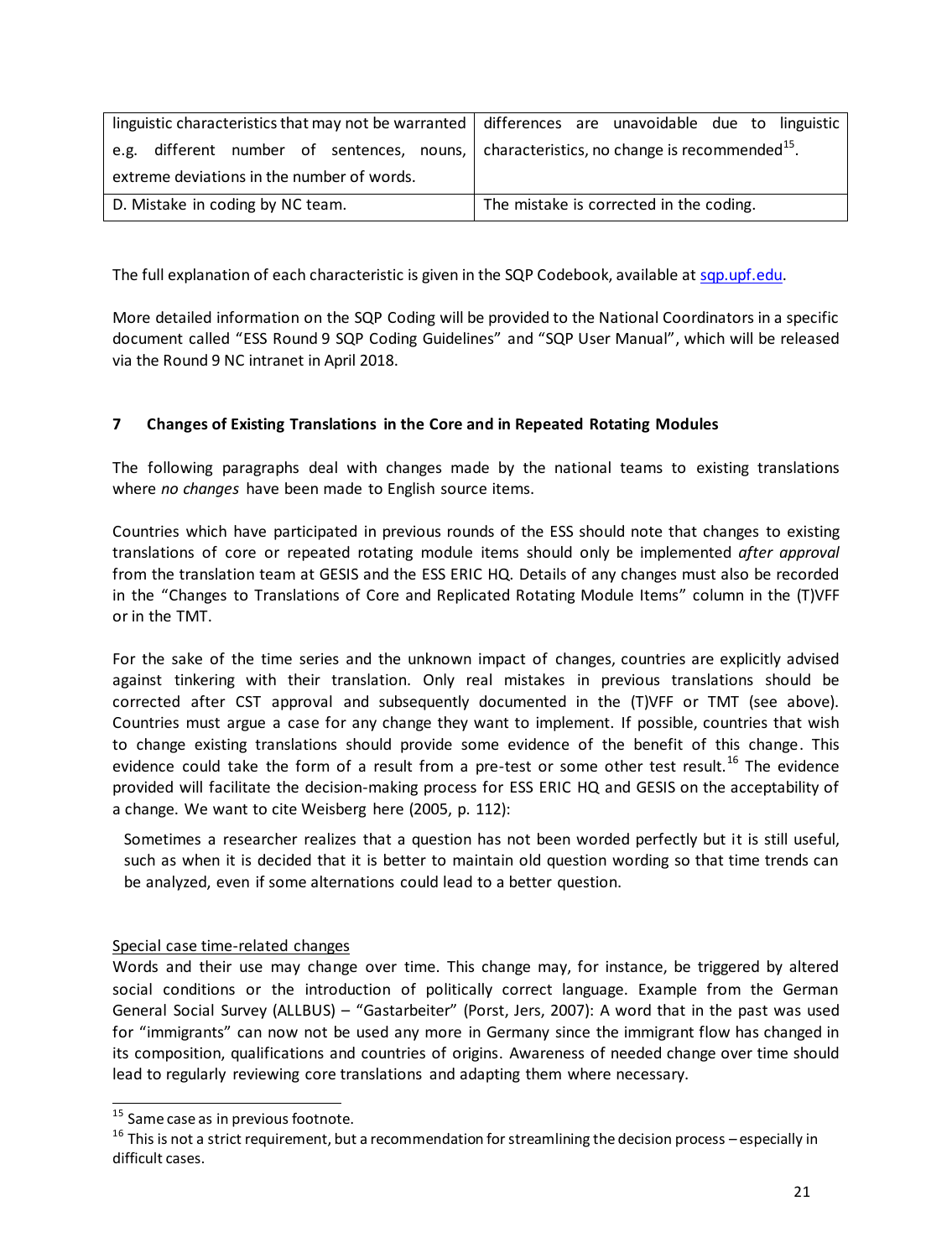Spelling mistakes and typos can be adjusted at any time without approval from the translation team at GESIS; but please inform the ESS translation team at GESIS of any such correction. Also these changes need to be documented in the (T)VFF or TMT.

A guidance note on 'Making changes to existing translations of core questionnaire or repeated rotating module items: Guidance for NCs' is intended to help NCs see which changes would probably be accepted and not. This document is available on the Round 9 NC intranet.

## <span id="page-21-0"></span>**8 Documentation of Translation Process and Outcome**

Translation and review decisions need to be documented in the ESS for four main reasons. *First*, those reviewing and adjudicating need notes on options discarded or problems noted in order to decide better on the 'final' choices. *Second*, the ESS is an ongoing biennial survey. Documentation of problems helps inform later versions of the study. In addition, if changes are made over time, records need to be available of the chain of changes (or their absence) across translations. *Third*, secondary analysts can benefit from records of unavoidable differences or adaptations and from notes on mistakes found after a questionnaire was fielded. *Fourth*, countries sharing languages need to indicate, for example, where they do differ in formulation. New members joining in the future that share languages with countries already involved will also benefit from this documentation.

#### <span id="page-21-1"></span>**8.1 Documentation Requirements**

#### **Documentation throughout the entire process**

It is recommended that translators note down – while doing the translation – problems, alternatives, uncertainties or any other thoughts they wish to share with reviewers and/or adjudicators. The (Translation and) Verification Follow-Up Form - (T)VFF allows translators to make this documentation *while* doing the translation.

In ESS 9, although it is not mandatory to use the (T)VFF for the translation process, we recommend that national teams use this excel form as far as possible for their documentation purposes as the structure already contains columns for all potentially relevant issues, such as shared languages, changes to existing translations or any comments arising while translating. Documentation of final decisions should be made in the following cases:

## **Documentation in the "Comments on Final National Version" column in the (Translation and) Verification Follow-Up Form - (T)VFF**

- **•** Required: Cultural adaptations (*require approval from the ESS translation team at GESIS*)<sup>17</sup>
	- o *Example*: We do not have badges/stickers as political symbols in your country, but we would rather use flags or scarves; therefore, we have to change these symbols.
- **Required:** Deviations in scale translations (gender, symmetry vs. asymmetrical, change in semantics; bipolar scale becoming a unipolar scale, additional show card; different scales where the English source uses one scale)

-

<sup>&</sup>lt;sup>17</sup> For adaptations, see Part B, section 24.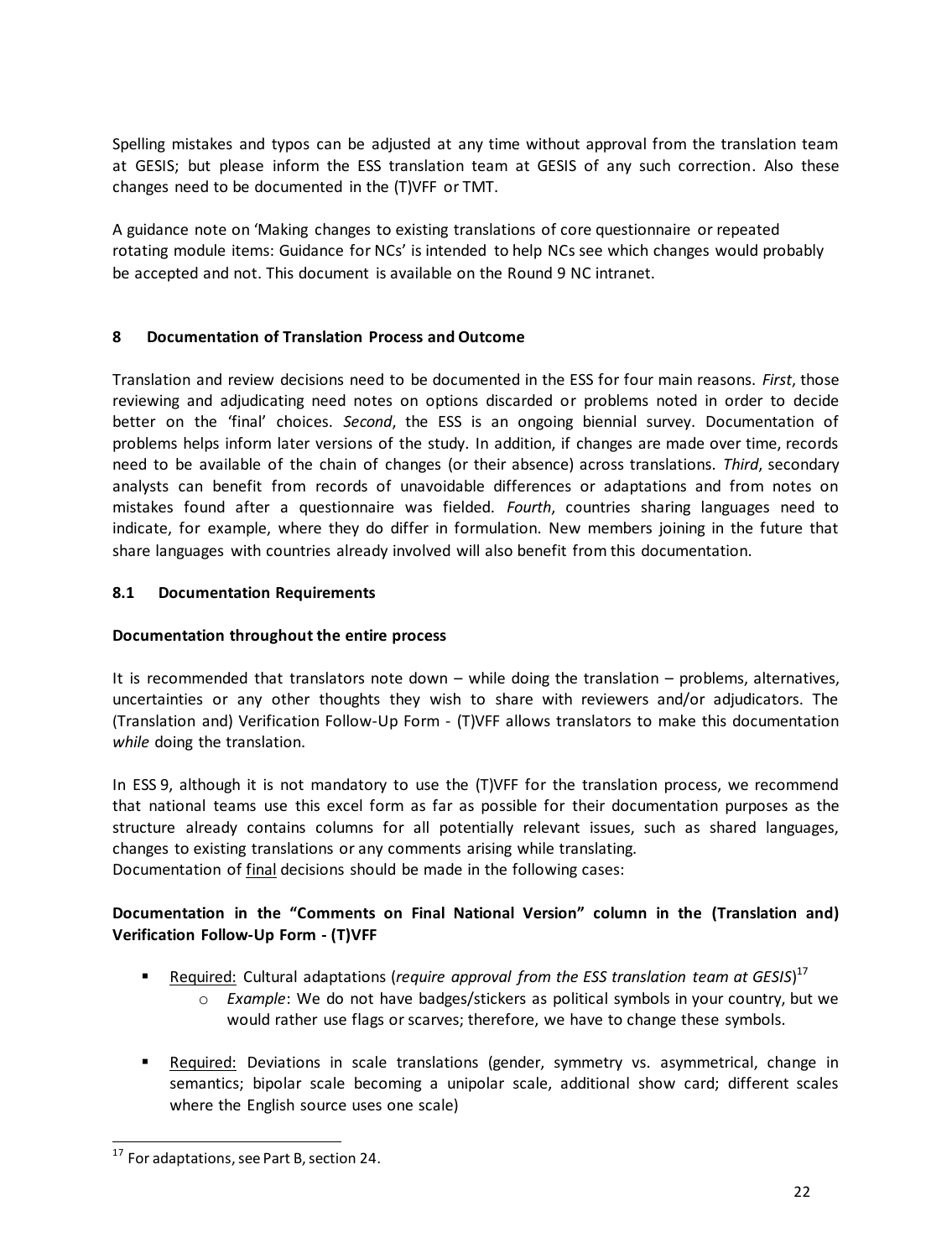- o *Example I*: We cannot keep the symmetry from the source text. We cannot say "extremely good" and "extremely bad"; for linguistic reasons we have to say "completely good" and "extremely bad" (that is, 'completely' instead of 'extremely').
- o *Example II*: "extremely good extremely bad" additional showcard needed for item battery. Three items require masculine ending of good and bad, one item requires feminine ending of good and bad. Combining both masculine and feminine ending on one showcard would be awkward for respondents.
- o *Example III*: For linguistic reasons, it is very difficult for us to distinguish between 'extremely/ completely' and 'very' in the answer scales.
- Advised: If certain terms or phrases were particularly difficult to translate, please briefly note this down in the (T)VFF.
- **Advised:** Translations that at first sight seem to be a deviation but which are purposefully chosen.
	- o *Example I*: Replacement of "race" by "skin colour" for historical reasons we cannot use "race" in our questionnaire.
	- o *Example II*: "How likely is it that during the next 12 months you will have to spend less time in paid work than you would like, because you have to take care of  $18$  family members or relatives?" (D48, ESS Round 4): We have translated "family members or relatives" with one word. We do not have different words for this.
	- o *Example III*: "We need to be more explicit than the source questionnaire because we need to decide on the masculine or feminine gender in the target language or use both genders where the English language can be gender-neutral."
- Advised: If "if any" or "if at all" cannot be translated without producing an awkward target text, this omission should be documented.
- Advised: Reasoned concerns about the validity and reliability of the question, if translated following the ASQ approach, in your national context.

## <span id="page-22-0"></span>**9 Pre-testing**

Please refer to the "ESS Round 9 Pre-testing Guidelines" for further details on pre-tests that must be conducted in each country prior to the start of fieldwork.

## <span id="page-22-1"></span>**10 Using the Translation Annotations – from a process-oriented point of view<sup>19</sup>**

Annotations on source questionnaires provide information which allows ESS translators, reviewers and adjudicators to focus on what is meant in survey measurement terms in order to do a better job. In some cultures, to stay with the example for interviewers above, 'household' might be automatically associated with 'home' and hence 'family'. If the annotation notes point out that the focus is on a dwelling unit (however variously defined via 'shared cooking pot' or 'shared finances', etc.) the

 $\overline{a}$ <sup>18</sup> "Have to take care of": in the sense of looking after a family member or relative who is dependent on the respondent's help.

<sup>&</sup>lt;sup>19</sup> For a practical point of view on Annotations, see section 29 in Part B.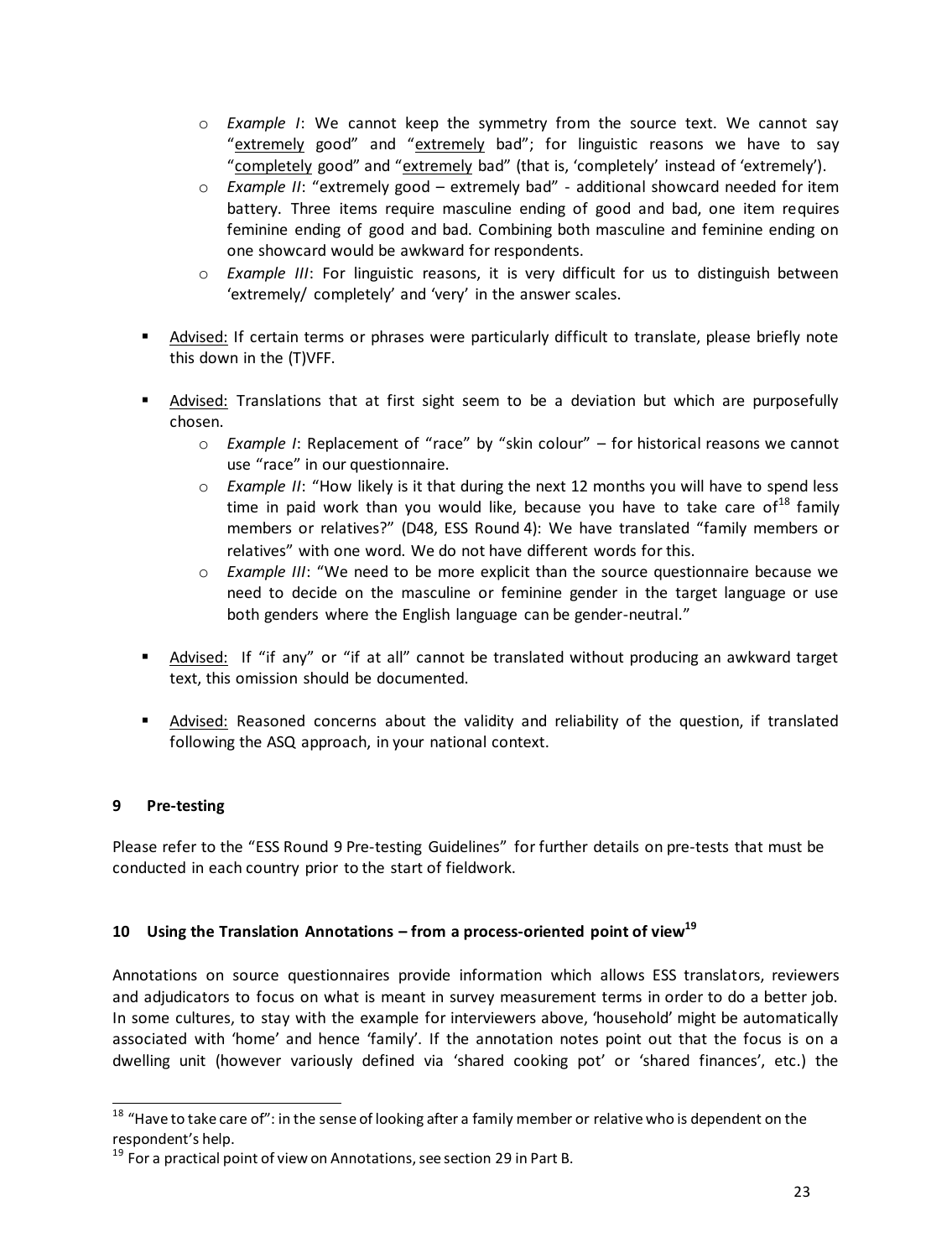intended and necessary focus becomes clear to the translator. At the same time, a number of ESS questions use idiomatic expressions. We have added notes to help clarify the intended sense where we felt this was necessary.

Participating countries are explicitly invited to point out in advance where they would like clarification notes. In Round 9, some of the annotations have been formulated as a consequence of translation difficulties that arose when translating items for pre-testing in a number of ESS countries as well as of *advance translations* carried out before finalising the ESS Round 9 source questionnaire.

Participating countries are encouraged to contact the ESS translation team at GESIS with any questions or problems during translation.

#### <span id="page-23-0"></span>**11 Deliverables for Translation**

In order to organise the entire translation and verification process in ESS Round 9 and for documentation purposes, National Coordinators are asked to carry out the following steps and to send the material requested below:

NCs are required to:

- inform the translation team at GESIS about all languages that the survey will be fielded in (this information is to be provided in the fieldwork questionnaire);
- provide information on the national translation team(s) (this information is to be provided before the translations start);
- provide information on the translation and verification time schedule (this information is to be provided in the fieldwork questionnaire and by email to ess translate@gesis.org, in good time before translation starts);
- provide information whether the translation(s) will be submitted to cApStAn for verification in the form of an overwritten questionnaire in word or in the excel translation template called "(Translation and) Verification Follow-Up Form - (T)VFF". This information should be sent to the translation team at GESIS (ess translate@gesis.org) and to cApStAn [\(ess.verif@capstan.be\)](mailto:ess.verif@capstan.be); the two options of submitting national translations for verification will be described more in detail in a document outlining verification instructions which will be distributed shortly;
- send their final translation(s) of the questionnaire (including any shared language efforts, if applicable) (so-called "final pre-verification version") to the ESS translation team; the ESS translation team will forward this version to cApStAn for translation verification;
- send the translated items earmarked for the SQP Coding to UPF [\(sqp.ess@upf.edu\)](https://webmail.gesis.org/owa/redir.aspx?C=E0GyQcGEV76N4KaCluijd4xc2QKzBndFyWRNXd18Jr_EyYg6XJPVCA..&URL=mailto%3asqp.ess%40upf.edu) once the translation verification is completed: the ESS translation team will liaise between the national teams and the team at UPF after delivery of the verified translations from cApStAn;
- provide documentation of national versions and translation discussions in the (T)VFF and send to the ESS translation team at GESIS at ess translate@gesis.org; this information should be provided during the translation process or shortly after its completion. Please remember that all steps need to be documented, that is, the whole TRAPD process + verification + SQP Coding;
- provide documentation of national versions and discussions with countries sharing a language (ideally covered in the (T)VFF and sent to the ESS translation team at GESIS at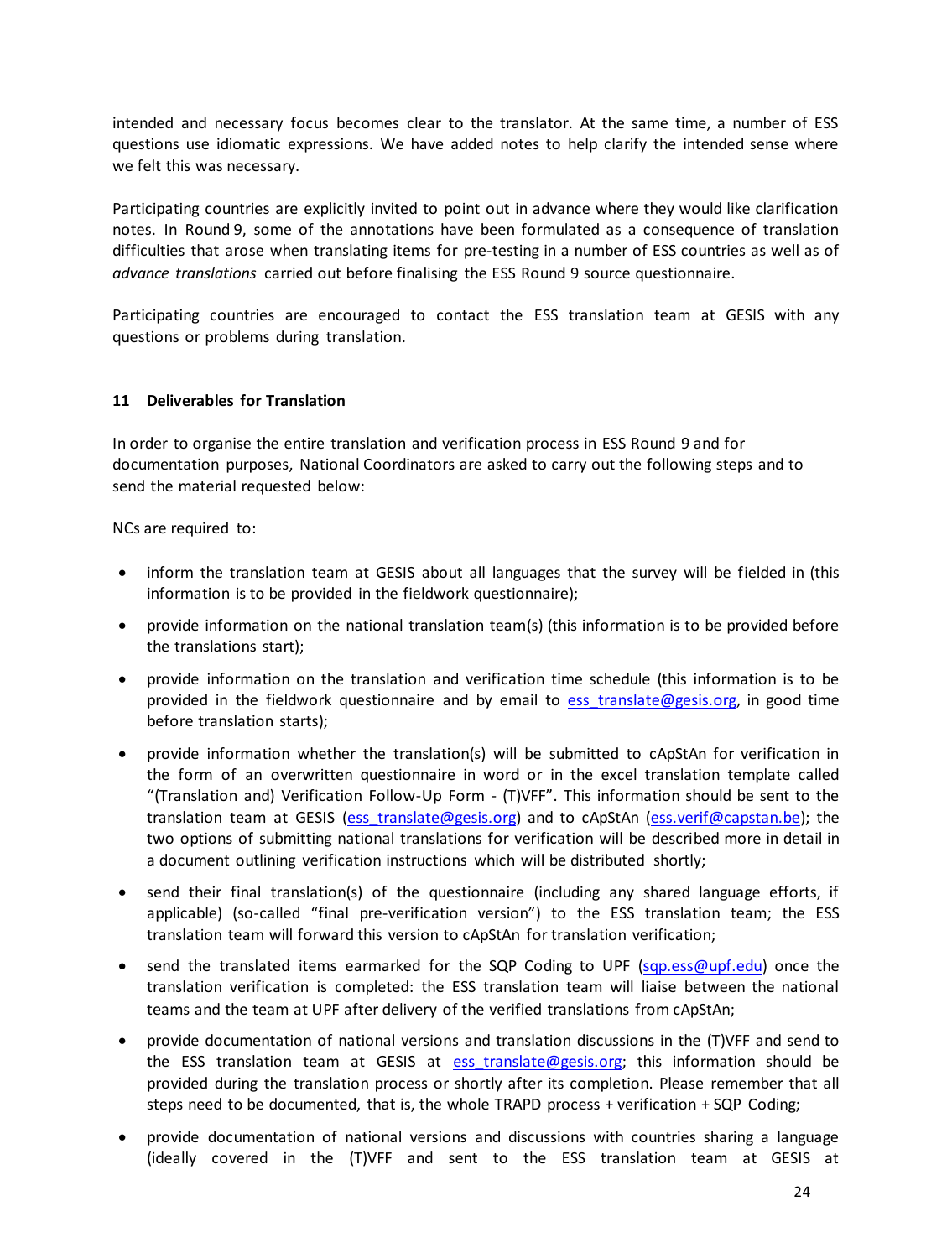ess translate@gesis.org); this information should be provided during the translation process or shortly after its completion;

- provide documentation of changes made to existing translations (after having agreed on these changes with the translation team at GESIS and the team at ESS ERIC HQ), that is, of items from the core modules or repeated items from rotating modules in the (T)VFF and send to the ESS translation team at GESIS at ess translate@gesis.org; this information should be provided during the translation process or shortly after its completion;
- send the entire documentation of their translation process(es) to the ESS translation team at GESIS [\(ess\\_translate@gesis.org\)](mailto:ess_translate@gesis.org) or upload it to the ESS data archive; this information should be provided shortly after completion of the whole translation process;
- upload their final versions of the translated questionnaires (main and supplementary) and of the showcards to the ESS data archive together with their fieldwork documents; this information should be provided after completion of the whole translation process;
- name their files in the following manner:
	- o Final pre-verification versions: language country final pre-verification R9 o Final post-verification-SQP versions
	- language\_country\_final\_post-verification-SQP\_R9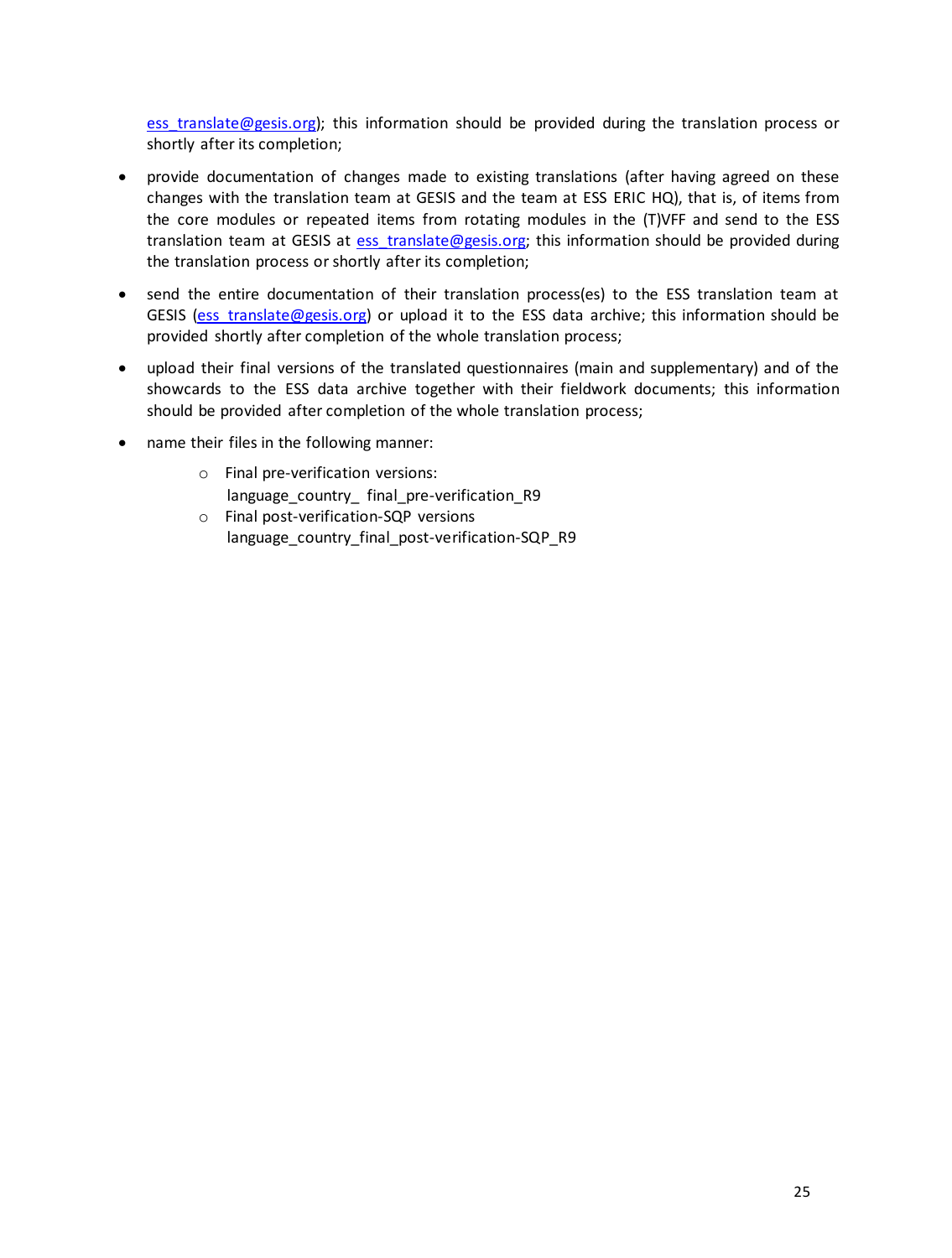**Part B ESS Round 9 Practical Translation Guidelines<sup>20</sup>**

-

<sup>&</sup>lt;sup>20</sup> The author would like to acknowledge the contribution of Dorothée Behr at GESIS, Mannheim, who set up a first draft of this Part B in ESS 5.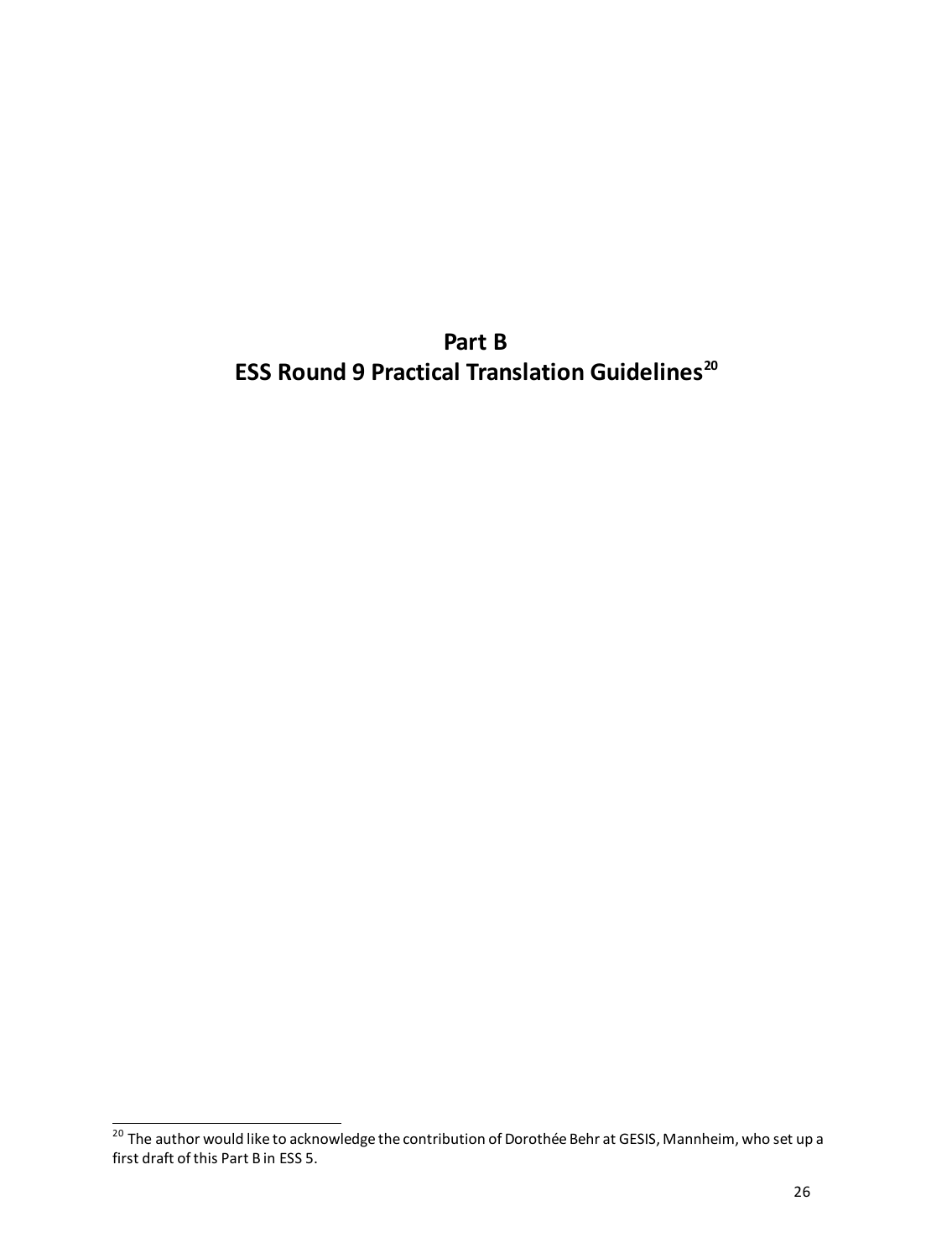#### <span id="page-26-0"></span>**12 Introduction to the Practical Translation Guidelines**

This Part B presents some practical guidelines for questionnaire translation in the *European Social Survey* (ESS) as part of the TRAPD procedures.

Please be aware that in practice  $-$  depending on language and culture  $-$  not every recommendation can always be implemented. Furthermore sometimes following one recommendation may mean acting against another. And so please see these Practical Translation Guidelines as recommendations rather than rules that *must* be followed.

Please also bear in mind that some of the points mentioned are issues that professional and experienced translators would consider in their work anyway. However, since national teams have differing levels of experience and for reasons of completeness, we still want to list them all here. At the same time, developments in questionnaire translation research may lead to revisions of these practical guidelines over time, especially in light of research on the central issue of closeness to the source text vs. freedom in translation (cf. Harkness et al., 2010; Kleiner, Pan, Bouic, 2009).

What is the overall goal in comparative survey research? Following Harkness (2008, p. 59) we can state: "… In comparative research, data must be valid and reliable for the given context but must also be comparable across contexts. …"

The following guidelines outline what these requirements mean for translation – following current expectations on what questionnaire translation within the *Ask the Same Question* approach should involve.

You will find the guidelines sorted according to topic. Now and then, in the right-hand margin of this document, you will find boxes with the abbreviations C, C & D, and D. These indicate that, in the described situations, the following actions are required:

- $C =$  Contact the translation team at GESIS,
- C & D = Contact the translation team at GESIS & document problems and decisions,
- $\blacksquare$  D = Document problems and decisions.

Any query or comment to the translation team should be sent to ess translate@gesis.org.

Unless stated otherwise, all the examples in this document are drawn from the ESS itself.

Ultimately the aim of the translation is to replicate the stimulus provided in the source language and culture in the target language and culture. This means therefore that *even weaknesses in a source question need to be translated equivalently into the target questionnaire* especially in a survey like the ESS where the main aim is cross-national comparability. The translators are therefore charged with translation rather than questionnaire design itself.

**In general, what we strive for in the ESS translation activities is not word-for-word or literal translation but translations that are** *functionally equivalent* **to the source text, i.e. translating its**  *meaning***.**

**!**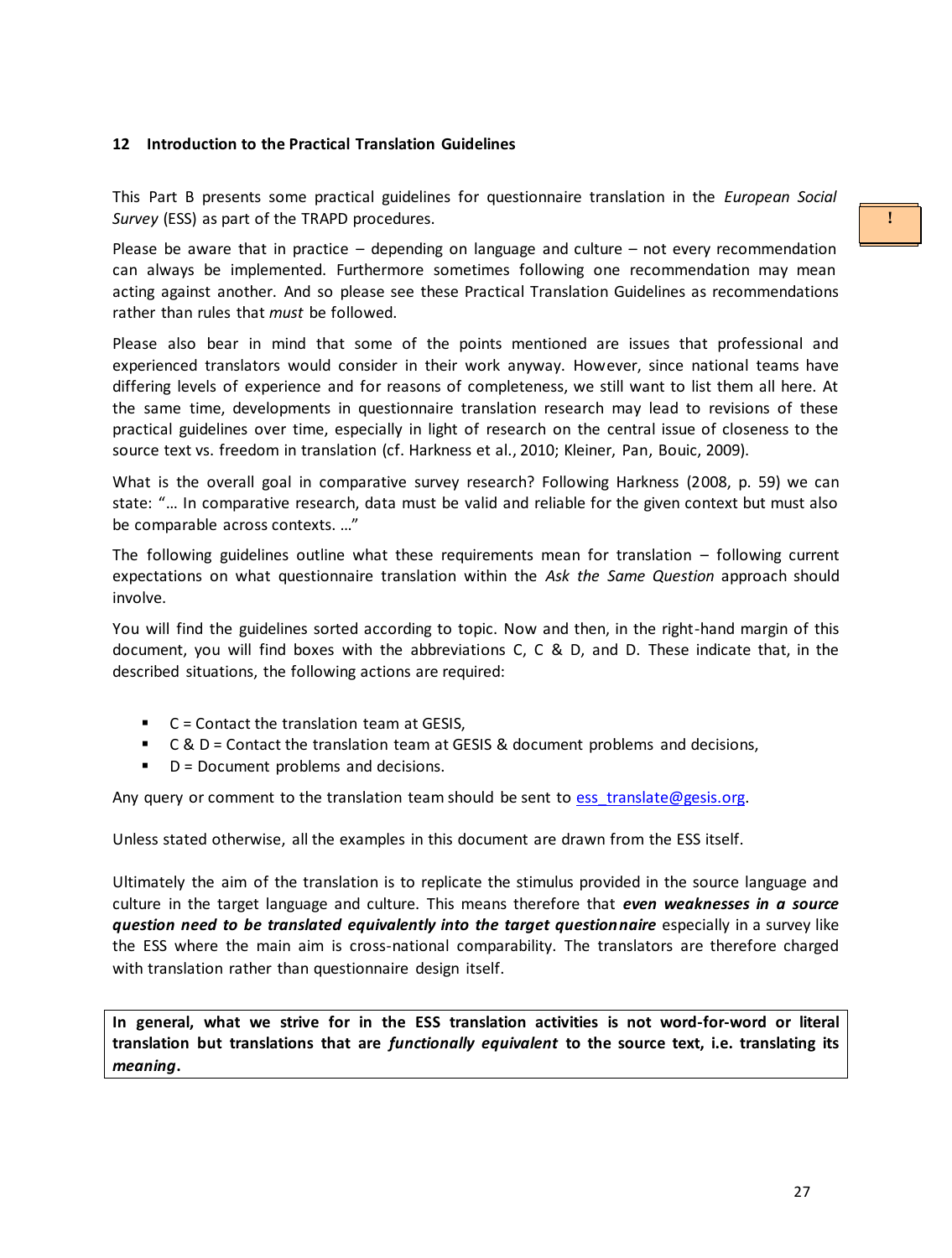#### <span id="page-27-0"></span>**13 Translating meaning**

As noted in Part A, the ESS uses an *Ask the Same Question (ASQ) Approach*. In an *Ask the Same Question Approach*, where the same questions are asked in each country and where this "sameness" is reached through translation of a source questionnaire, retention of meaning and scope is crucial as is retention of form. However, misunderstanding the concept of "retention of meaning and scope" or of "close translation", as it is sometimes called, may lead to inadequate translation. Some people may feel that the closer the translation is to the source text in terms of its surface or formal structure, the better the meaning is conveyed. However, languages differ in their structure, in their grammar, in the lexis and thus often a literal translation is not possible (see also Harkness et al. 2010 on different classifications of translation). This applies especially to languages and cultures that are quite distant from the British language, the source language of the ESS.

Translation involves understanding the meaning of the source text and conveying this meaning in the target language *with the means of the target language*. Some examples shall clarify this task.

Example 1 (ESS Round 6, core item A5): Would you say that most of the time people try to be helpful\* or that they are mostly looking out for themselves?

\*The intended contrast is between self-interest and altruistic helpfulness.

For this question item some languages may be able to provide a translation that is essentially a literal translation of the phrase "look out for themselves". In other languages, a literal translation may make no sense at all and translators may therefore need to resort to something like "or that they are mostly selfish". $21$  Only in this way can the intended contrast suggested by the question and translation annotation be achieved.

Example 2 (ESS Round 6, core item C2): Using this card, how often do you meet socially\* with friends, relatives or work colleagues?

\* "Meet socially" implies meet by choice rather than for reasons of either work or pure duty.

In this example "Meeting socially" was difficult to render in many languages. Most often a literal translation that conveys the same meaning as in British English was not possible. In order to convey the intended meaning (also described in the annotation), some countries rendered the question as "How often do you meet friends, relatives or colleagues outside of your work time?" or as "How often do you meet friends, relatives or colleagues on a private basis?" "Meet" was supplemented by, e.g., "outside work" or "on a private basis" in order to convey the intended meaning. The annotation possibly has aided translation by offering synonyms.

Kußmaul (2007) suggests that a direct translation of "meet socially" into the German language could even invoke formal events such as a reception, a ball, a speech, etc. and would thus not be in line with the concept under investigation.

-

 $21$  This was the case in the translation into Dutch in ESS Round 2, for example.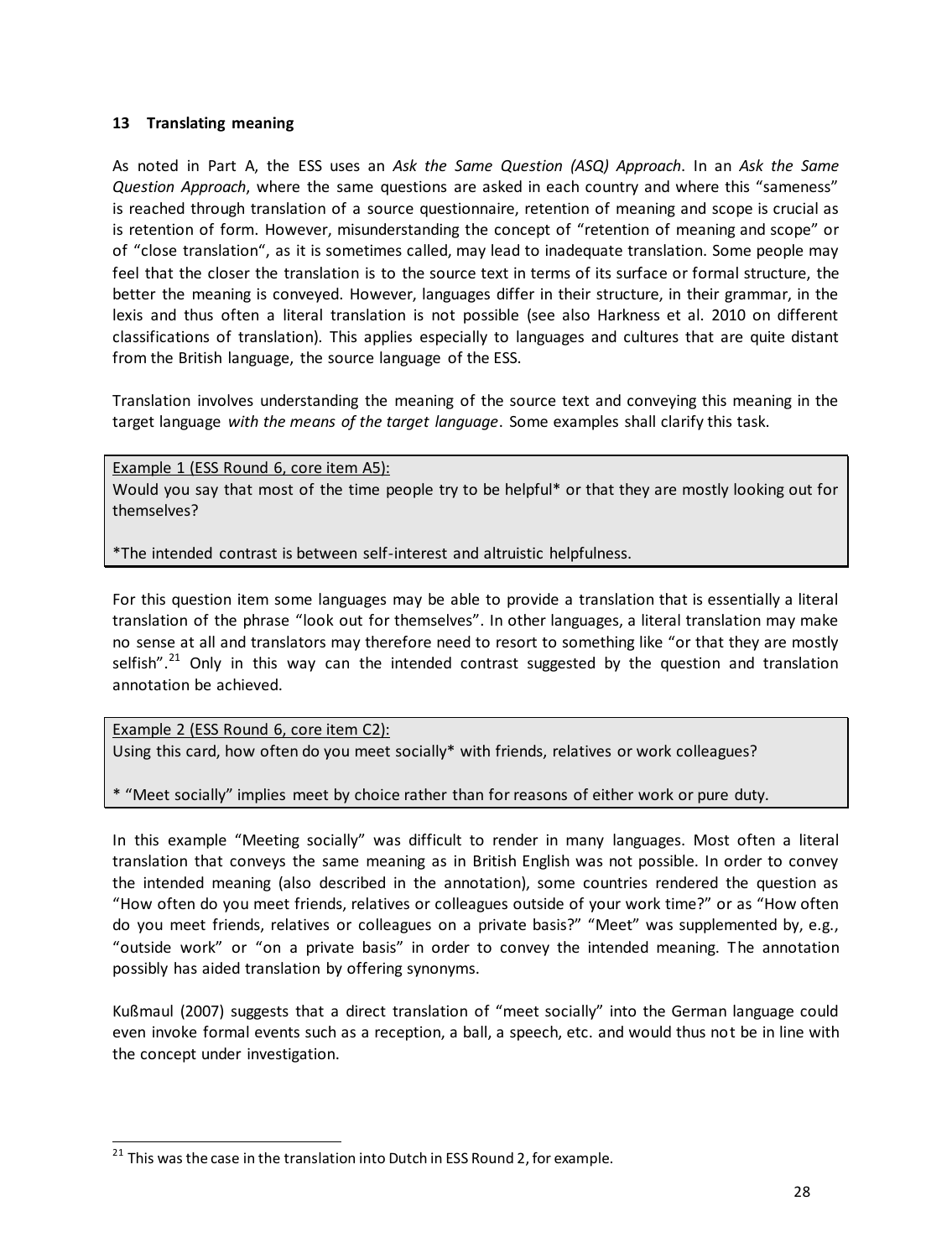Example 3 (ESS Round 4, item D44): Employees often pretend they are sick in order to stay at home.

In example 3 from the rotating module on Welfare fielded in Round 4, one country needed to use two words in order to translate "employees" (employees and workers) since a one-word literal translation for "employees" in their language would convey only employees engaged with administrative tasks. The British English word 'employees' covers all those who work for any employer regardless of the type of work they do. Brief documentation may be useful to make it clear to data users and researchers why this addition was needed. This could, for instance, be documented by including a comment in the (T)VFF. However, whenever decisions such as these are made, careful consideration should equally be given to the issue of respondent burden, question length and double-barrelled items. This holistic view should in each case ensure that well-considered decisions are made.

These examples show what good translation is: Ask yourself 'What does it mean in the British English source questionnaire?' and then put this understanding into words in your own, that is, the target language. Produce translations that do not reduce or expand the scope of information to the extent that the meaning or the concept of the original source question is no longer kept. However, ensuring a fully equivalent translation may sometimes turn out to be impossible, in particular if two languages do not have terms that match semantically or even equivalent concepts. In these cases, the best possible approximation should be striven for and the lack of 'full' equivalence noted.

If you come across interpretation problems that your team cannot solve, please contact the translation team at GESIS. Your query may reveal ambiguities that should be clarified for all countries and, therefore, your queries can be of help to others as well. In the same context, it is paramount that countries follow the translation queries document and its regular updates. This will be made available on the ESS Round 9 intranet.

Finally, we would like to stress that the translation should always target the same "object" as the source questionnaire. So for example, if a question asks about the respondent themselves the translation should also focus on the respondent themselves (rather than someone else). If this "object" differs between the source text and translation, this may lead to artefacts in the data that make comparison impossible.

Example 4 (ESS Round 6, core item C6): How safe do you – or would you – feel walking alone in this area\* after dark? Do – or would – you feel…

\*respondent's local area or neighbourhood.

This question addresses the respondent personally ("you"). The item is thus about the respondent's own feelings and not about others' feelings. A country translated this item in a very general way, that is, 'How safe is this neighbourhood after dark, walking alone?' The data may thus not be comparable if general vs. individual perceptions differ.

In this context, some more details on "you" and its different meanings are apt. 'You' can mean: (1) the respondent personally (singular); (2) the respondent and any other people (plural); (3) 'you' in the sense of general statements, without referring to specific individuals. 'You' needs to be correctly

**D**

**C**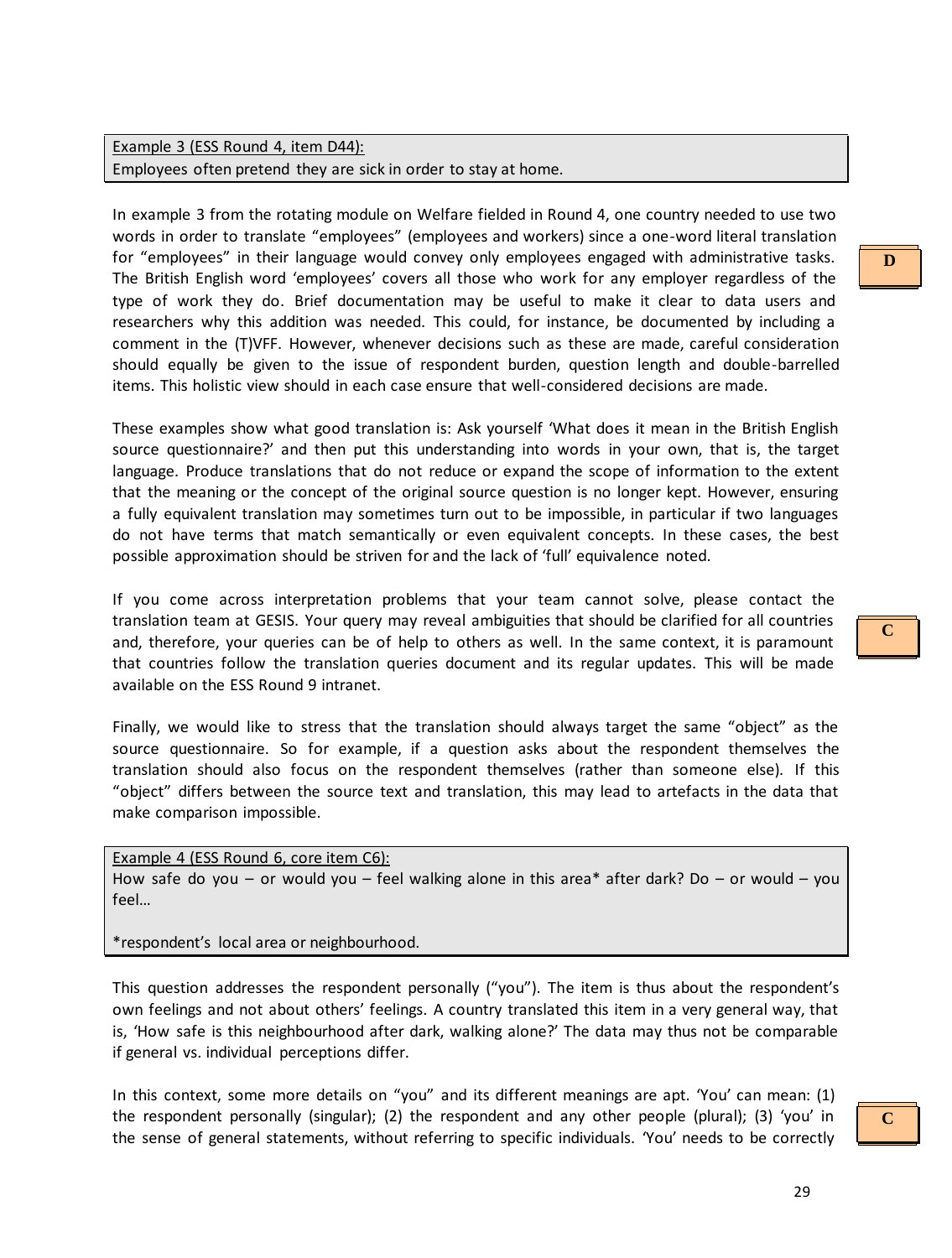interpreted in a given context and then correctly conveyed in the target language, which may often be a more explicit rendering than in the source text. In case of doubt, countries are advised to check with the ESS translation team.

#### <span id="page-29-0"></span>**14 Connotations**

Be aware that words carry connotations, i.e. associations implied by a word in addition to its referential meaning. These connotations may then lead to unintended reactions on the part of the respondents, that is, to bias. This may apply, for instance, to translations of "race". Another example is presented below:

Example 5: In the European Values Study (EVS), the Spanish scores for an item which measured loyalty deviated from the overall pattern of results for Spain. Upon examination it appeared that, unlike in other languages, the Spanish word for loyalty that was used in the translation had the connotation of "sexual faithfulness" (Van de Vijver, Poortinga, 2005).

Please be careful that the translations used do not convey any ambiguous / unintended connotations that would distort the results.

#### <span id="page-29-1"></span>**15 Ambiguity**

Related to the above topic we now address ambiguity. Be careful to not introduce *unintended ambiguity* during the translation process. If, for example, the source text asks how often the respondent 'attends sporting events as a spectator' and the translation provides a formulation that can equally well be understood as directly participating in sport activities themselves, then this translation option should be discarded. Clarity on the concept required from the item will be useful in making final decisions.

Ambiguity can also result from *syntactical* ambiguity. Syntactical ambiguity can arise when respondents do not know which part of the question goes with which part. These links should always be made explicit to the respondent:

Example 6:

Should "I really dislike answering machines" be understood as "I dislike answering" or as "I dislike the machines"? (Harkness, Pennell, Schoua-Glusberg, 2004, p. 456)

(Cf. also the translation of 'you' presented in Example 4 Section 13 above.) In case of doubt, please refer to the ESS translation team.

#### <span id="page-29-2"></span>**16 Gender**

Gender is an aspect that differs between many of the ESS languages and therefore often causes problems when translating the ESS survey instrument.

Gender issues can have different forms: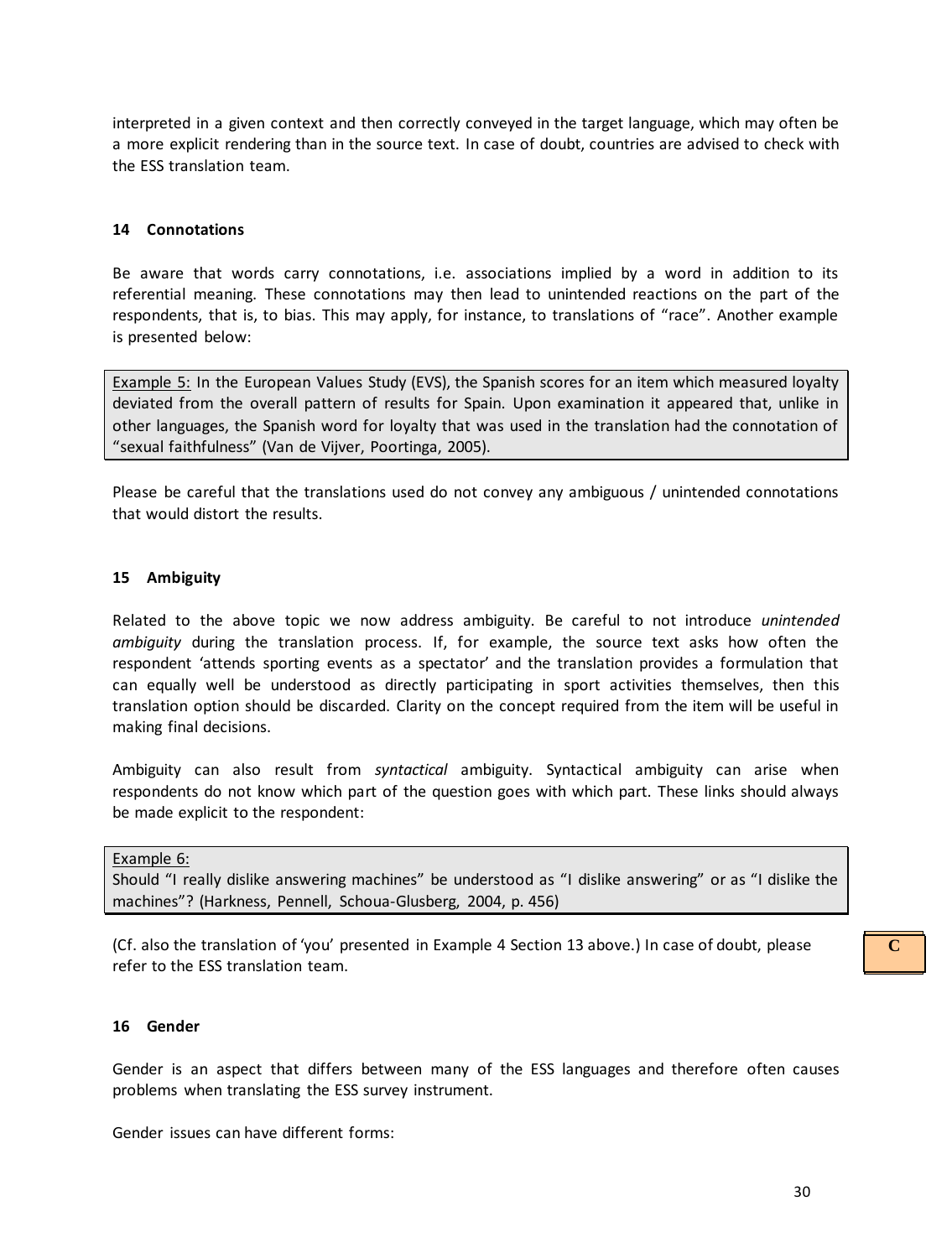(a) Your language may require masculine and feminine versions of certain adjectives, nouns, etc. (Harkness, 2003; Harkness et al., 2004) where the English language is gender-neutral.

Example 7 (ESS Round 6, core item B20): All things considered, how satisfied are you with your life as a whole nowadays?

In this example, some languages may require both masculine and feminine versions for "satisfied", e.g. in French *satisfait* and *satisfaite*. It would be good to clarify in advance how this gender issue should be dealt with in your country so that translators can accommodate the specified requirements when doing the first draft translations. If you like to discuss this, please refer to the ESS translation team.

Some countries need to decide, in many instances, whether to mention both, masculine and feminine forms, in order to be politically correct or to only use one of these forms. In this regard, we would recommend the national teams to follow the line that is best accepted in the respective country – and, as far as possible, to stick to this line consistently across the entire questionnaire. However, our aim is not to exclude one of the genders but we also want to avoid making a question too complicated or too difficult to ask by each time repeating both genders. In case of doubt, please refer to the ESS translation team.

(b) Gender can also become an issue in other cases, as the following example demonstrates:

Example 8 (ESS Round 4, item D32):

Using this card, please tell me whether you think doctors and nurses in [country] give special advantages to certain people or deal with everyone equally?

In example 8, "doctors" covers all doctors regardless of their sex and "nurses" covers all nurses who care for the sick or the infirm, regardless of their sex. In some languages and translations, the masculine form of "doctors" and "nurses" can be used to refer to both men and women because it can be used in a generic way. In other languages, one may need to find paraphrases in order to avoid making this item a gender-specific item: for example, "nursing staff members" could be used as a translation for "nurses". However, care should always be taken to cover the intended meaning as succinctly as possible so that questions do not become too long.

(c) Similar issues also need to be taken into account when asking questions about the respondent's partner. In British English the word 'partner' could refer to a partner – married or unmarried – of the opposite or the same sex. However, in some languages both feminine and masculine partners may need to be explicitly referred to in order to allow for all possibilities, e.g. in German or in Polish (cf. Example 9).

#### Example 9 (SHARE):

Generic English Questionnaire: "Now I would like to ask you about any partners you may have had who you have not lived with. Have you ever been in a long term relationship that was important to you, where your partner lived at a different address from you for most of the time?"

cApStAn verifier's comment: "National version excludes (from the point of view of grammar) possibility of man having a male partner or a woman having a female partner."

**C**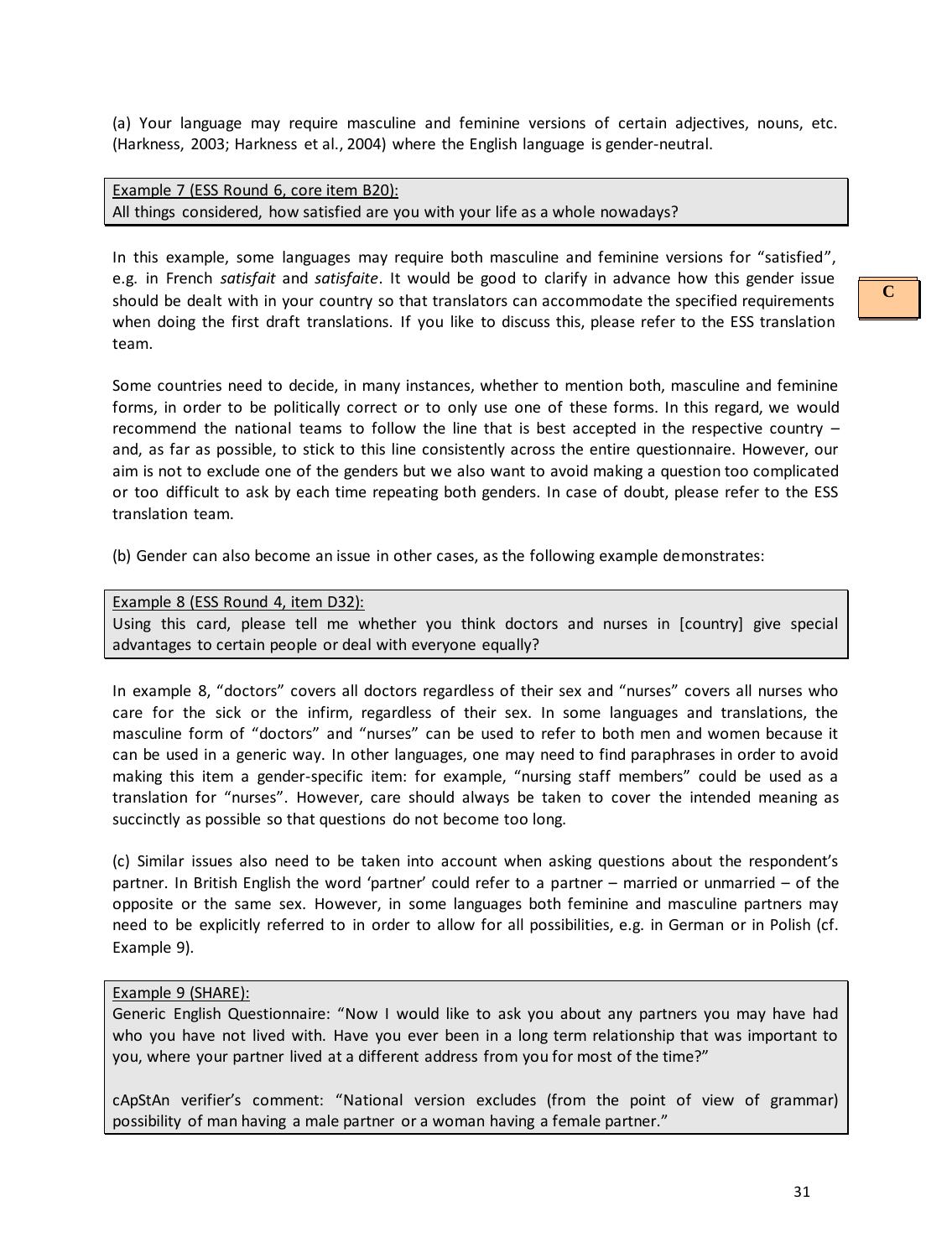#### <span id="page-31-0"></span>**17 Omissions**

In your translations, do not omit (or change) any words or phrases that provide temporal, spatial or any other type of framework within which the respondent is requested to position their answer (e.g. *last week; in general; on average; all things considered; mainly*; *very as in 'very old' or 'very weak sense'*; *about as in 'about how many'*, etc.). Omitting words or phrases of this kind would mean that the mental calculations from respondents in your country are not comparable to those elsewhere which in turn might compromise data quality.

```
Example 10 (ESS Round 6, item A1):
On an average weekday, how much time, in total, do you spend watching television?
```
As to example 10, if "average" was omitted, an important part of measurement would be lost; respondents might think of their most recent experience rather than taking into account their usual TV watching habits.

Example 11 (ESS Round 6, item F31): What does/did the firm/organisation you work/worked for mainly make or do?

In example 11, if a country omitted "mainly" that would mean that the respondent's answer in target culture x would not be as focused to the primary tasks or functions of the firm as in countries where this was included. The respondent may say: "Well, there are many things to say. Which one should I list?" Or they might end up mentioning only one of the rarer functions and miss the main ones entirely.

It is also important not to omit interviewer / respondent instructions or any definitions provided to the respondent. For example, an interviewer instruction such as "CODE ALL THAT APPLY" indicates that several answers are possible. Without such an instruction, interviewers in some countries may believe that only one answer is possible and prevent the respondent from volunteering several answers. This would then compromise comparability between countries with different rules being applied.

Being unsure of the meaning of certain words or phrases should not result in omitting them, i.e. in not translating them. At the same time, please be aware that **not every single word needs to be translated literally as in a word-for-word version**. In case of doubt, please always double-check with the translation team at GESIS!

#### <span id="page-31-1"></span>**18 Conjunctions**

Conjunctions join together elements of thought, such as words, phrases or sentences. Please make sure that coordinating junctions such as "and" or "or" or "because of" are adequately rendered in the target language.

**C**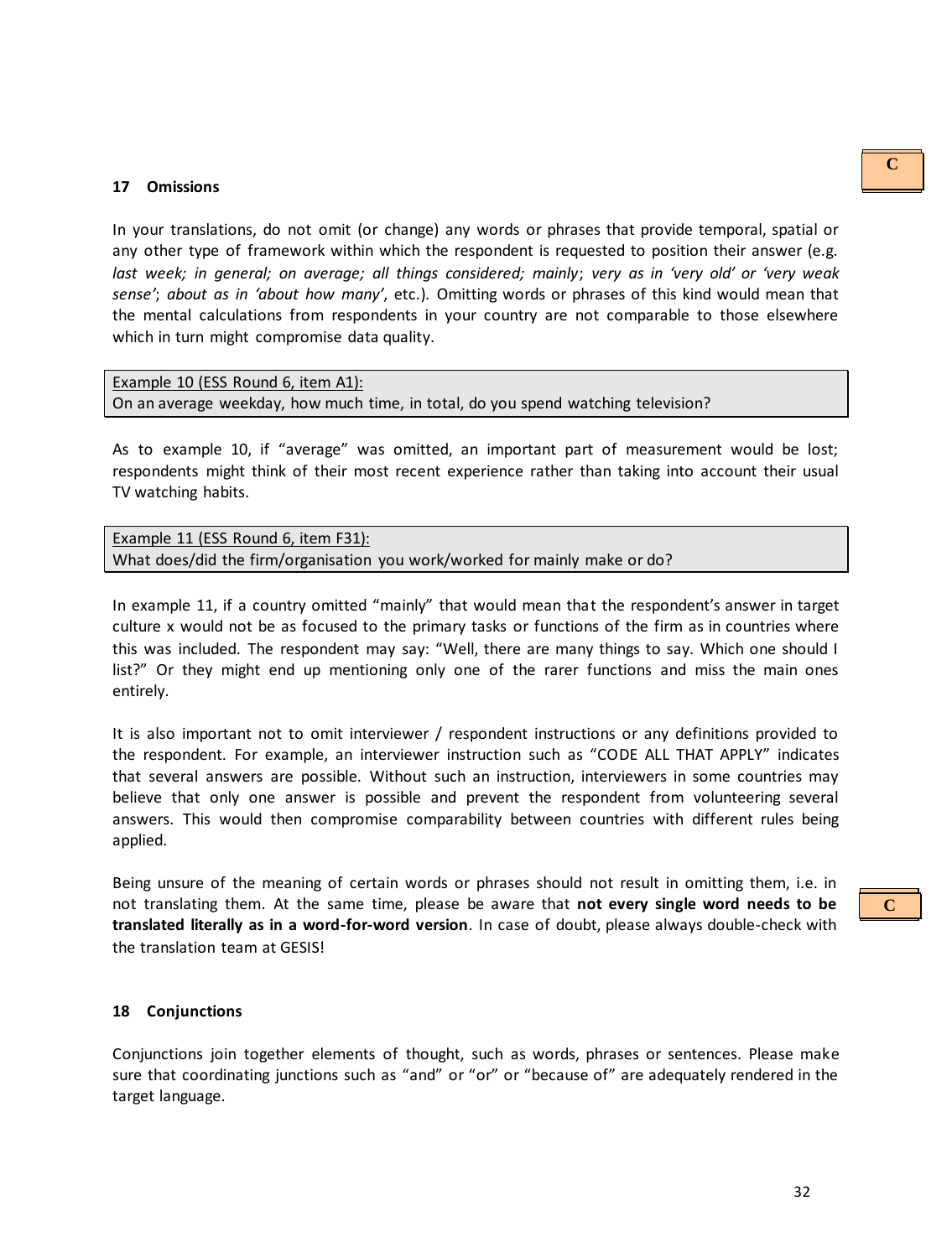Example 12 (ESS Round 6, item F36): Have you ever been unemployed and seeking work for a period of more than three months?

The conjunction "and" suggests that "seeking work" is to be undertaken *while* being unemployed. Translating the question along the lines of "being unemployed OR seeking work" does not tap the same concept as in the source text. So please keep the original sense in your translations.

#### <span id="page-32-0"></span>**19 Sequence**

As a general rule, we would ask you to keep the order of "enumeration elements".

| Example 13 (ESS Round 6, item B12):          |  |
|----------------------------------------------|--|
| worked in a political party or action group? |  |

The translation should thus read "worked in a political party or action group" and not "action group or political party". Intentional deviations should be documented.

#### <span id="page-32-1"></span>**20 Clarity and fluency**

In general, do your best to produce questions that can readily be understood by the respondents and fluently read out by the interviewers, otherwise the measurement quality of the question may be compromised. Reading aloud the entire survey instrument before it is finalised may help detect phrases or expressions that do not sound fluent and is therefore recommended as an additional quality step when finalising your translations (see section 30).

Writing questions that can be understood by the target population requires not only taking into account usual target language characteristics but also involves taking into account the target group in terms of their *age*, *education* etc. The target group of the translated questionnaire will always be the same as for the source questionnaire.<sup>22</sup> All members of the target population should be able to understand the questionnaire in the intended sense without exerting particular effort.

#### <span id="page-32-2"></span>**21 Terminology**

 $\overline{a}$ 

In the same context as above, use words that the average population can understand (population coverage, see footnote 22). Be careful with technical terms. Only use them when you are confident that they can be understood by the average citizen.

```
Example 14 (ESS Round 2, item D6):
When you have a health problem, how often do you use herbal remedies?
```
In one of the ESS translations, the technical term "phytotherapy" was used for "herbal remedies". This

<sup>&</sup>lt;sup>22</sup> Population coverage: "The ESS will be representative of all persons aged 15 and over (no upper age limit) resident within private households in each country, regardless of their nationality, citizenship or language." (European Social Survey, 2017).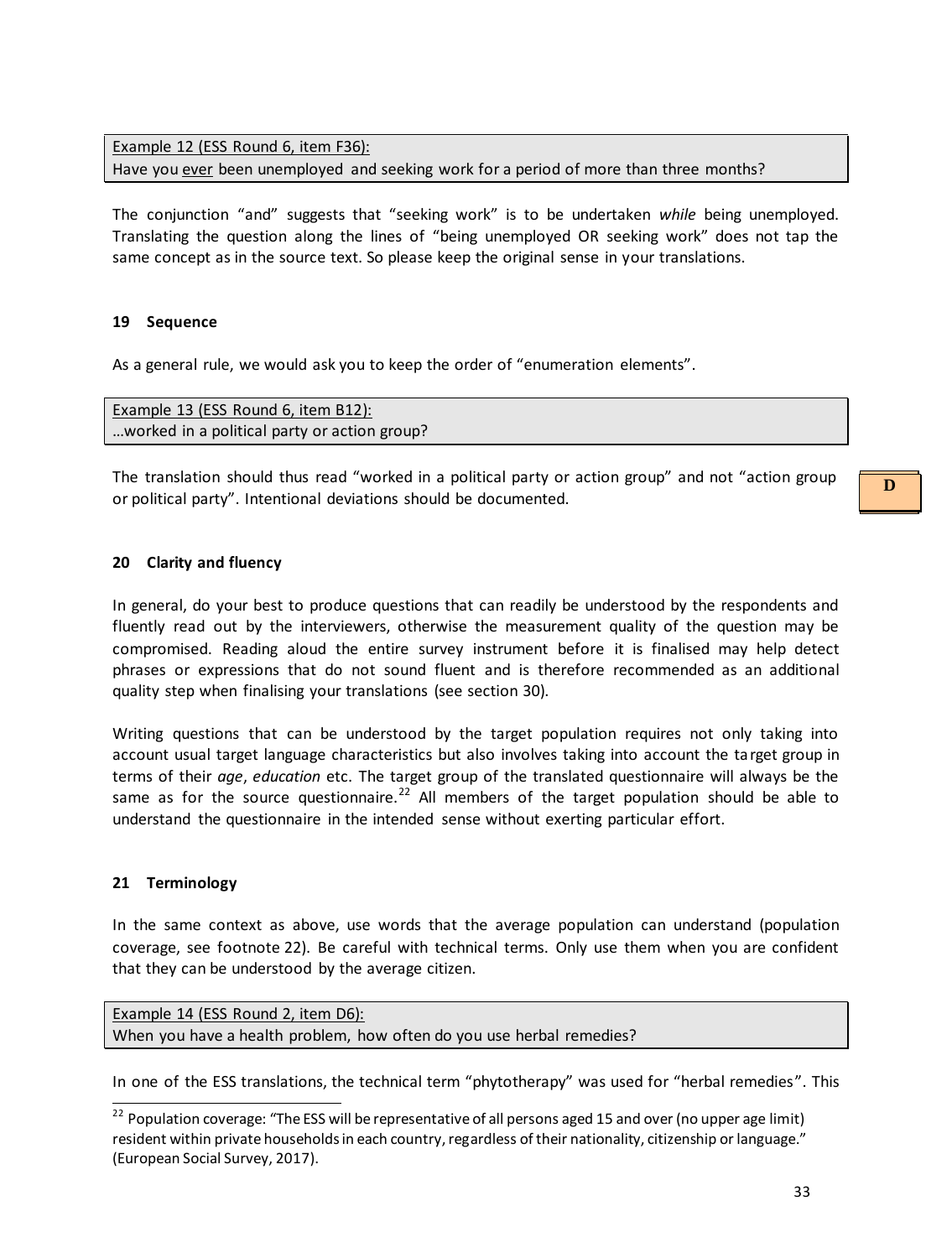translation was evaluated by an independent assessor as correct but probably not intelligible to most people.

#### <span id="page-33-0"></span>**22 Brevity and conciseness**

Try to be as concise and brief as possible in your translation. Do not put additional burden upon the respondent by making the translation *unnecessarily* long.

Also, if you are forced by language constraints to spell out things more clearly in the target language than in the source language (e.g. two nouns rather than one noun; a paraphrase rather than an adverb), always keep the respondent burden to the minimum possible. On the question of how to deal with gender issues, i.e. if both masculine and feminine forms are to be given, please refer to section 16 (above). Also make sure that through these "changes" the stimulus is not altered in an undesired way.

#### <span id="page-33-1"></span>**23 Consistency**

#### <span id="page-33-2"></span>**23.1 Consistency within the questionnaire**

Please make sure that *scales* which occur repeatedly throughout the module/questionnaire are translated consistently. For example, an 'agree / disagree' scale at the start of the questionnaire should usually be translated in the same way when it appears at the end of the questionnaire. Make sure, however, at the same time that the scales are appropriate for all contexts in which they occur. If, for linguistic reasons, you need to use different scales or parts of scales (e.g. due to gender; translation of the response category 'a great deal' (see below)), where the English source text uses the same scale or response category, please document the reasons for this decision.

#### Example 15:

In many languages, the response category 'a great deal' needs to be translated according to the question text at hand; in these cases, therefore, a consistent translation of 'a great deal' across one entire questionnaire may *not* be possible.

Please also make sure that *instructions* which occur repeatedly throughout the questionnaire are translated consistently. Make sure at the same time that these instructions are appropriate for all contexts in which they occur. Sometimes, reformulations or small changes are needed to make them fit new and/or different contexts. In the ESS many of these will already be in the core questionnaire and this should be the first point of reference. For repeat modules refer back to the translation in the previous round.

#### TIP for consistency (Mossop, 2007):

If you have standard translations for "Please use this card", "Code one answer only" or similar, assemble them in advance and let your translators know.

**D**

**!**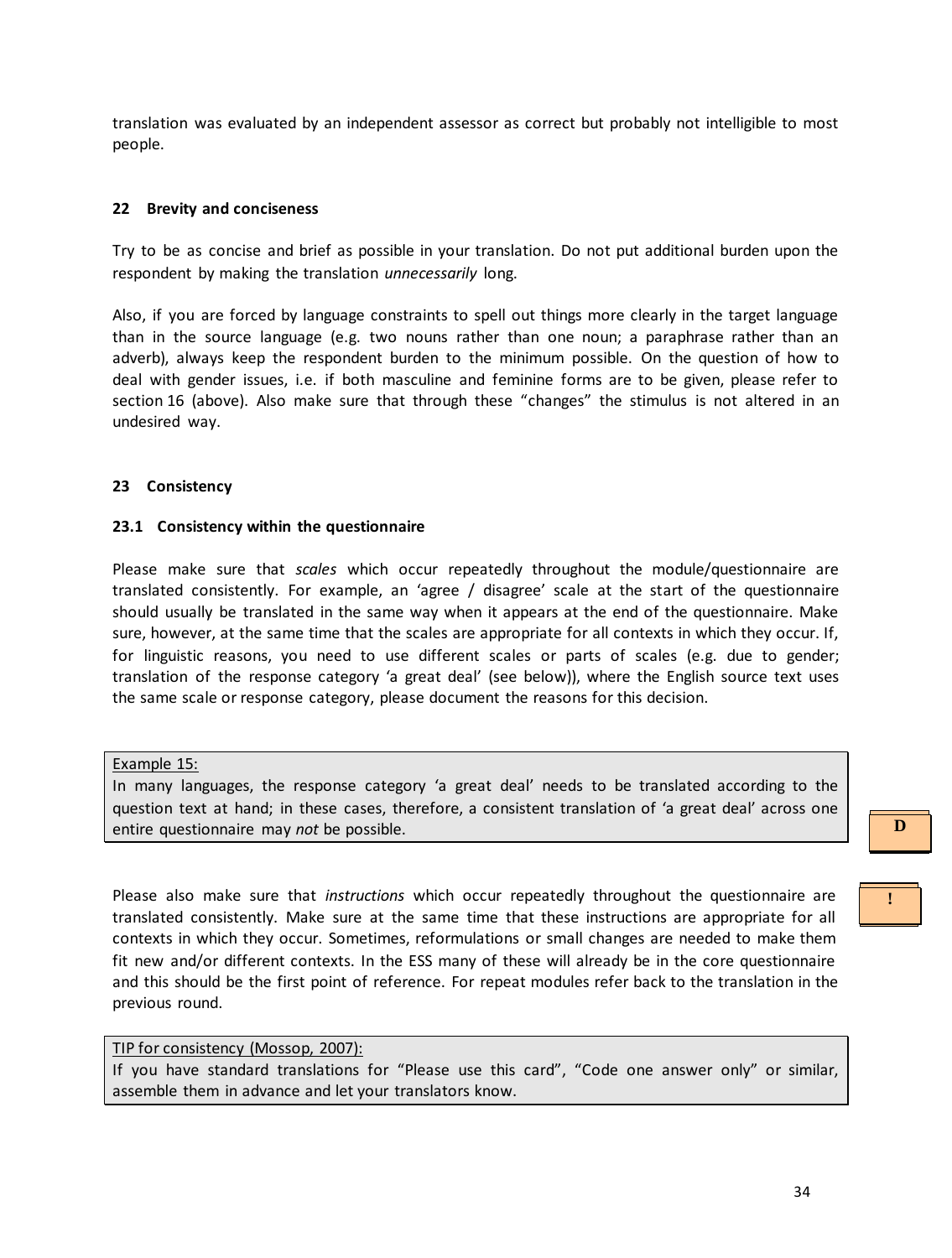Key terms or phrases that carry the same meaning and that are used repeatedly throughout the questionnaire and/or from question to question should be translated consistently. Thus, the stimulus can be maintained. Otherwise the respondent may think of a new context although previous contexts are in fact meant.

However, if you find that core parts of your national questionnaire have not been translated consistently, this does not mean you can change the questionnaire. Only if the existing translations are incorrect or inappropriate will a change to an existing translation be accepted. In this case, consistency over time is more important than consistency within the questionnaire. Please remember that proposed changes to existing translations need to be agreed with the ESS translation team and ESS ERIC HQ (see section 7 for changes to existing translations and the separate document "ESS Round 9 - Making changes to existing translations of core questionnaire or repeated rotating module items: Guidance for NCs").

Example 16 (ESS Round 3, items D28a, D29a):

D28a: In your opinion, what is the ideal age for a girl or woman to get married and live with her husband?

D29a: In your opinion, what is the ideal age for a girl or woman to become a mother?

Example 16: in Round 3 – and in Round 9, there are a number of questions asking for the ideal age for "a girl or woman" to do certain things. The first part ("ideal age for a girl or woman") should be translated consistently across all items that include this phrase. In the same questionnaire module from Round 3, there were also a number of items asking for the ideal age for "a woman" to do certain things (e.g., retire permanently). Care needs to be taken here, however, only to refer to a woman (and not the "girl or woman" phrase used earlier). Copy and paste or oversight mistakes can all too easily happen in cases such as these (see also Harkness et al., 2004, p. 455). Final cross-checking should make sure that copy-paste or oversight mistakes do not appear in the translated questionnaire (see section 30).

A further word of caution: Languages differ in their structure and their use in context. Therefore, where the English language can use one word across different linguistic contexts, other languages may be required to use different words for different contexts (an example is the English word 'government'). It is therefore essential to choose the correct translation for the specific context of the question.

In addition, some words in the English language may carry different meanings depending on the context in which they are embedded. E.g., in some contexts "fair" may be meant in the sense of "just", in other contexts it may be meant in the sense of "equal". Different words will then probably be required in your national language. Therefore, do not blindly copy-paste but always determine the meaning of the source text first and then determine the translation. If necessary, ask for an annotation to be provided to help guide your choice.

#### <span id="page-34-0"></span>**23.2 Consistency within the context of (partial) replication of modules**

The ESS principle of asking identical core questions in each round alongside new questions within the newly developed rotating modules heavily influences the translation process. For repeat questions exactly the same translation should always be used. Only where serious mistakes are found should a new translation be considered. Always raise this with the translation team at GESIS and ESS ERIC HQ. In general, old questions are kept, unless serious mistakes are found, and new questions are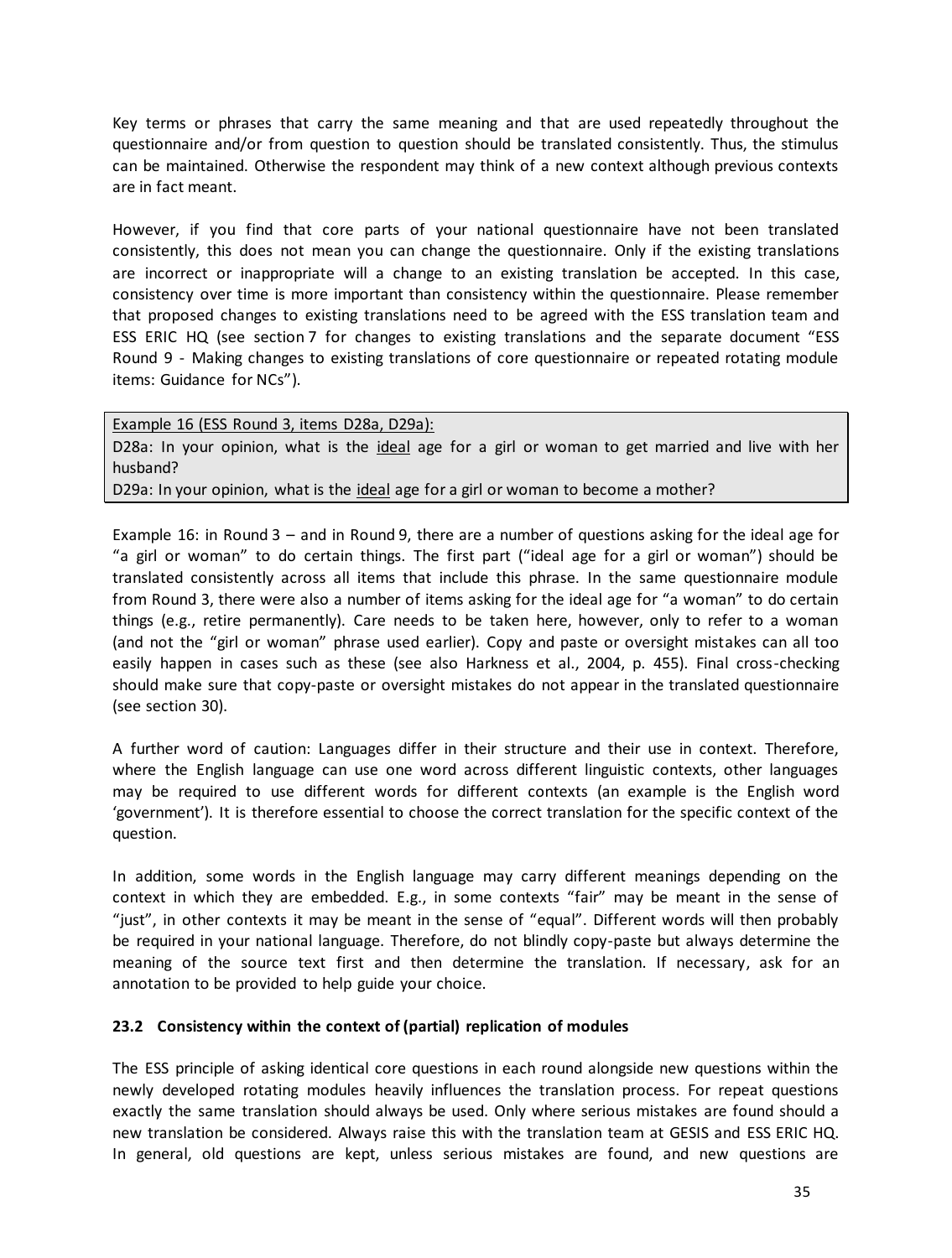translated from scratch. However, this general principle has quite some facet, which shall be listed now:

New core questions or modifications of core questions: Please work carefully through the "changes between rounds" document provided on the intranet to ensure that all changes of the source questionnaire have been implemented in your translations. This checking also involves checking of numbers, e.g. whether showcard numbers have changed because of the inclusion of the new rotating modules.

New rotating modules: If a rotating module has been largely developed from scratch this is the easiest case for translation because then the entire module requires new translation. Note that even here however the odd item may draw on translations from earlier rounds or from the core questionnaire (this will always be noted in a translation footnote).

Partial replication of rotating module: If a rotating module is a partial replication of an earlier module, then old translations should be kept in identical format whilst new items should of course be newly translated. In Round 9, many of the items from the module on Timing of Life were also fielded in ESS Round 3 and a list of these will be made available on the ESS 9 Intranet. When producing the new translations, care should be taken, though, of consistency needs between old and new translations in order to make the reference chain clear to respondents. If, for example, a new question is added as a follow-up question to an already existing question, the translation of the follow-up question may need to be harmonised in terminology and phrasing with the already existing translation of the old question. In short: *The amount of translation needed may be reduced in the case of a replication module, but no less thorough work is needed in order to produce a coherent module*.

When using the (T)VFF, we strongly recommend to copy into this document your already existing translations so that your translators know the context in which the new questions are embedded. This copy-pasting may be done either before translators receive the form or may be done by translators on an individual basis. At the latest the entire questionnaire context should be available during review so that teams are in a position to make reasoned decisions.

#### <span id="page-35-0"></span>**24 Adaptations**

#### <span id="page-35-1"></span>**24.1 Unforeseen adaptations**

The rule in an *ask-the-same question (ASQ) approach* is that adaptations should not be undertaken unless they have been approved by the translation team at GESIS and / or ESS ERIC HQ. As there are many different definitions and also levels of 'adaptation', we would like to define what 'adaptation' should refer to in the ESS context: *Adaptation* in this context refers to making the text more suitable to the socio-cultural context of the target culture, e.g. by deliberately modifying question content, independent of language change (see Harkness et al. 2010). It, therefore, does not refer to purely linguistic 'adaptation' such as when a verbal construction is rendered by a noun construction or if, e.g., the term "How often" needs to be translated by a structure like "How many times" because only this structure would be correct in the target language.

Example 17 (ESS Round 6, item B14): During the last 12 months, have you done any of the following? **C**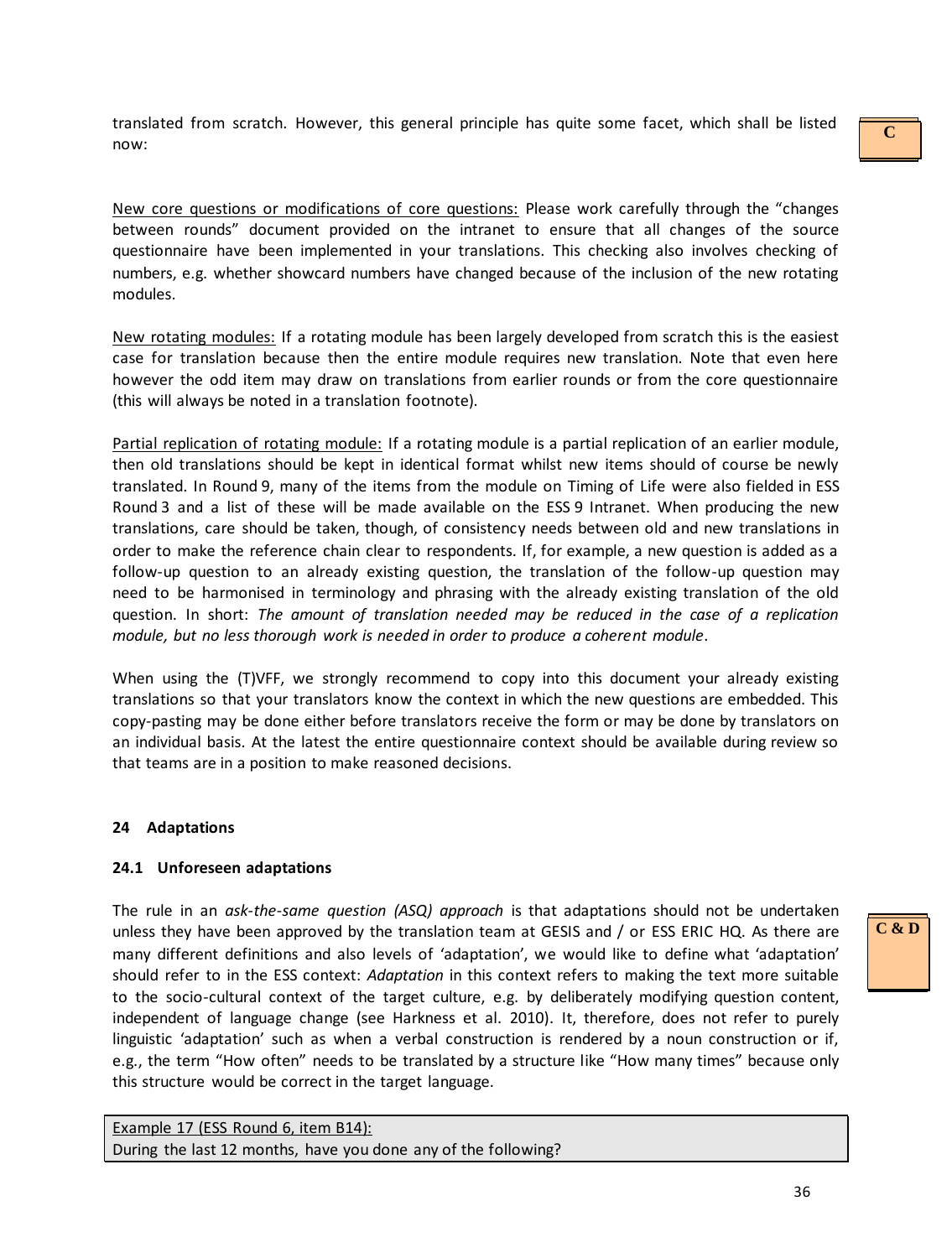#### Have you …worn or displayed a campaign badge/sticker?

One country queried, regarding "badge/sticker", whether the focus should only be on these two types of political symbols or whether the entire range of political symbols should be referred to. This query was raised because in this country symbols different from badge/sticker are in use. The CST stressed the following: "You should aim for functional equivalence. And so if badges/stickers are not usual political symbols in your country but flags or scarves are the usual symbols you should use these. If you have many different examples then you might need to try and find a word or two that summarises all of them." This demonstrates that adaptations can be incorporated as part of the ESS ASQ translation procedures. However, such adaptations should always be discussed with GESIS and ESS ERIC HQ.

## Example 18 (ESS Round 6, item C14):

Apart from special occasions such as weddings and funerals, about how often do you attend religious services nowadays?

In example 18, "weddings" and "funerals" are those instances that are meant to be translated. Although done by one or more countries in the past, "christenings" should normally not be added. If any changes of this sort are envisaged (replacement, exchange, addition, etc.), this should be put to the translation team at GESIS and ESS ERIC HQ for further consideration and approval.

#### Example 19 (ESS Round 6, item F41):

Using this card, please tell me which letter describes your household's total income, after tax and compulsory deductions, from all sources?

In example 19, one country added a list of examples to be included in this amount. Their translation reads as follows: "…This refers to the sum that results from wages, salaries, income from selfemployment, retirement or pension, in each case after deducting taxes and social security and healthinsurance contributions. Please also count income from rent and leasing, investments and income such as child benefit, housing benefit, social assistance and other income."<sup>23</sup>

Adding **examples** in your translations where there are no examples in the English source questionnaire is a clear adaptation. This kind of adaptation needs to be avoided because it changes the stimulus of the question, tends to have a quite big impact on the respondents and may thereby harm the comparability of the corresponding data.

Example 20 (ESS Round 6, item F45a):

Using this card, which of these descriptions applies to what you have been doing for the last 7 days? …in community or military service\*

\* This code does not apply to JOBS in the military but to compulsory military service only.

In example 20, the showcard which lists different activities/states is meant to be translated and not to be adapted. However, translating "community or military service" in a country where these types of activities do not exist would not be appropriate. And so in this case this code should be excluded from the showcard. In Round 9 the marital status / relationship status questions require similar adaptation **C**



**!**

37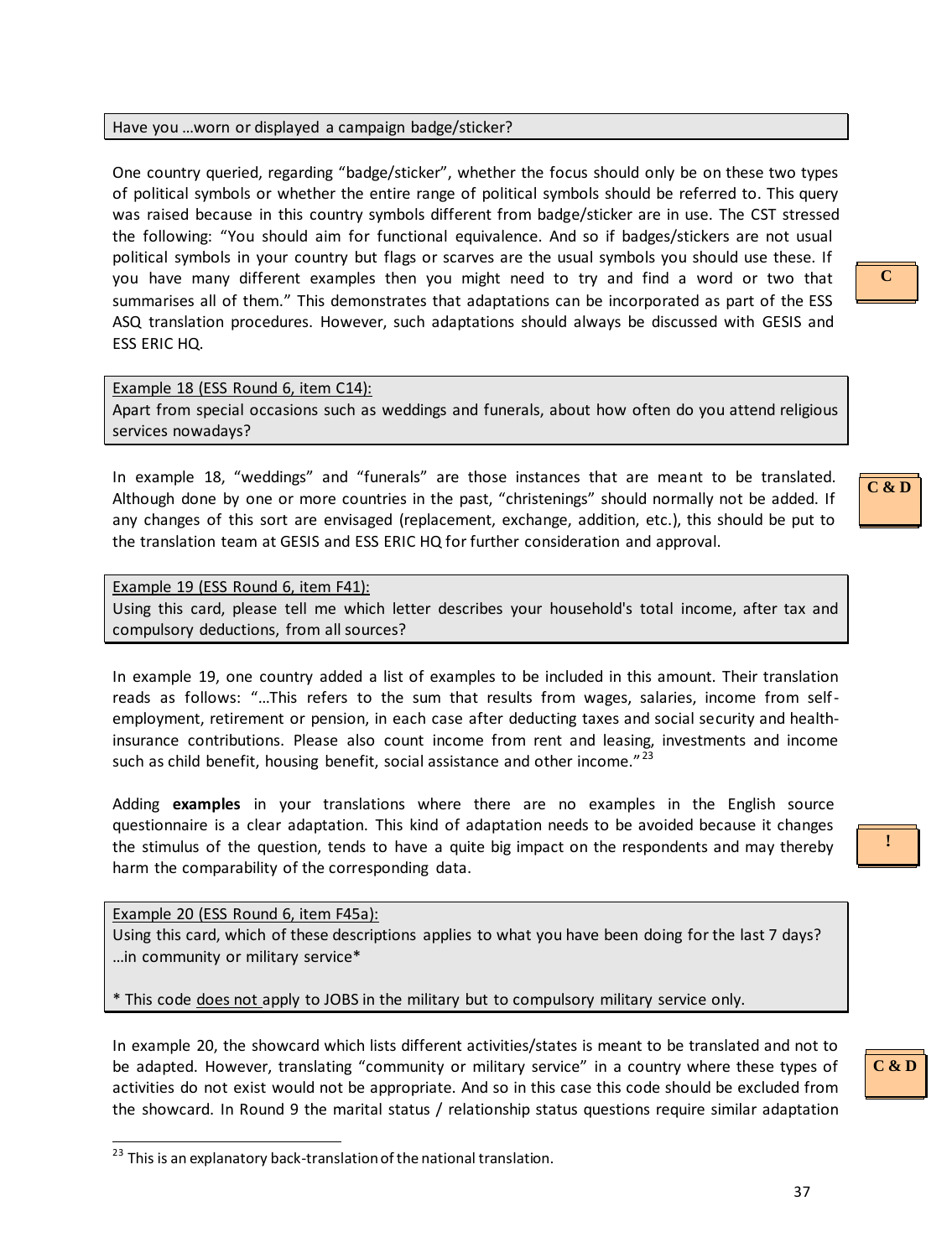and this is outlined in the marital status consultation document. If countries feel anything is inappropriate in their context they should discuss this with the translation team at GESIS and document any omissions, if approved.

#### <span id="page-37-0"></span>**24.2 Inbuilt adaptations**

In some circumstances, the source text already provides for adaptations. Among others, this is indicated by "[country]":

Example 21 (ESS Round 6, item B24):

Now, using this card, please say what you think overall about the state of education\* in [country] nowadays?

\* The "state of education" (see too, "state of health" in B29) covers issues of quality, access and effectiveness/efficiency.

Countries are usually supposed to add the country name (e.g., Russia, Sweden) where "[country]" stands. It may very well be, however, that using an adjective rather than a noun may be more appropriate (e.g., Russian, Swedish). The context will clarify which of these translation approaches best fits.

Example 22 (ESS Round 6, item B32): Would you say it is generally bad or good for [country]'s economy that people come to live here from other countries? Please use this card.

In the above example, countries have ended up saying 'bad or good for the German, French, Spanish, etc. economy'.

#### <span id="page-37-1"></span>**24.3 English questionnaires: a special case of adaptation**

The nature of adaptation as defined above ("… making the text more suitable to the socio-cultural context of the target culture …") may become obvious when looking at the special case of withinlanguage adaptation required for the two English-language questionnaires used in the ESS: in the UK and in Ireland the English source questionnaire needs, in some instances, to be modified and adapted for national implementation, although no translation is involved here.

#### <span id="page-37-2"></span>**25 Special case: response categories (RC)**

Translation of scales is among the greatest challenges in questionnaire translation (Behr, 2009; Harkness, 2003; Harkness et al., 2004, Harkness et al., 2010, Villar, 2009). A couple of dimensions will now be dealt with.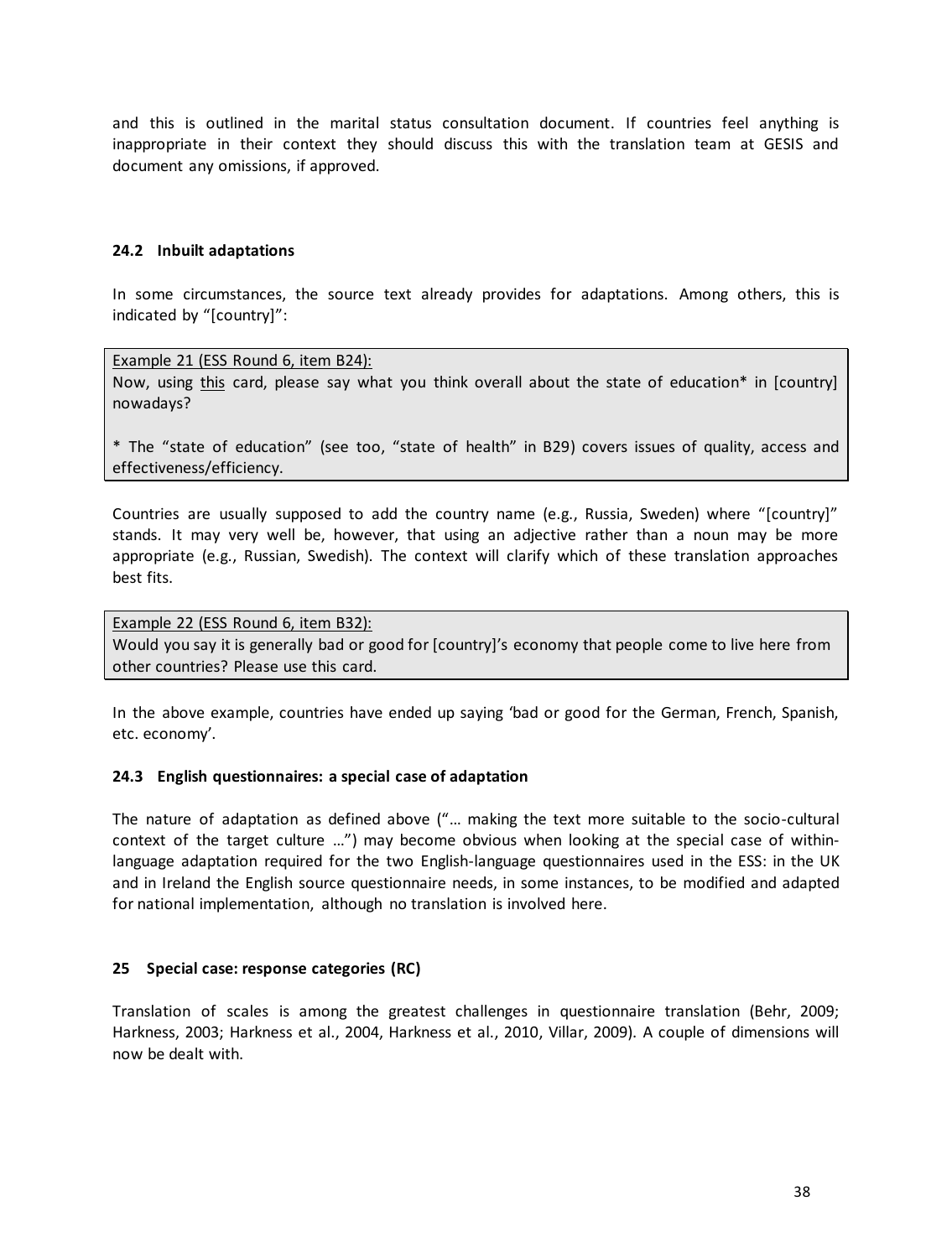#### <span id="page-38-0"></span>**25.1 Intervals**

Make sure that the intervals are comparable to the English source text. If the English source has no *overlap* or *gaps*, then the translated question should not have them either.

Example 23 (ESS Round 6, item A1): No time at all Less than ½ hour ½ hour to 1 hour More than 1 hour, up to1½ hours More than 1½ hours, up to 2 hours More than 2 hours, up to 2½ hours More than 2½ hours, up to 3 hours More than 3 hours (Don't know)

For example, if, in the translation, the third category (" $\frac{1}{2}$  hour to 1 hour") and the forth category ("More than 1 hour, up to  $1\frac{1}{2}$  hours") both include "1 hour", unambiguous assignment to a response category is not assured any more. If, in the translation, neither of those categories include "1 hour", then the respondent would be at a loss as to which category to assign his or her answer of 1 hour.

#### <span id="page-38-1"></span>**25.2 Labels of categories**

Try to produce labels which are as equivalent as possible to the English source text and which work at the same time in the target language context.

(a) Try to mirror the intensity of scale points as expressed in the English source. For example, the translation of "quite interested" (cf. Example 24) should have a lower intensity than that of "very interested", whilst "hardly interested" should be less in intensity than "quite interested" and so on. Make sure that the qualifiers (very, quite, etc.) that you choose for the labels adequately convey the graduation required.

| Example 24 (ESS Round 6, item B1):                           |
|--------------------------------------------------------------|
| How interested would you say you are in politics $-$ are you |
| very interested,                                             |
| quite interested,                                            |
| hardly interested,                                           |
| or, not at all interested?                                   |

(b) In example 25 we would expect countries firstly to produce labels that convey the intensity of "extremely". "Extremely" is a *fixed reference point*, i.e., an extreme end point on the scale where nothing can go beyond it. The same extremity should apply to corresponding labels in the translations. We are not requiring a literal translation of "extremely"; we rather call for the same "extremeness" – this might be represented in non-English languages also by 'completely', 'fully', 'absolutely', 'totally', etc. It is important to take into account that "extremely" should not be translated using a word equivalent to "very" because they do not have the same graduation i.e. 'very' has less intensity.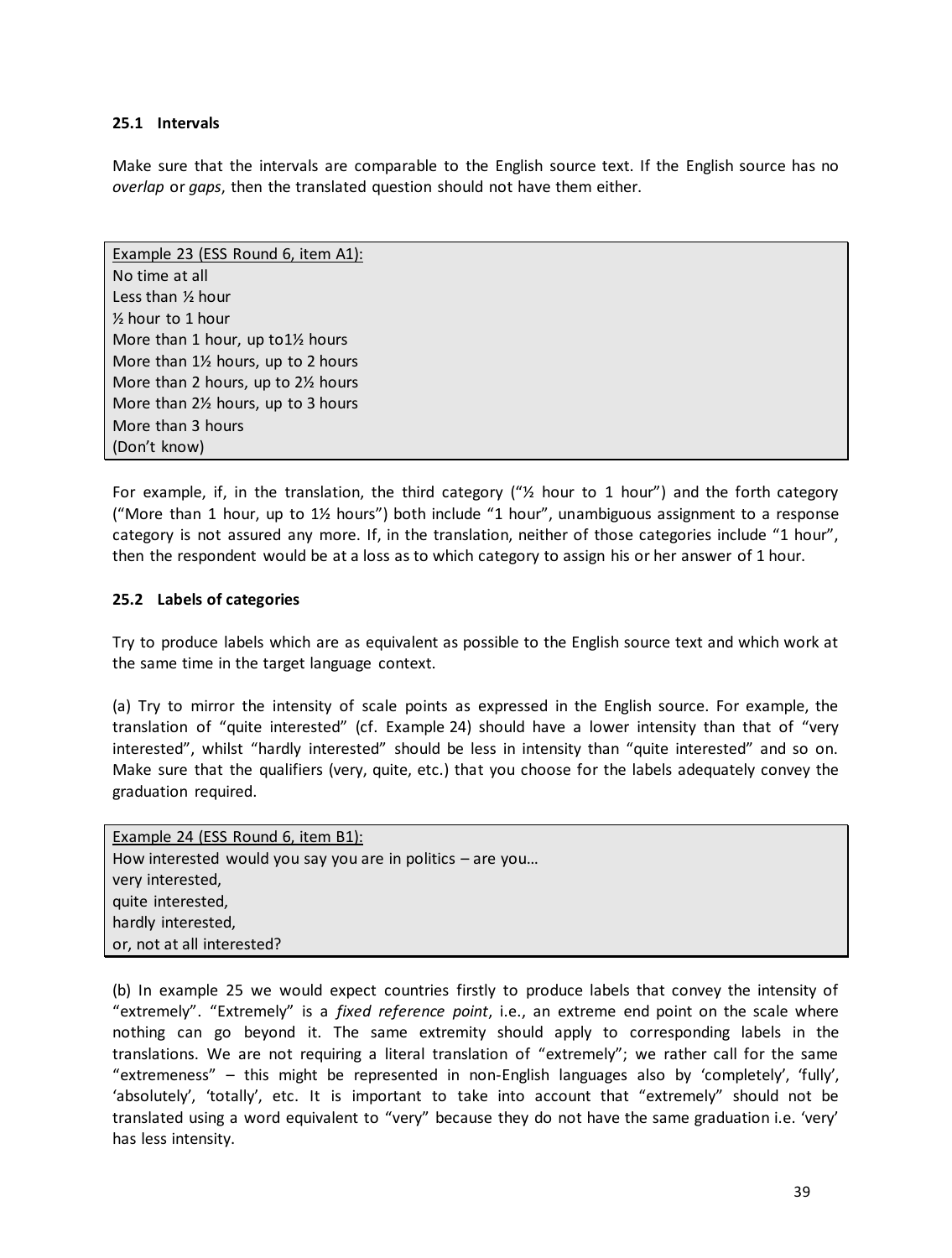We would secondly also expect countries to produce a linguistically *symmetrical scale* in cases where the English scale is linguistically symmetrical. By a linguistically symmetrical scale we mean: "extremely" on both ends of the scale.

However, experience – and literature – dictates caution: In some languages there may not be a close equivalent to "extremely" that collocates, that is, typically occurs in conjunction with the corresponding adjective 'good', 'satisfied', 'happy', etc. In addition, while "extremely" works with both positive and negative adjectives in the English language, in other languages there may not be an adverb available that can work at both ends of a scale. In these cases it will not be possible to employ linguistic symmetry.

However, what should normally be avoided is swapping between bipolar and unipolar scales (e.g. *bad <-> good* becomes *not good <-> good*). This decision should only be taken as a last resort and must be discussed with the translation team at GESIS.

To get a better impression of the linguistic forces at work when translating response scales and to see where research is urgently needed and to support interpretation of results, if needed, we would like to ask countries to document their scale translation *in case of an unavoidable deviation* making use of a literal, explanatory back translation into English.

(c) Experience tells us also that where the English language can use the same scale unchanged for a number of items (e.g., "extremely bad" – "extremely good"), this may not be the case in other languages which need, for instance, to adapt the adjective in gender and number to the corresponding noun. Also in this case, we would like to ask countries to document *any deviations* such as additional show cards added for such reasons. Please contact the translation team at GESIS in case of doubt.

(d) Experience has also shown that for some countries the translation of "not at all often" is problematic. Some countries may solve this problem by using an adverb in the form of "never" in a given context. In this case, we would like to ask countries to contact the translation team at GESIS.

(e) Remember that response categories that can be used consistently in English may be translated in different ways within one questionnaire in another ESS language (see Example 15 for translating the response category 'a great deal').

#### <span id="page-39-0"></span>**25.3 Length of labels**

Try to keep the length of labels as equivalent to the source as possible. This means: If the English label only contains individual words / phrases (extremely good, not at all, to some extent, etc.), please do not produce entire sentences such as 'I am *not at all* happy with the government's work'. Contrary to that, if the English source questionnaire contains entire sentences as response category (e.g., "I plan for my future as much as possible" or "I never plan my future"), the translation should contain entire sentences as well rather than simply saying "as much as possible" or "not at all".

**C & D**

**C**

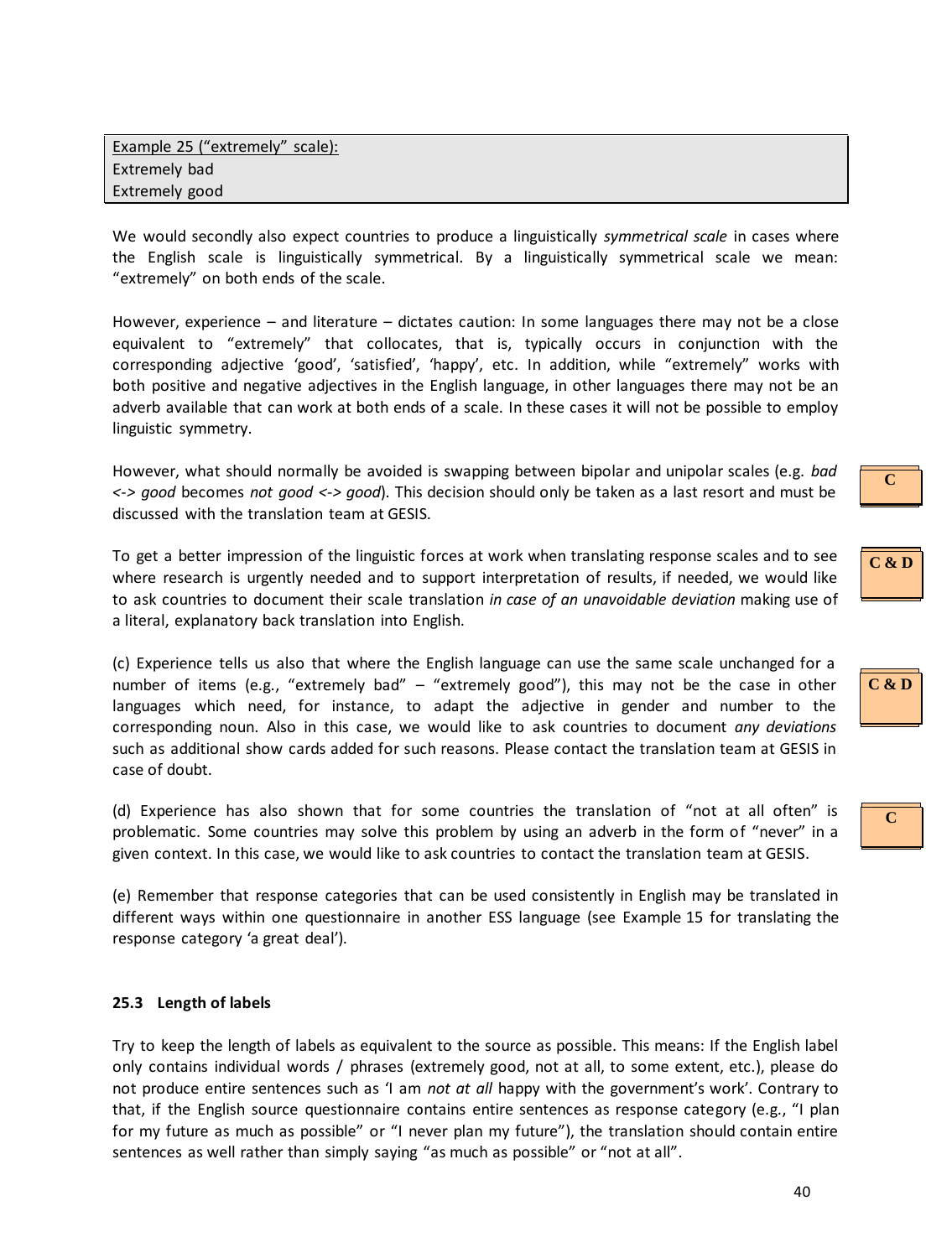In case this is, for linguistic reasons, not possible in your language, please consult the ESS translation team.

#### <span id="page-40-0"></span>**25.4 Question beginnings**

This paragraph refers to introductory phrases such as "To what extent", "How difficult or easy …" or "To what extent do you agree or disagree …".

"To what extent do you agree or disagree ..." or "How difficult or easy ..." is a deliberate wording technique in order to introduce the range of answer categories. Simply asking "Do you find it difficult or easy to …" or "Do you agree or disagree …" would not match the answer categories if those range from "Very difficult" over "difficult" and "easy" to "very easy". So please try to match this open phrasing, if possible, in your language.

In addition, try to the extent possible to mirror the deliberate balancing in your language ("agree"/"disagree"; "difficult"/"easy"). This balancing suggests to the respondent that all answers are equally valid.

If there is a WH-word (i.e., an interrogative or relative word that in English usually, but not always, begins with wh-, such as *what*, *why*, *where*, *which*, *who*, or *how*), try to reflect the meaning in your translation.

Example 26 (ESS Round 4, core item B2): How often does politics seem so complicated that you can't really understand what is going on? Never, seldom, occasionally, regularly, frequently

Regarding example 26: A translation along the lines of "It is sometimes said that politics is so complicated that one doesn't really understand what is going on" with the response categories translated as "I never have this impression", "I seldom have this impression", … would deviate without reason from the formal characteristics (WH-question) of the source text and should not be implemented, although this happened in one country in the past.

In case this is, for linguistic reasons, not possible in your language, please consult the ESS translation team.

#### <span id="page-40-1"></span>**25.5 Omission and addition of answer categories**

Please do not add or omit answer categories. This also applies to different types of item non-response categories: E.g., when the English source text only uses the "Don't know" category, do not add "refuse" or "no answer" categories to your questionnaire. In fact, in the past, different approaches from countries on the number of item-non-response categories added have made research into item non-response quite difficult. Also please do not add answer categories. For example, you may feel that adding 'farmer' to an occupational answer list is necessary. But if this is only added in one country but not elsewhere this would be problematic. If you feel this should be considered, please raise this with GESIS and ESS ERIC HQ. It might be possible to change the source questionnaire to allow its inclusion.

**C**

## **C**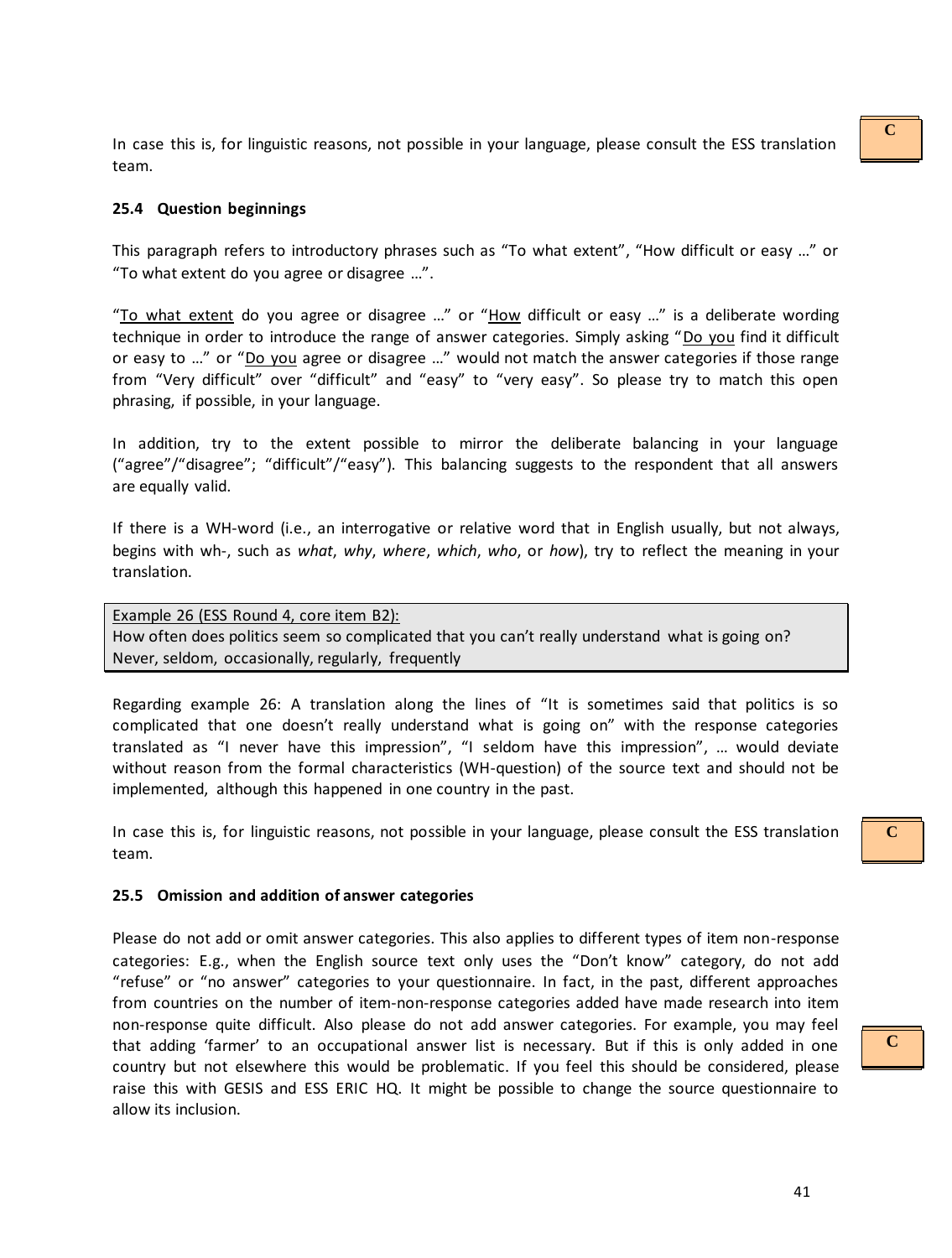#### <span id="page-41-0"></span>**25.6 Consistency between question and response scale**

Question and corresponding answer categories should match linguistically.

Example 27 (ESS Round 4, item B39): And, using this card, would you say that [country]'s cultural life is generally undermined or enriched by people coming to live here from other countries? Response categories: Cultural life undermined vs. cultural life enriched

In this example the translation chosen for "cultural life is […] undermined or enriched" in the question itself should also be used in the response categories. Be careful not to use different translations for "cultural life", "enriched" or "undermined" in the question stem and response categories.

#### <span id="page-41-1"></span>**25.7 Scale layout**

Do not change the layout of the scale, e.g. a horizontal scale should never be changed into a vertical scale. Equally, do not reverse the order of the response categories, e.g. "extremely happy"  $-$ "extremely unhappy" should not become "extremely unhappy" – "extremely happy". If form changes like these are made, they would always be seen as a deviation.

#### <span id="page-41-2"></span>**26 Layout**

As noted above, the layout of scales is critically important and should not be changed compared to the source questionnaire. However, there are other layout issues that need to be considered, too. For example underlining, such as in example 28 below, serves to highlight words or phrases that need to be stressed by the interviewers. Please maintain this emphasis in your language. This may at times mean that you need to stress different words or groups of words if a close translation has not proved possible. If more appropriate in your language, you can also use bold letters or similar for the intended effect.

In example 28, it was important to ask for the respondents' opinion about democracy *in general* rather than related to the situation in their specific country. By underlining (or highlighting in another way) it should be made obvious for the interviewer where the focus lies in these questions:

| Example 28 (Introductory phrase in ESS Round 6 source questionnaire):                  |  |
|----------------------------------------------------------------------------------------|--|
| Using this card, please tell me how important you think it is for democracy in general |  |

Layout can also play a role when deciding on translations for interviewer or respondent instructions. If the instruction reads "Please tick one box" (as in the self-completion supplementary questionnaires), the translation for "box" should match the symbol that is eventually used, such as " $\square$ " or "o". Equally, the translation for "tick" should match the actual action (tick? mark? touch?), which can depend on whether the questionnaire is computer- or paper-based.

In general the layout in the source questionnaire should be preserved as closely as possible. The translated version and the original should look *exactly the same* except for the words. Some examples from previous rounds where the layout was found to be different in the translated and in the source version include: (a) showcards containing the start of the response sentence when the original did not or vice versa; (b) showcards putting the answer codes in boxes, omitting numbering of the categories

## **C & D**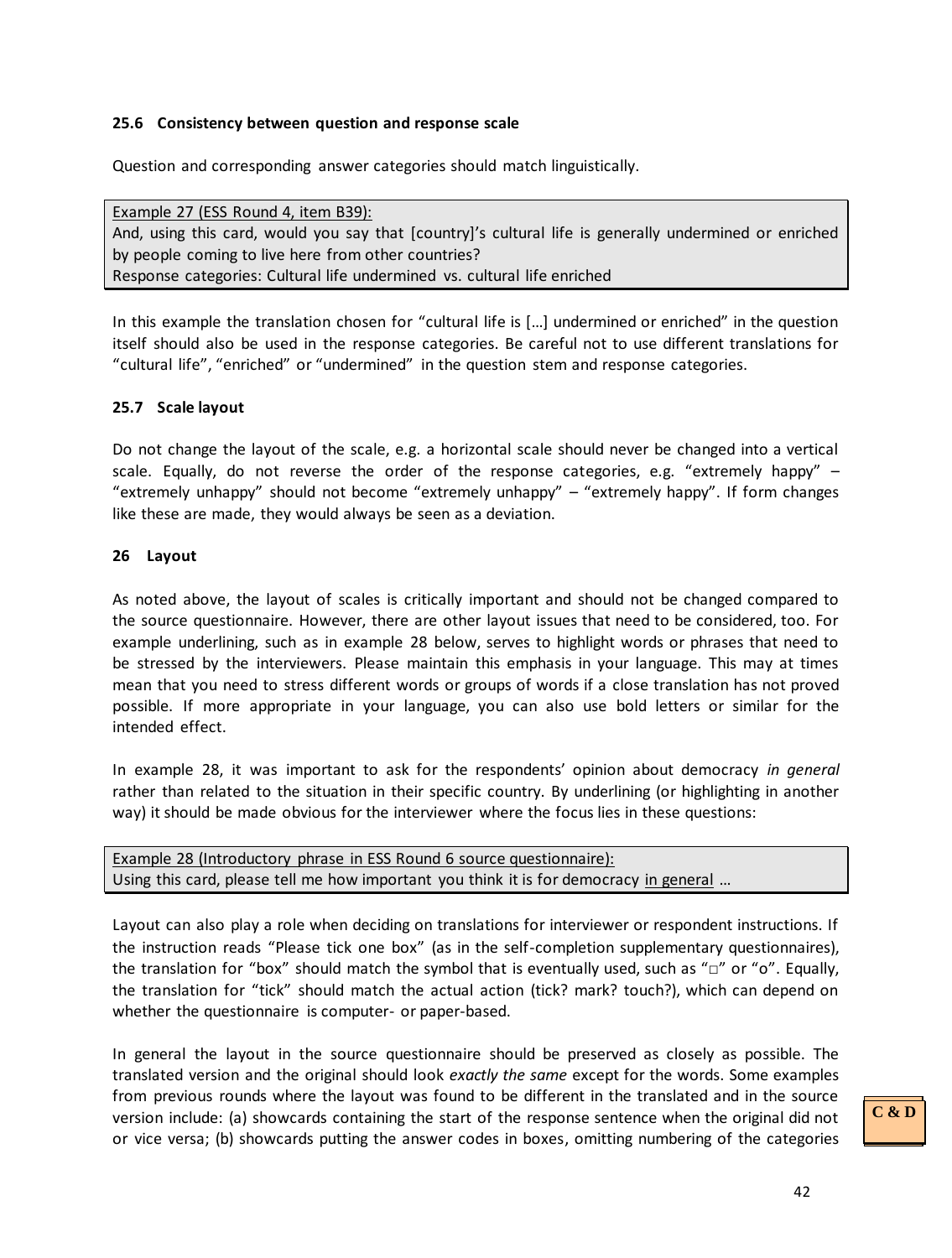or drawing arrows to indicate the end points, where that was not the case in the original; (c) questions that were formatted as single questions with their own answer scale are formatted as batteries.

#### <span id="page-42-0"></span>**27 Documentation of concerns about items**

If you are truly worried about the functioning of an item in your country, irrespective of the translation chosen, you may want to note that down briefly and inform the translation team at GESIS and ESS ERIC HQ.

#### <span id="page-42-1"></span>**28 Causes of mistranslations**

In the following, a few causes of mistranslations shall be presented. Awareness of certain things is a first step towards noticing them.

#### <span id="page-42-2"></span>**28.1 Interference: False friends (lexis)**

Translators can be misled by so-called 'false friends'. These do, of course, differ from one language to another: simply looking at the surface structure of language, translators may, for instance, decide that "intimate" will be translated as "intim" in German or as "intiem" in Dutch. While this may sometimes be true, in other cases, this may not work. The reason for this is that languages cut up reality differently: Words that sound similar across languages may (a) cover the same scope of meaning, there may (b) be overlap in meaning or these words may (c) have different meanings. Therefore, translators should be aware that a similar sounding word may not be what is appropriate in a given context (although in some cases it certainly can be appropriate).

The issue of false friends is illustrated with example 29:

Example 29 (ESS Round 2, item E27): How often, if ever, have you…...misused or altered a card or document to pretend you were eligible for something you were not?

In example 29, some countries produced a similar sounding translation for "card", namely "Karte" or "caart". Independent assessors of these translations were unsure about the meaning of "card" in the source text<sup>24</sup> and were even more uncertain about the translated versions ("Karte", "caart"), which did not make sense in the context. If uncertain about the meaning of certain words or phrases, translators should always contact the translation team at GESIS to clarify the intended meaning.

TIP: *Monolingual English dictionaries* listing the different meanings of a word may help finding out about what words can mean in various contexts. Sometimes one only thinks of the most typical meaning of a given word and then ignores all others, or one even is not aware of the fact that a word can also have different meanings than those that are usually known. Monolingual dictionaries can help in deciding which meaning of a word is activated and, in addition, they may help in finding the

-

## **C**

**C & D**

<sup>&</sup>lt;sup>24</sup> In this context, 'card' refers, for example, to 'Identity Card'.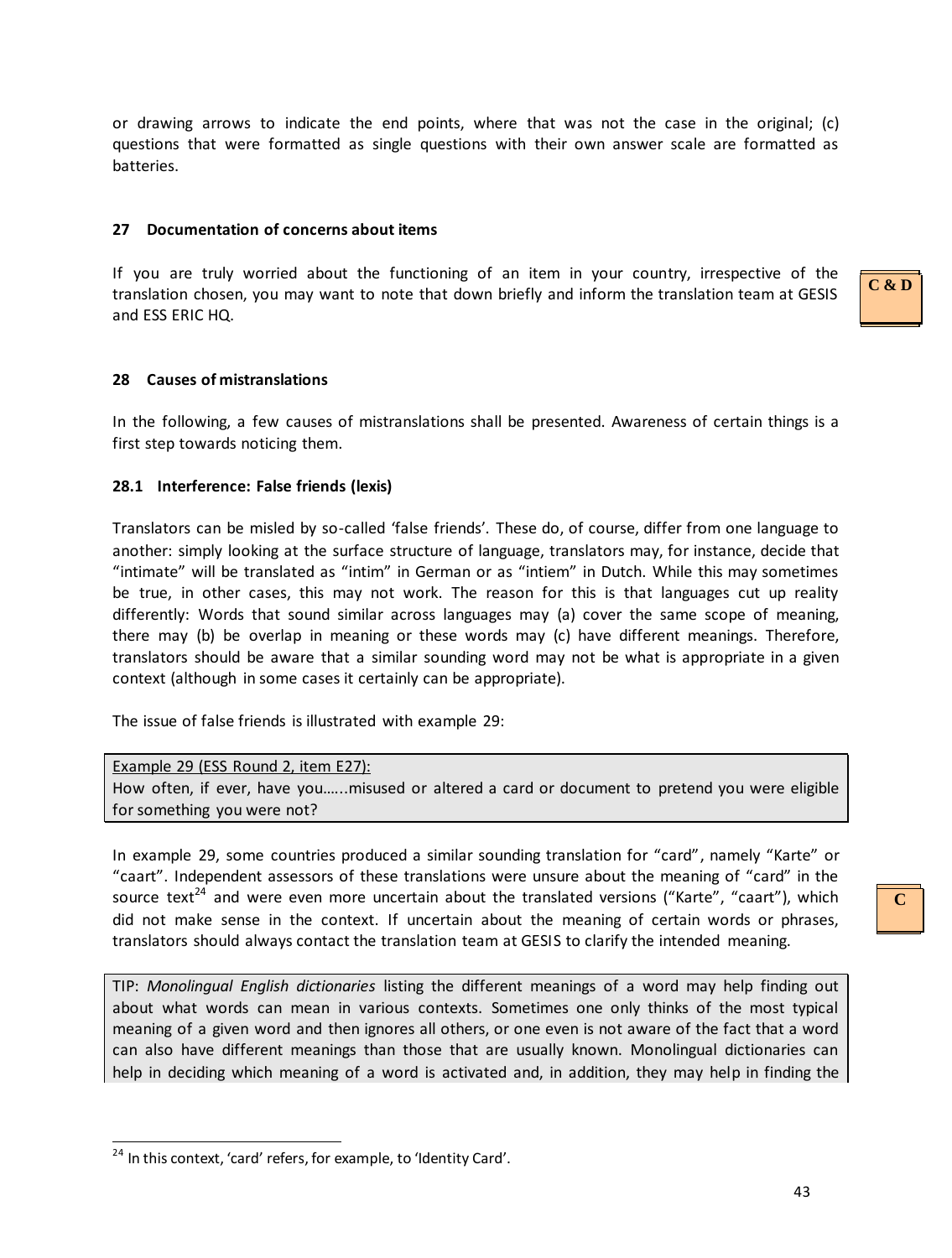appropriate translation by offering paraphrases and near synonyms which could be used as a basis for translation.<sup>25</sup>

#### <span id="page-43-0"></span>**28.2 Interference: Grammar and syntax**

Being concerned about a comparable translation, translators may sometimes stick too closely to source text structures, thereby neglecting the usual target language requirements and the usual way of forming sentences in the target language. Look out for fluency and clarity in your language *while at the same time* taking into account comparability requirements, i.e. faithfulness. A noun is not always rendered by a noun in the target language, a singular noun not always by a singular noun and an adverb not always by an adverb. Syntactical structures may equally change.

#### Example 30 on *number*:

"Information" is a typical English singular word that often gets translated by a plural noun in other languages.

#### <span id="page-43-1"></span>**28.3 One-to-one equivalencies and their fallacies**

Translation documentation from previous rounds has shown that translators occasionally use the words that typically or automatically come to their mind as one-to-one equivalencies. It is an erroneous belief, however, to think that word 'x' in the English language always leads to word 'y' in the target language (Hönig, 1997). "Government", "work", "job" or "reasonable" can all have different translations, depending in each case on which of the meaning dimensions of the English words gets activated in the given context.

Inexperienced translators are especially prone to using one-to-one equivalencies without further questioning the deeper meaning of the source text (Krings, 1986). For this reason, it is of utmost importance to assemble in your team people with excellent translation and language skills.

#### <span id="page-43-2"></span>**28.4 Careless reading**

 $\overline{a}$ 

There have been cases in the past where careless reading has led to mistranslations. Rather than translating "wealthy" one country translated "healthy" and then others copied this through the shared languages consultations. Rather than translating "wanting a job" countries have translated "waiting for a job". Parallel translation and review (and adjudication) are meant in particular to pick up issues such as these. These oversights can easily happen but one can expect that they are spotted in a carefully implemented team approach. (See section 30 on Final copy-editing / proofreading.)

#### <span id="page-43-3"></span>**28.5 Imbalance between cognitive processes**

To put it in psycholinguistic terms, understanding involves *bottom-up* and *top-down processes*, Bottom-up processes take the textual material as a basis, top-down processes activate world knowledge, experiences, etc. (Kußmaul, 1995, 2007). Make sure that those processes are kept in

<sup>&</sup>lt;sup>25</sup> Trained and/or experienced translators will know that, in most cases, monolingual dictionaries are more useful than bi- or multilingual dictionaries: They provide the translator with precise explanations of the *meaning* of a word or expression without narrowing down his or her freedom and creativity to find the right way to express this in the target language by offering ready-made translations.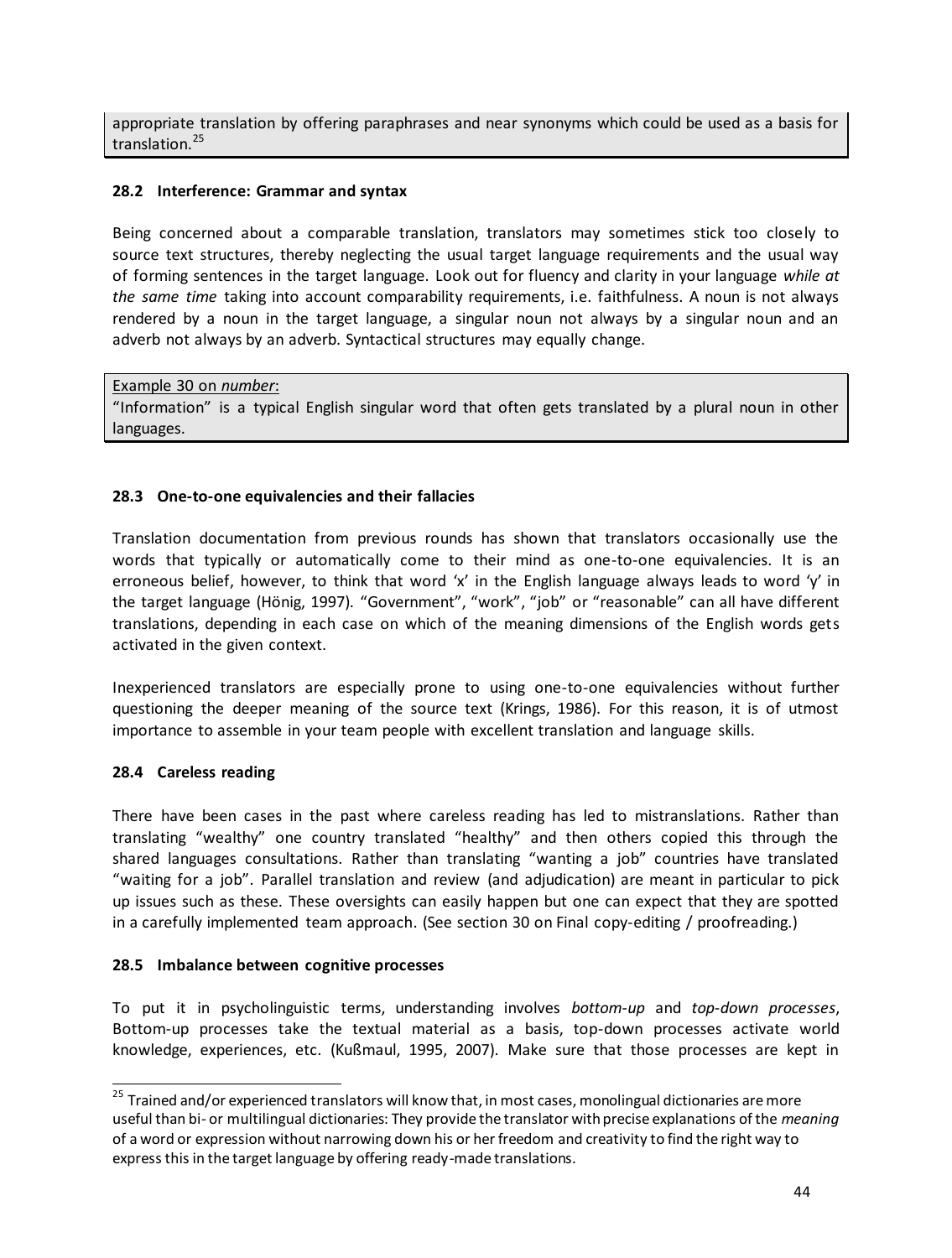balance. Too heavy use of top-down processes may lead to translations that divert too much from the actual source text and which, consequently, may compromise data comparability.

Example 31 (ESS Round 6, core item A3): "Using this card, generally speaking, would you say that most people can be trusted, or that you can't be too careful in dealing with people" gets translated as "Using this card, generally speaking, would you say that most people can be trusted, or that you can't be mistrustful with strangers?"

Following experience or stereotypes, the translator might have thought of strangers in connection with "can't be too careful" and thus rendered the abstract term "people" by "strangers" (= top-down processes). He or she did not adequately take into account that "people" in the English source is not specified and so covers both people you know well and strangers, so the textual material itself (= bottom-up processes) was probably not adequately taken into account.

## <span id="page-44-0"></span>**29 Annotations – from a practical point of view<sup>26</sup> <sup>27</sup>**

In the ESS, annotations help to clarify the intended meaning of a source text concept, phrase or term. They are in general not meant to be translated verbatim or be added as footnotes to the questionnaire in the target language. Sometimes, however, annotations contain paraphrases which may (partly) be used in the translations themselves. The example question below and the corresponding annotations help to explain how annotations are to be used.

Example 32 (ESS Round 4, item B3): How difficult or easy do you find it to make your mind up\* about political issues\*\*?

\* Forming an opinion \*\* "Political issues" in this context refer to political debates, policies, controversies etc.

The annotation for "make up your mind" reads "forming an opinion". The annotation thus explains an English idiom. Countries may end up using a translation that is a literal translation of "forming an opinion", since this is what is common in their language. Saying "Do not translate the footnote!" is, therefore, not appropriate or would even be counter-productive in this case. The annotation for "political issues" reads "Political issues in this context refer to political debates, policies, controversies, etc." To the extent possible, countries should not translate "debates, policies or controversies" but rather use these examples in order to find a generic expression covering all these and other examples. Countries have ended up saying things like "political topics", "political issues" or "as regards the field of politics".

## <span id="page-44-1"></span>**30 Final copy-editing / proofreading / cross-checking**

As typos, punctuation issues, copy-past mistakes, unidiomatic linking of sentences or other mistakes due to **oversight or carelessness** have repeatedly been detected in ESS translations, we ask the national teams to carry out the following steps – as part of the existing T-R-A steps:

-

 $^{26}$  For a process-oriented point of view on Annotations, see section 10 in Part A.

<sup>&</sup>lt;sup>27</sup> On annotations, see also Behr and Scholz (2011).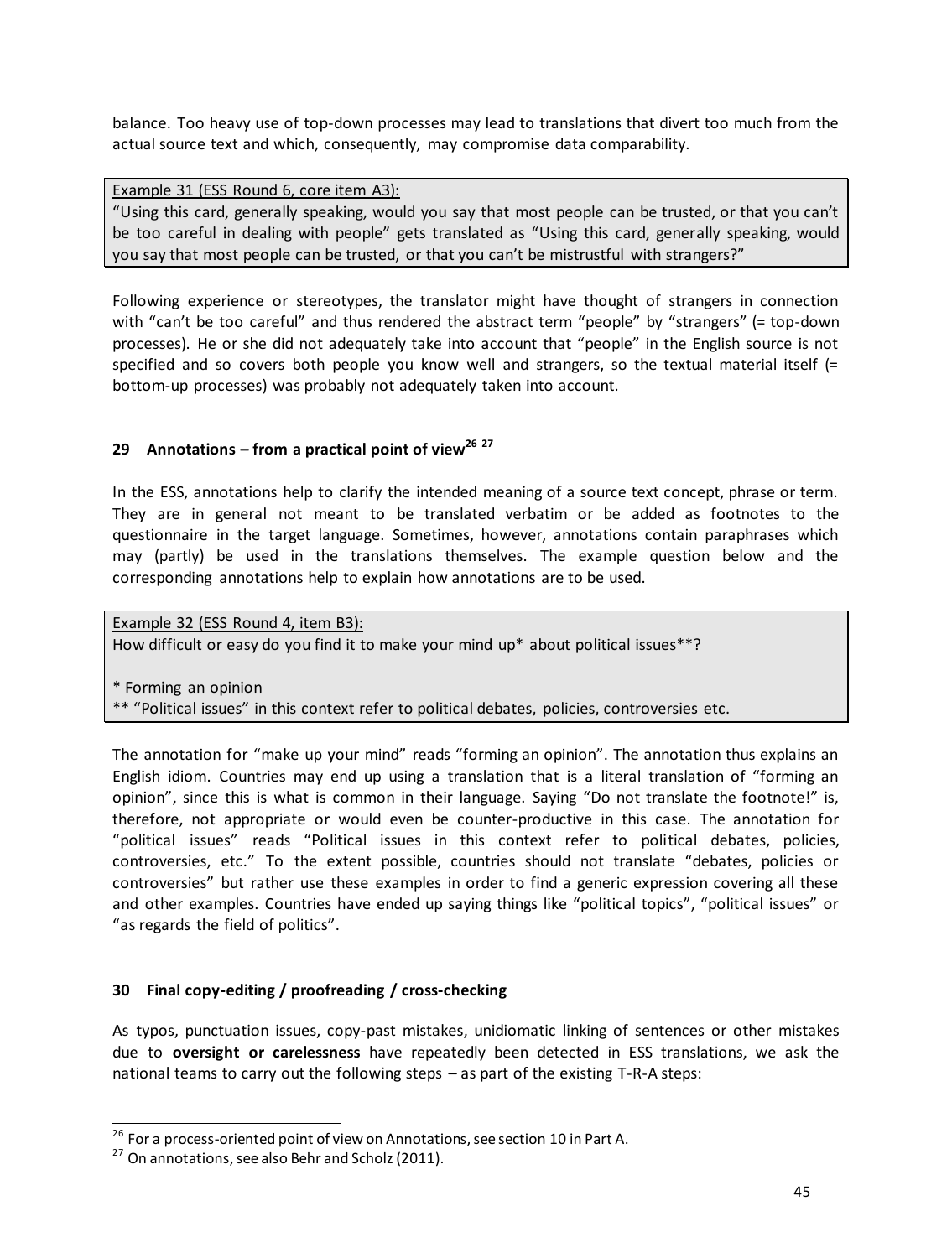- Carry out **thorough copy-editing / proof-reading and cross-checking** steps of the entire questionnaire in its final version in the target language(s). This should both be done (a) before submitting your translation(s) to verification, and (b) before finalising your translation to be used for the fieldwork.
- For this task it is typically useful to have at least one professional translator or trained linguist in the national team, as these professions are normally used to a thorough copy-editing work when finalizing texts (see section 5). We recommend printing out both the source and target texts, to make sure neither telephone nor internet disturb you, and to carefully compare and go through the whole questionnaire and all showcards.
- This step should be complemented by **reading aloud the entire survey instrument** prior to finalizing the translations. This should help avoid e.g. lack of linking particles between phrases or other issues that become obvious when reading the entire questionnaire aloud; reading aloud the translated ESS questionnaires makes the more sense as these instruments will later be used in oral interview situations, so that it is crucial that the text sounds fluent when spoken out aloud (see also section 20).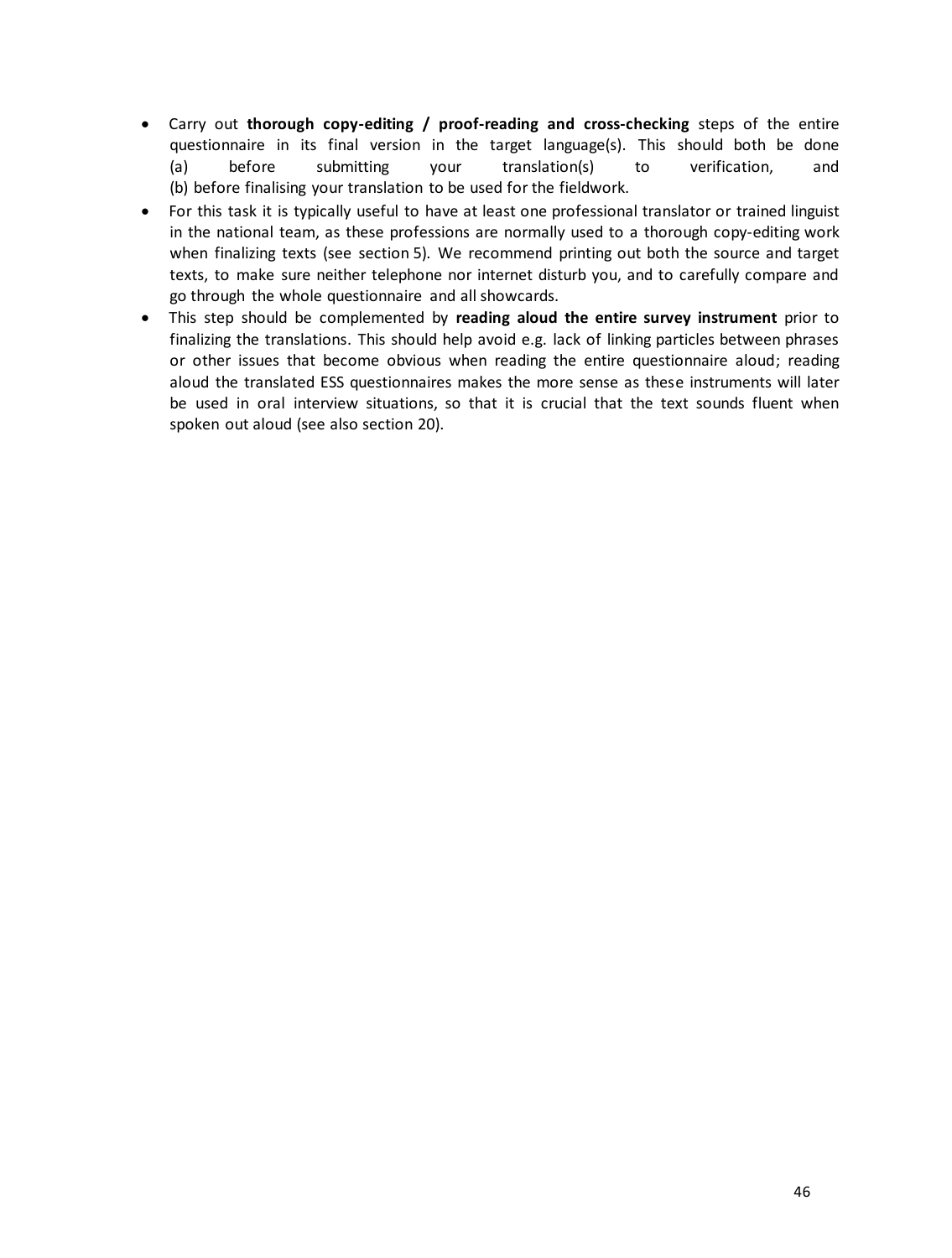#### <span id="page-46-0"></span>**Literature**

Acquadro, C., Jambon, B., Ellis, D., Marquis, P. (1996). Language and Translation Issues. In: *Quality Life*  and Pharmacoeconomics in Clinical Trials. Spilker B (ed). 2<sup>nd</sup> edition. Philadelphia: Lippincott-Raven, pp. 575-585.

Behr, D. (2009). Translationswissenschaft und international vergleichende Umfrageforschung: *Qualitätssicherung bei Fragebogenübersetzungen als Gegenstand einer Prozessanalyse.* Bonn: GESIS. *[Translation Research and Cross-National Survey Research: Quality Assurance in Questionnaire Translation from the Perspective of Translation Process Research]*

Behr, D., Scholz, E. (2011). On the Types and Value of Annotations. In: *Methoden – Daten – Analysen.*  Jg. 5, Heft 2, pp. 157-179.

Dorer, B. (2015). Carrying out 'advance translations' to detect comprehensibility problems in a source questionnaire of a cross-national survey. In *Translation and Comprehensibility*, Maksymski, K., Gutermuth, S., Hansen-Schirra, S. (eds.). Berlin: Frank & Timme. TransÜD 72, 77-112.

European Social Survey (2017). *Round 9 Survey Specification for ESS ERIC Member, Observer and Guest countries*. London: ESS ERIC Headquarters.

Guillemin, F., Bombardier, C., Beaton, D. (1993). Cross-Cultural Adaptation of Health-Related Quality of Life Measures: Literature Review and Proposed Guidelines. In: *Journal of Clinical Epidemiology,* **46**, 12, pp. 1417-1432.

Hambleton, R. K. (2005). Issues, Designs, and Technical Guidelines for Adapting Tests in Multiple Languages and Cultures. In: *Adapting Educational and Psychological Tests in Cross-Cultural Assessment*. Hambleton, R. K., Merenda, P., Spielberger, C. D. (eds). Hillsdale: Erlbaum, pp. 3-38.

Harkness, J. A. (2003). Questionnaire Translation. In: Harkness, J. A., van de Vijver, F. and Mohler, P. Ph. (eds.). *Cross-cultural Survey Methods*. New York. John Wiley and Sons. pp. 35-56.

Harkness, J., Pennell, B., Schoua-Glusberg, A. (2004). Survey Questionnaire Translation and Assessment. In: Presser, S., et al. (eds.). *Methods for testing and evaluating survey questionnaires.* pp. 453-473. Hoboken. NJ: Wiley.

Harkness, J. A., van de Vijver, F., Johnson, T. (2003). Questionnaire Design in Comparative Research. In: Harkness, J. A., van de Vijver, F., Mohler, P. Ph. (eds.). *Cross-cultural Survey Methods*: New York. John Wiley and Sons. pp. 19-34.

Harkness, J. A., Schoua-Glusberg, A. (1998). Questionnaires in Translation. In: *ZUMA-Nachrichten Spezial No.3. Cross-Cultural Survey Equivalence*. Harkness, J. A. (ed.). Mannheim: ZUMA.

Harkness, J. A., Langfeldt, B., Scholz, E. (2001). *ISSP Study Monitoring 1996-1998. Reports to the ISSP General Assembly on Monitoring Work Undertaken for the ISSP by ZUMA, Germany*.

Harkness, J. A. (2007). Improving the comparability of translations. In: Jowell, R., Roberts, C., Fitzgerald, R., Eva, G. (Eds.). *Measuring Attitudes Cross-Nationally: Lessons from the European Social Survey.* pp. 79-93. Sage: Los Angeles.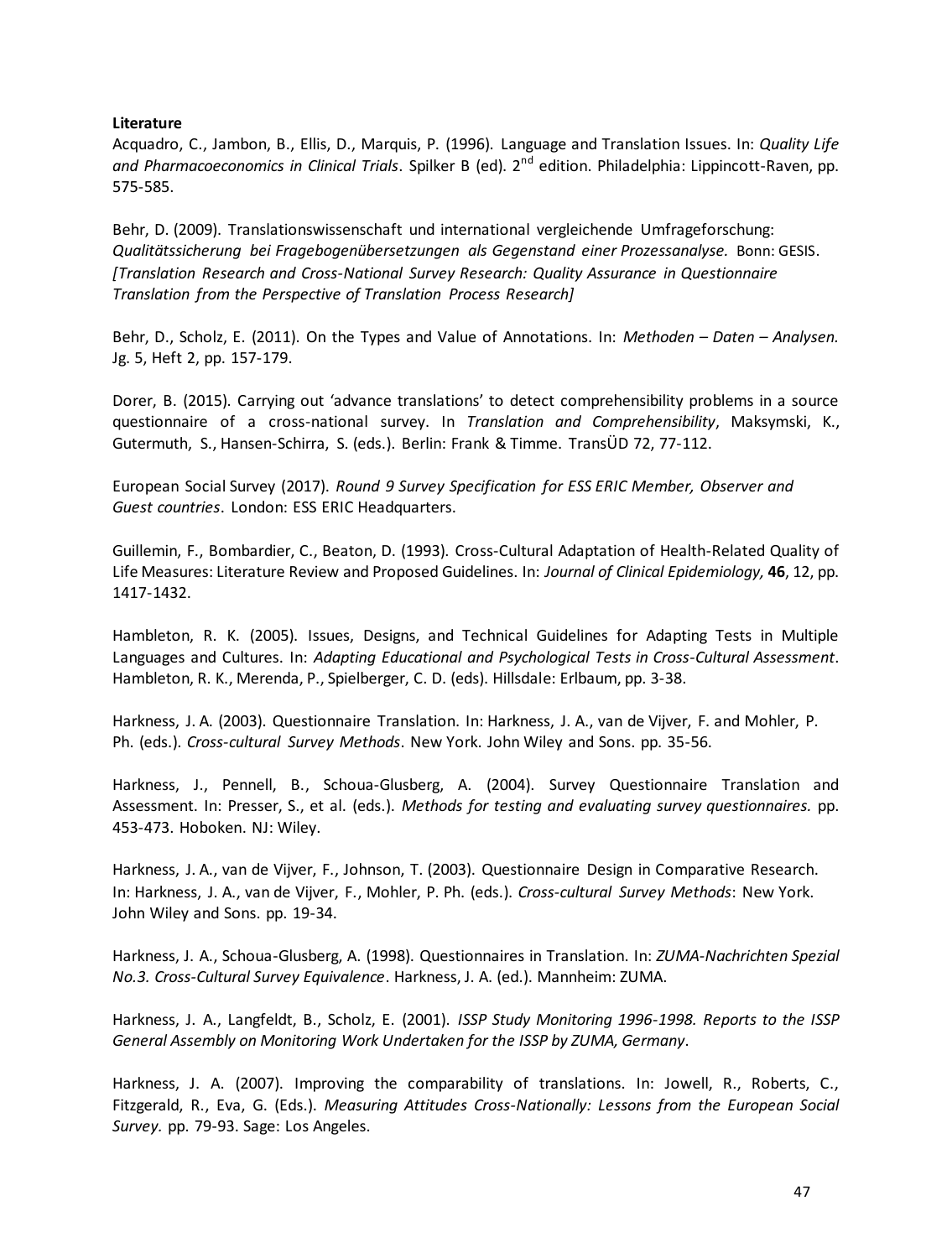Harkness, J. A. (2008). Comparative survey research: goal and challenges. In: de Leeuw, E., Hox, J. & Dillman, D. A. (Eds.). *International handbook of survey methodology.* pp. 56-77. New York: Lawrence Erlbaum Associates.

Harkness, J. A., Villar, A., Edwards, B. (2010). Translation, Adaptation, and Design. In: Harkness, J. A., Braun, M., Edwards, B., Johnson, T. P., Lyberg, L., Mohler, P. Ph., Pennell, B.-E. & Smith, T. W. (Eds.). *Survey Methods in Multinational, Multiregional, and Multicultural Contexts.* pp. 117-140. Hoboken. New Jersey. John Wiley & Sons.

Hönig, H. G., (1997). *Konstruktives Übersetzen*. (2. Durchges. Aufl.). Tübingen: Stauffenburg.

Jong, J. de, Dorer, B., Lee, S., Yan, T., Villar, A. (2018, Forthcoming). Overview of Questionnaire Design and Testing. In: *Advances in Comparative Survey Methods: Multinational, Multiregional and Multicultural Contexts (3MC)*, Johnson, T., Pennell, B.E., Stoop, I., and Dorer, B. (eds.) Wiley Series in Survey Methodology . New York: John Wiley & Sons.

Kleiner, B., Pan, Y., Bouic, J. (2009). The Impact of Instructions on Survey Translation: An Experimental Study. In: *Survey Research Methods,* **3**, 3, pp. 113-122.

Krings, H. P. (1986). *Was in den Köpfen von Übersetzern vorgeht: eine empirische Untersuchung zur Struktur des Übersetzungsprozesses an fortgeschrittenen Französischlernern*. Tübingen: Narr.

Kussmaul (Kußmaul), P. (1995). *Training the translator*. Amsterdam: John Benjamins.

Kußmaul, P. (2007). *Verstehen und Übersetzen: Ein Lehr- und Arbeitsbuch*. Tübingen: Narr.

Levin, K., Forsyth, B. H., Stark, D., Norberg, A., Willis, G. B., Stapleton Kudela, M., Thompson, F. E. (2009). Using Cognitive Interviews to Evaluate the Spanish-Language Translation of a Dietary Questionnaire. In: *Survey Research Methods* (2009). Vol. 3. No. 1. pp. 13-25.

Martinez, G., Marín, B.V., Schoua-Glusberg, A. (2006). Translating from English to Spanish: The 2002 National Survey of Family Growth. Hispanic Journal of Behavioral Sciences. Vol. 28, No. 4. pp. 531-545.

McKay, R. B., Breslow, M. J., Sangster, R. L., Gabbard, S. M., Reynolds, R. W., Nakamoto, J. M., Tarnai, J. (1996). Translating Survey Questionnaires: Lessons Learned. In: *New Directions for Evaluation,* **70**. pp. 93- 105.

Mossop, B. (2007). *Revising and editing for translators*. (2nd ed.). Manchester: St. Jerome.

Porst, R., Jers, C. (2007). Die ALLBUS-"Gastarbeiter-Frage. Zur Geschichte eines Standard-Instruments in der Allgemeinen Bevölkerungsumfrage der Sozialwissenschaften (ALLBUS). In: *Soziale Welt*, 58. pp. 145-161.

Saris, W., Oberski, D., Revilla, M., Zavala-Rojas, D., Lilleoja, L., Gallhofer, I., Gruner, T. (2011). The development of the program SQP 2.0 for the prediction of the quality of survey questions (No. 24). Barcelona. Retrieved from http://www.upf.edu/survey/\_pdf/RECSM\_wp024.pdf

Schoua-Glusberg, A.S. (1992). Report on the Translation of the Questionnaire for the National Treatment Improvement Evaluation Study. Chicago: National Opinion Research Center (mimeo).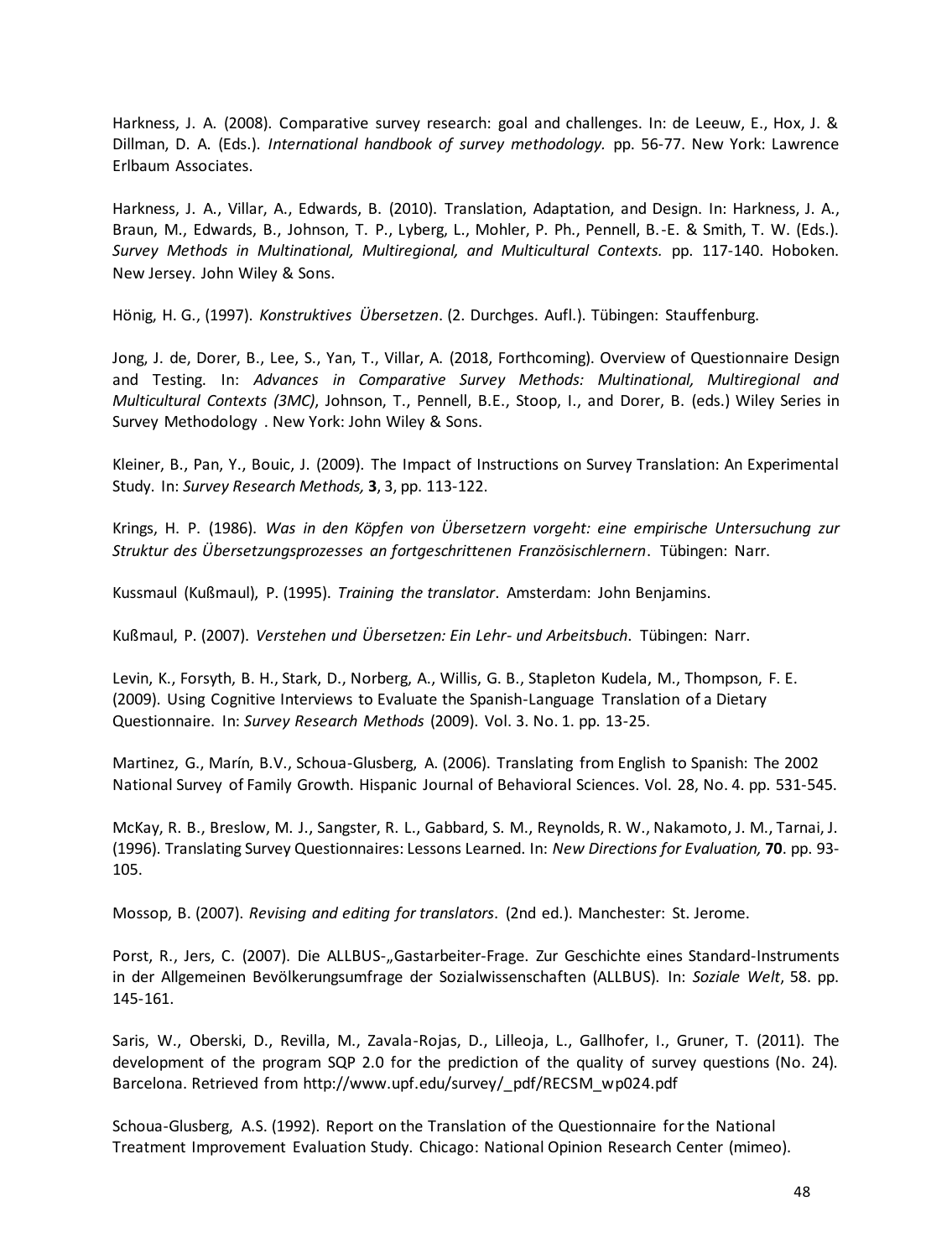Van de Vijver, F. J. R., Hambleton, P. M. (1996). Translating Tests: Some Practical Guidelines. In:. *European Psychologist,* **1**, 2. pp. 89-99.

Van de Vijver, F. J. R., Poortinga, Y. H. (2005). Conceptual and methodological issues in adapting tests. In: Hambleton, R. K., Merenda, P. F. & Spielberger, C. D. (Eds.). *Adapting educational and psychological tests for cross-cultural assessment.* pp. 39-63. Mahwah, NJ: Lawrence Erlbaum Associates.

Villar, A. (2009). Agreement answer scale design for multilingual surveys: Effects of translation-related changes in verbal labels on response styles and response distributions. Lincoln, Nebraska.

Warnecke, R., Johnson, T. P., Chavez, N., Sudman, S., O`Rourke, D., Lacey, L., Horm, J. (1997). Improving Question Wording in Surveys of Culturally Diverse Populations. In: *Annals of Epidemiology,* **7**. pp. 334- 342.

Weisberg, H. F. (2005). *The total survey error approach*. University of Chicago Press: Chicago

Willis, G., Deirdre, L., Hartman, A., Stapleton Kudela, M., Levin, K., Forsyth B. (2008). Translation of a tobacco survey into Spanish and Asian languages: The Tobacco Use Supplement to the Current Population Survey. In: *Nicotine & Tobacco Research*. Volume 10. Number 6 (June 2008). pp. 1075- 1084. Oxford University Press, UK.

Zabal, A., Wohn, K., Harrison, E., (2008). ESSi-NA2 Quality Enhancement Meeting III: Qualitative and Quantitative Pretesting in the ESS.

[http://www.europeansocialsurvey.org/index.php?option=com\\_content&view=article&id=249&Itemid=345](http://www.europeansocialsurvey.org/index.php?option=com_content&view=article&id=249&Itemid=345)